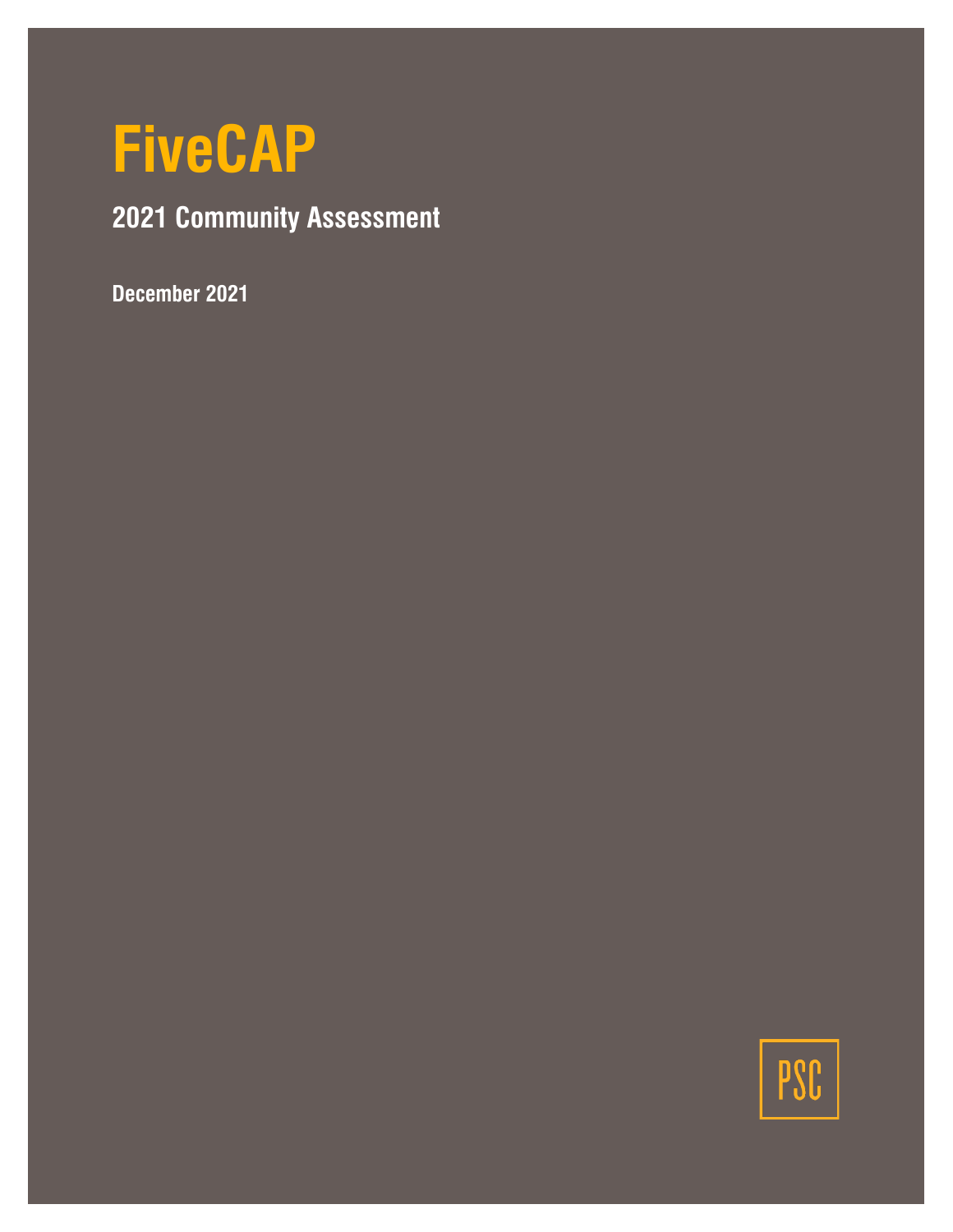

### **PUBLIC SECTOR CONSULTANTS**

Prepared by

Public Sector Consultants www.publicsectorconsultants.com

Prepared for

FiveCAP, Inc. www.fivecap.org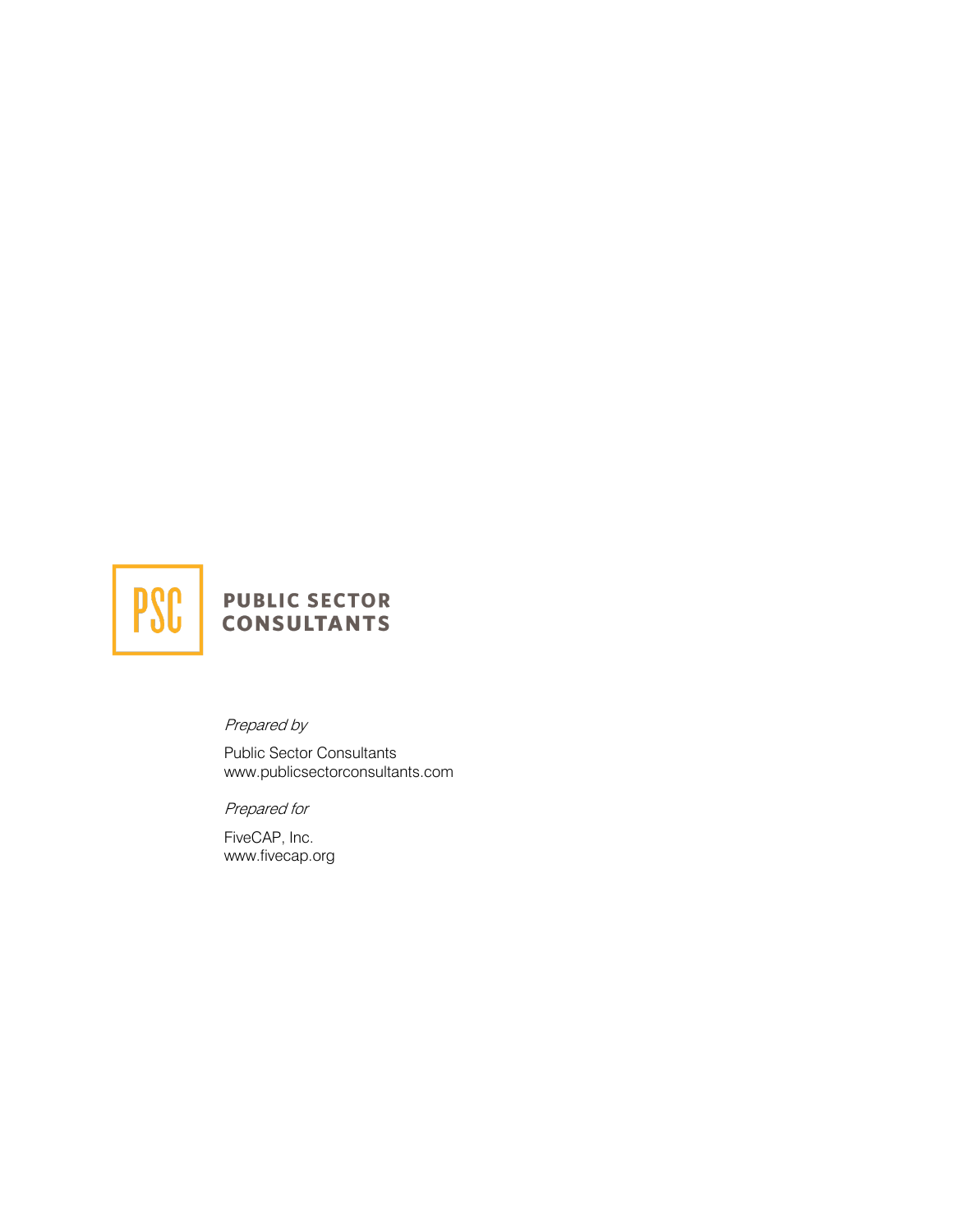## **Table of Contents**

| <b>INTRODUCTION.</b> |  |
|----------------------|--|
|                      |  |
|                      |  |
|                      |  |
|                      |  |
|                      |  |
| <b>INCOME</b>        |  |
| <b>HEALTH</b>        |  |
|                      |  |
|                      |  |
| <b>NUTRITION</b>     |  |
| <b>HOUSING</b>       |  |
|                      |  |
| <b>EDUCATION</b>     |  |
|                      |  |
| COVID-19             |  |
| <b>REFERENCES</b>    |  |
|                      |  |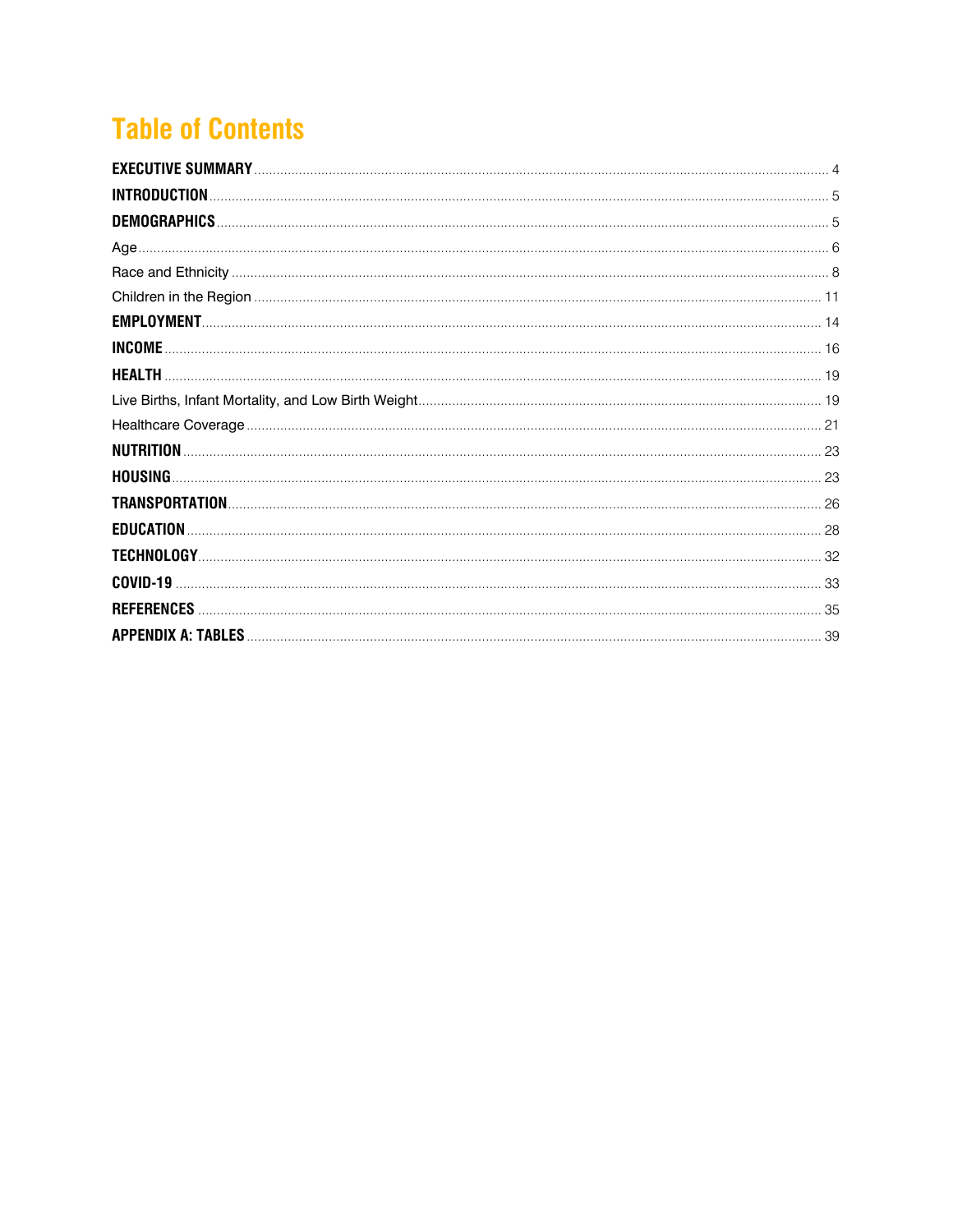### <span id="page-3-0"></span>**Executive Summary**

FiveCAP is a community action agency serving a four-county region on the west side of Michigan's Lower Peninsula. These counties, Lake, Manistee, Mason, and Newaygo, lag behind the rest of the state on some indicators of prosperity, health, and education. For example, all four counties have a lower median income than that in the state and a higher percentage of their population does not have healthcare coverage.

The population under the age of 18 face higher levels of poverty compared to the state. In most school districts in the region, a far higher percentage of students are eligible for the free and reduced-price lunch (FRL) program than those across the state. Additionally, despite a relatively high percentage of children living in households with incomes below the federal poverty level, the number of children in families receiving temporary cash assistance is quite low (ranging from only 30 to 102 children in each county in the region for 2021). Similarly, only 456 children were enrolled in Head Start or Early Head Start in 2019.

The percentage of the adult population with at least some college or a bachelor's degree or higher is lower than the rest of the state, and much smaller percentages of students are graduating from high school on time (particularly from the charter schools in the region).

Lake County appears to experience the greatest challenges in the region. It has the lowest median household income, leads by a substantial margin in the percentage of children living in poverty (33 percent in 2019), and has the highest percentage of families in the region (36 percent) who do not have an income high enough to support the basic cost of living in the community. In addition, Lake County has the highest five-year average percentage of low birth weight births (which is often associated with several maternal lifestyle and health factors), and it has the lowest level of educational attainment for adults aged 25 and older (while 82 percent of people in that age group graduated from high school, only 12 percent have a bachelor's degree or higher). While Lake County continues to experience the greatest challenges, it has seen improvement in several of these areas since the last community needs assessment.

Two new sections have been added to the 2021 needs assessment report: technology and COVID-19. These areas had not been included in past reports but were deemed by the FiveCAP board of directors as important factors in assessing the needs of the community.

The task before FiveCAP and its regional partners is to weave a strong safety net—one that supports the region's residents and helps them achieve self-sufficiency. The data presented in this report can be used by the FiveCAP board of directors and community stakeholders to inform upcoming strategic planning discussions and identify areas of priority.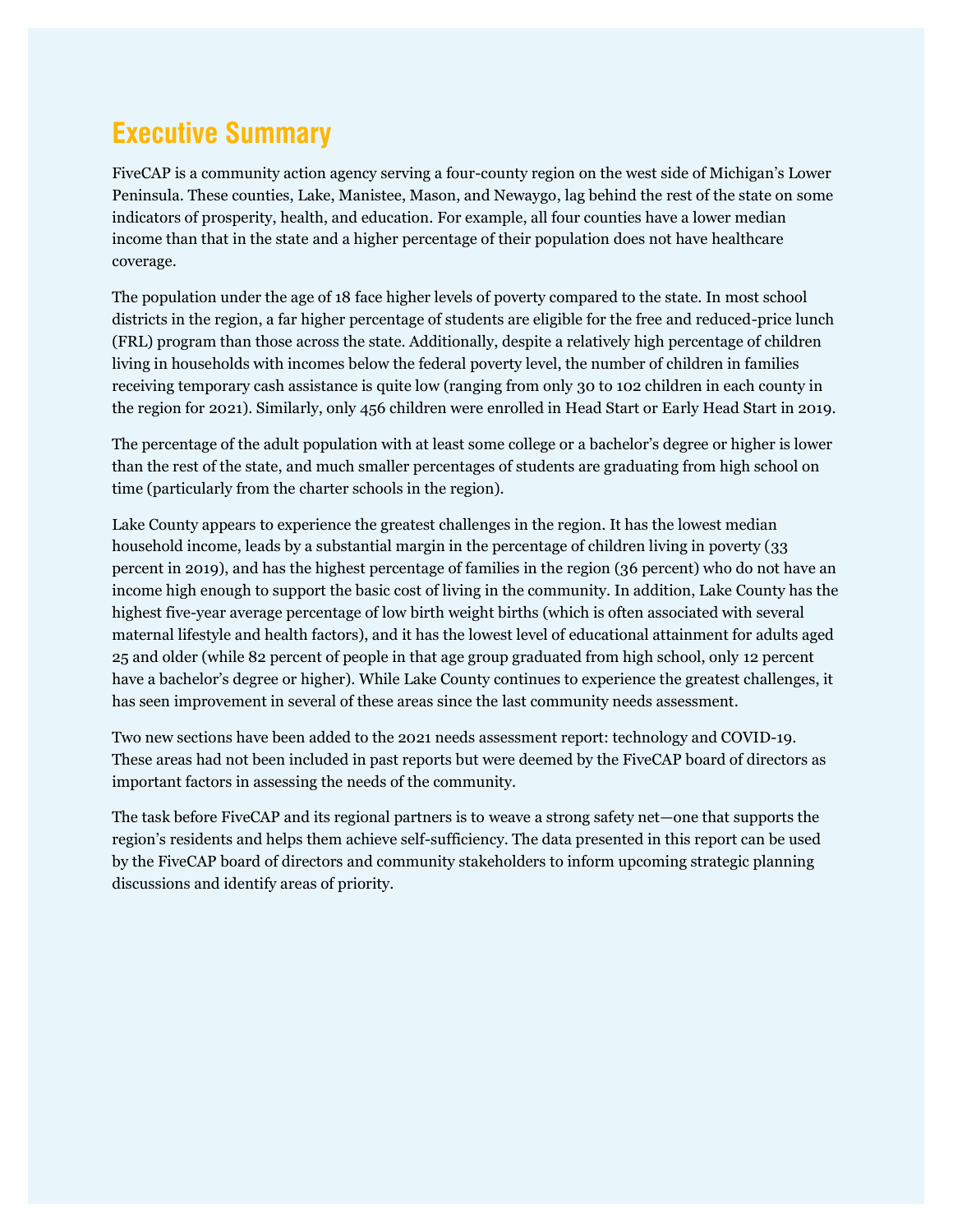### <span id="page-4-0"></span>**Introduction**

FiveCAP is one of 29 community action agencies in Michigan. As such, it is required by the state to conduct a community assessment every three years to identify the needs of the population it serves. FiveCAP serves a region consisting of Lake, Manistee, Mason, and Newaygo Counties. Its last community assessment was completed in October 2018. FiveCAP hired Public Sector Consultants (PSC) to collect and organize more recent data and briefly summarize it.

Data were collected in nine categories: demographics, employment, income, health, nutrition, housing, transportation, education, and technology. In addition, data on coronavirus (COVID-19) case, death, and vaccination rates have been provided. The data PSC collected, as well as key findings, are presented below.

### <span id="page-4-1"></span>**Demographics**

None of the four counties in the FiveCAP region experienced a dramatic change in total population when comparing five-year estimates from 2012–2016 and 2015–2019. During that period, Lake County saw the largest population increase at nearly 4 percent (Exhibit 1). Mason and Newaygo Counties saw only a slight increase in total population (less than 1 percent), as did the state (Exhibit 3). Manistee County saw a very slight decrease in total population (-0.03 percent or eight people).<sup>1</sup>





Source: U.S. Census Bureau 2016b; U.S. Census Bureau 2019a

Population changes by gender followed a pattern similar to overall population changes (Exhibits 2 and 3).

<sup>&</sup>lt;sup>1</sup> See Tables A1–A5 in Appendix A for complete demographic tables.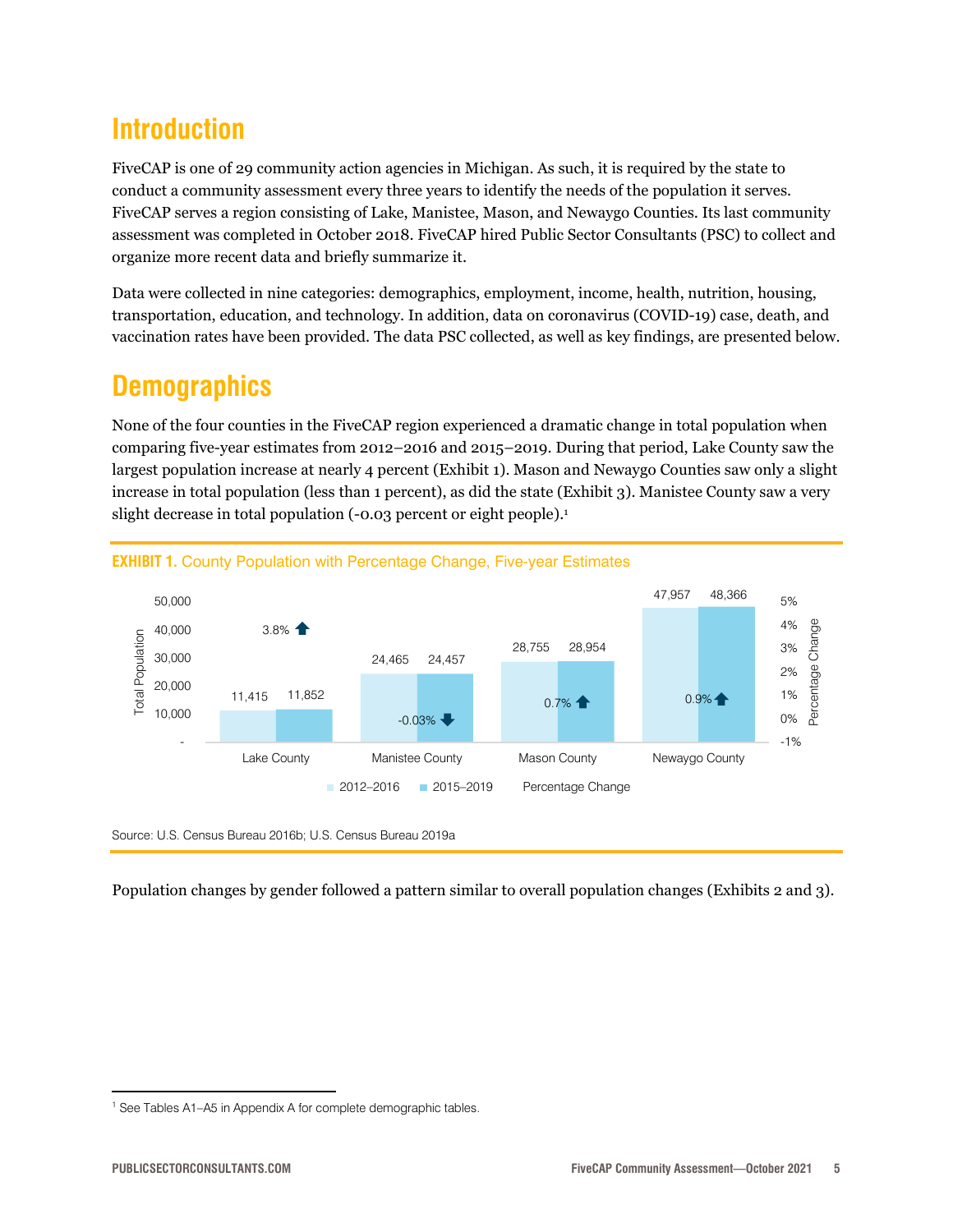



Source: U.S. Census Bureau 2016b; U.S. Census Bureau 2019c



### **EXHIBIT 3.** Michigan Total Population and Population by Gender, Five-year Estimates

### <span id="page-5-0"></span>**Age**

Larger changes occurred by age group. Overall, the number of adults is increasing in each county, while the number of children is generally decreasing. For example, the percentage of residents aged 65 and over increased by at least 7 percent in all counties in the region and statewide (ranging from 7 to 10 percent), with the largest increases occurring in Lake and Mason Counties (Exhibits 4–8). All four counties saw a decrease in the five to nine age group, with the largest decrease of any age group (14 percent) occurring

Source: U.S. Census Bureau 2016b; U.S. Census Bureau 2019c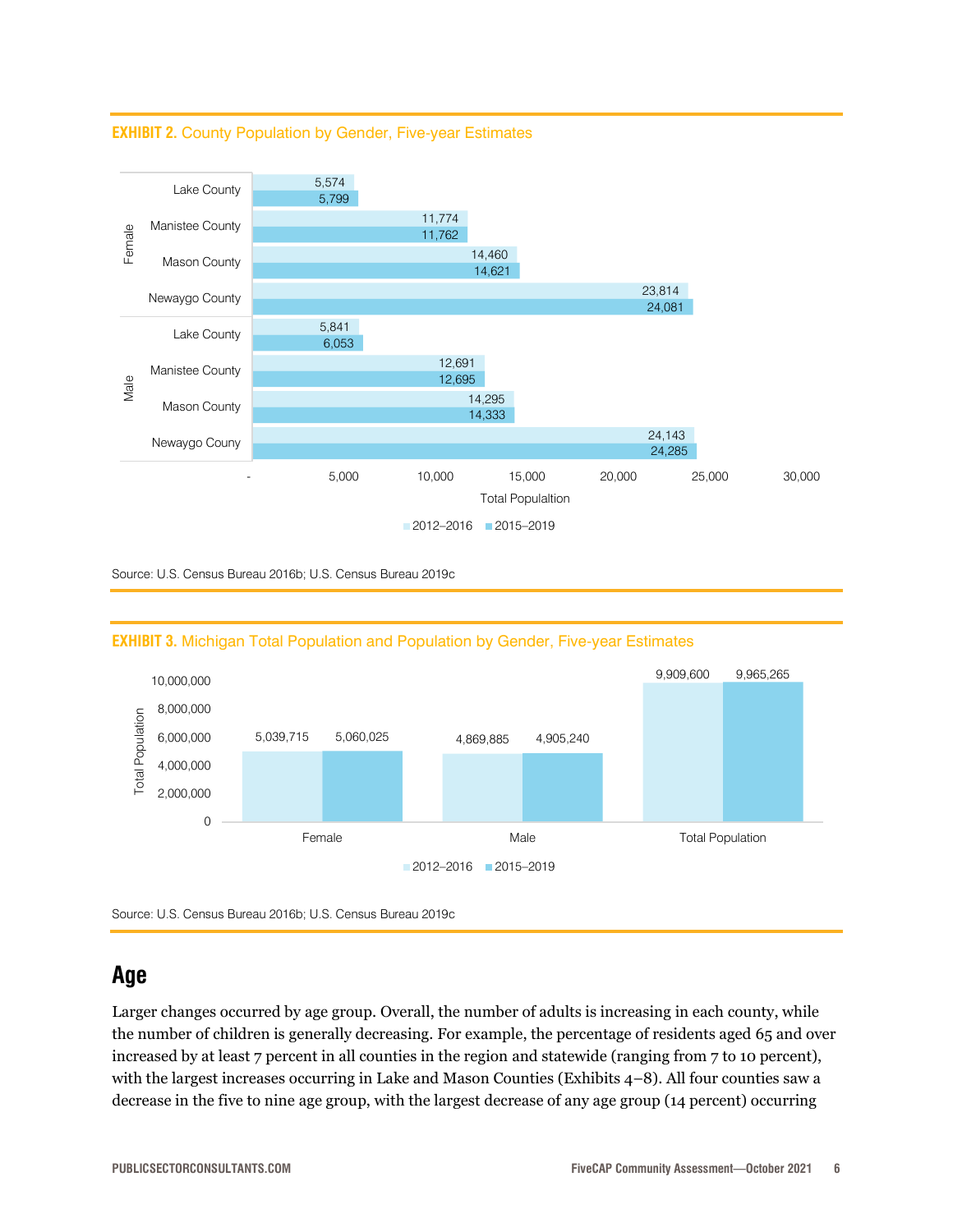among this group in Manistee County. Manistee County also saw the largest decrease in those aged zero to four (7 percent). Conversely, Lake County saw the largest increase in children aged zero to four (8 percent). The second largest decrease by age group was those aged 15–19 in Lake County (9 percent).



#### **EXHIBIT 4.** Lake County Population by Age, Five-year Estimates

Source: U.S. Census Bureau 2016b; U.S. Census Bureau 2019c







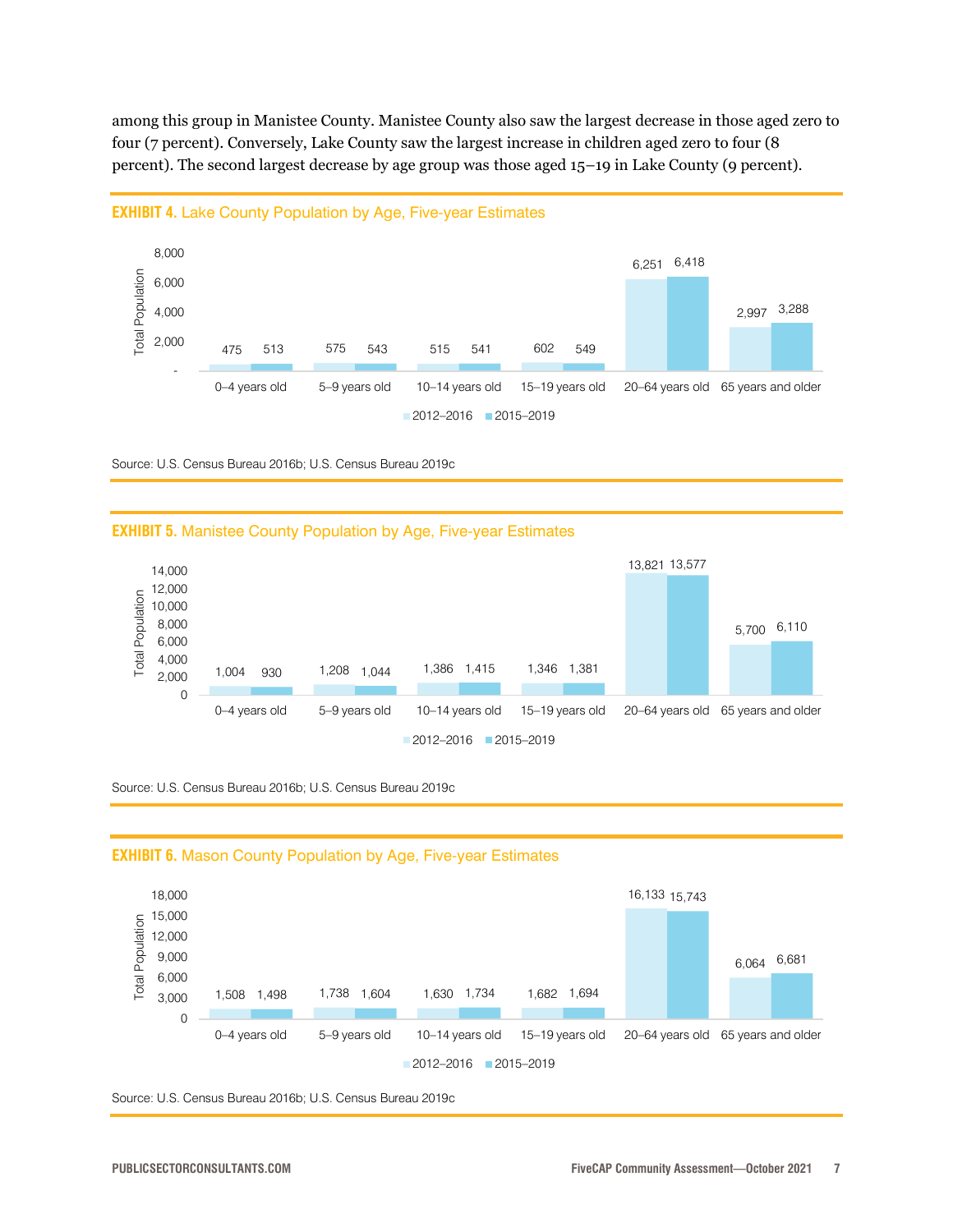









### <span id="page-7-0"></span>**Race and Ethnicity**

The population within the FiveCAP service area is predominately white (Exhibits 9–12). The number of residents who are white remained nearly unchanged in all counties except Lake, where the number increased by 3 percent. The largest percentage increases were among residents in all four counties who identified as some race other than those listed in the census data. In Manistee County, the number of these residents increased by 278 percent (from 23 to 87); in Lake County, there was a 125 percent increase in this population (from 20 to 45); in Mason County, residents identifying as some other race increased by 161 percent (from 75 to 196); and in Newaygo County, this group increased by 37 percent (from 959 to 1,314). Although these percentage increases are large, the number of residents within the counties who identify as some other race is still relatively small. The number of Michigan residents identifying as some other race also increased, but by a much smaller percentage (6 percent) (Exhibit 13).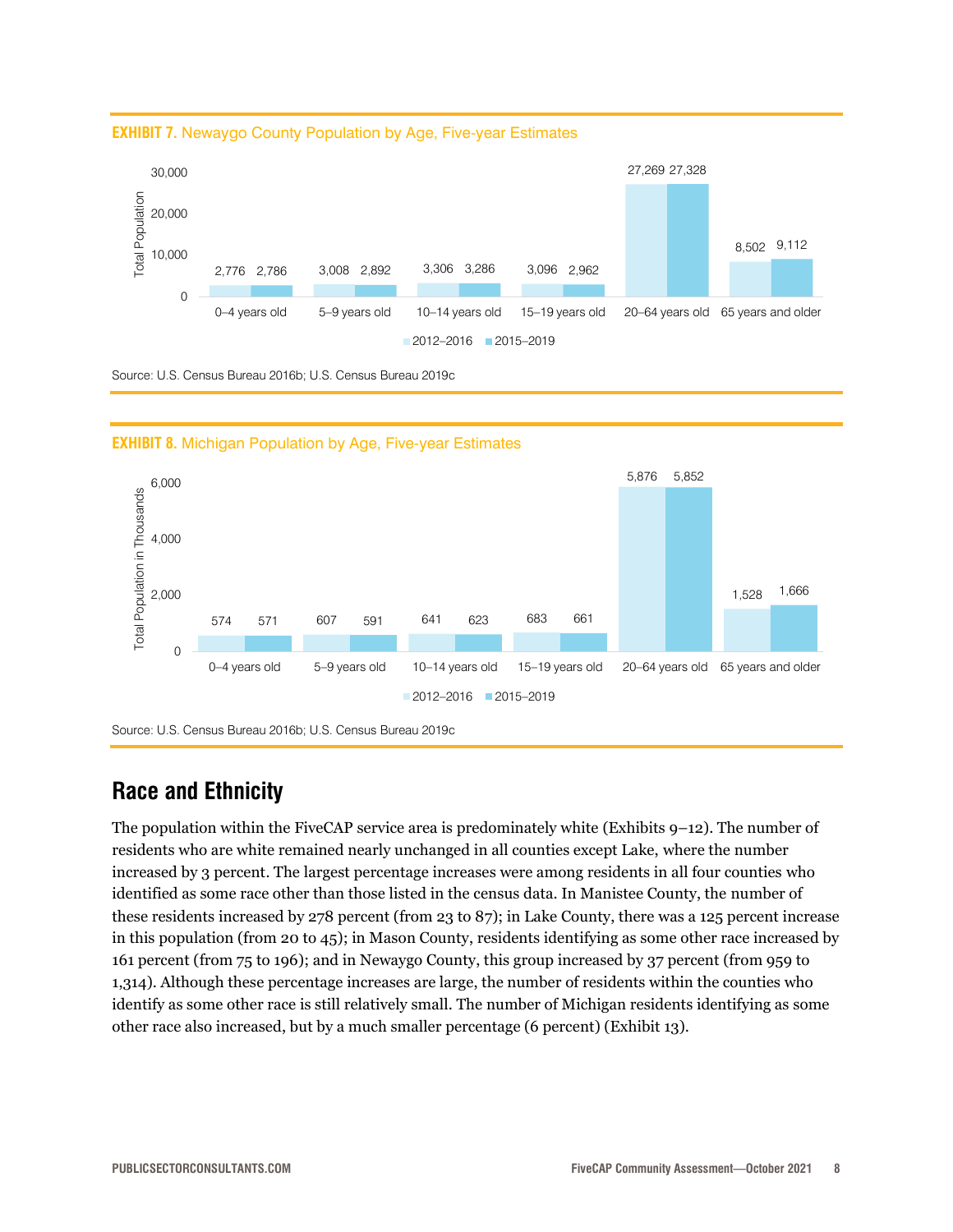Of the minority populations, the largest decline was in the number of multiracial residents in Lake County (14 percent). Lake County also saw large percentage increases among Native Hawaiian or Other Pacific Islander residents (275 percent, from 4 to 15), Asian residents (39 percent, from 18 to 25), and American Indian and Alaska Native residents (36 percent, from 81 to 110).



In Manistee County, the number of American Indian and Alaska Native residents decreased by 10 percent (from 483 to 437), the number of Asian residents decreased by 8 percent (from 100 to 92), and the number of Native Hawaiian or Other Pacific Islander residents increased by 78 percent (from 9 to 16).





Mason County saw few decreases among residents by race and ethnicity, with only the number of white and Asian residents decreasing, and only by less than 1 percent each. The largest percentage increases in Mason County were among multiracial residents (13 percent, from 536 to 607) and American Indian and Alaska Native residents (10 percent, from 259 to 285).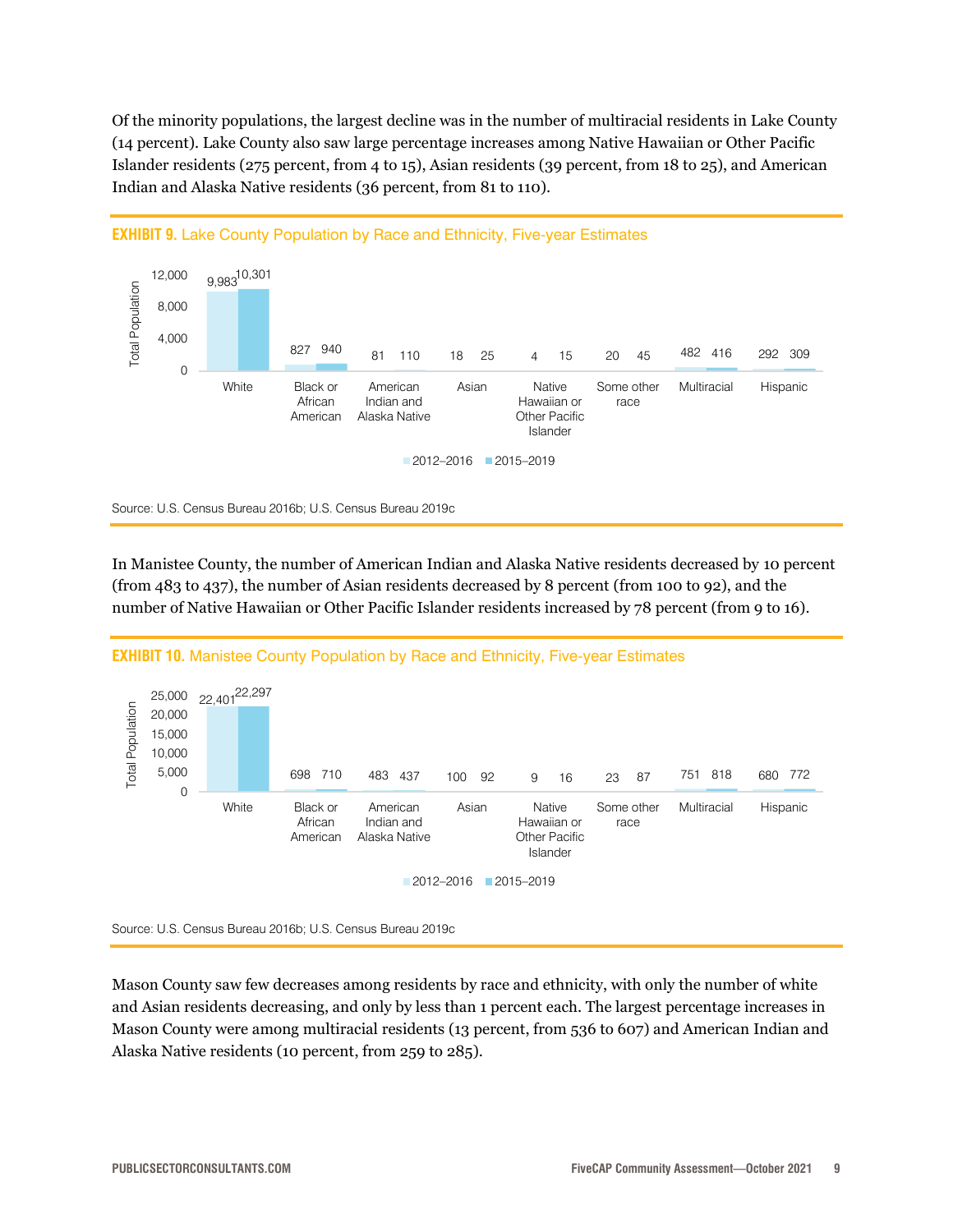

**EXHIBIT 11.** Mason County Population by Race and Ethnicity, Five-year Estimates

Source: U.S. Census Bureau 2016b; U.S. Census Bureau 2019c

In Newaygo County there was a decline in the number of Black or African American residents (9 percent, from 650 to 595) and an increase in the number of American Indian and Alaska Native residents (54 percent, from 267 to 412).



**EXHIBIT 12.** Newaygo County Population by Race and Ethnicity, Five-year Estimates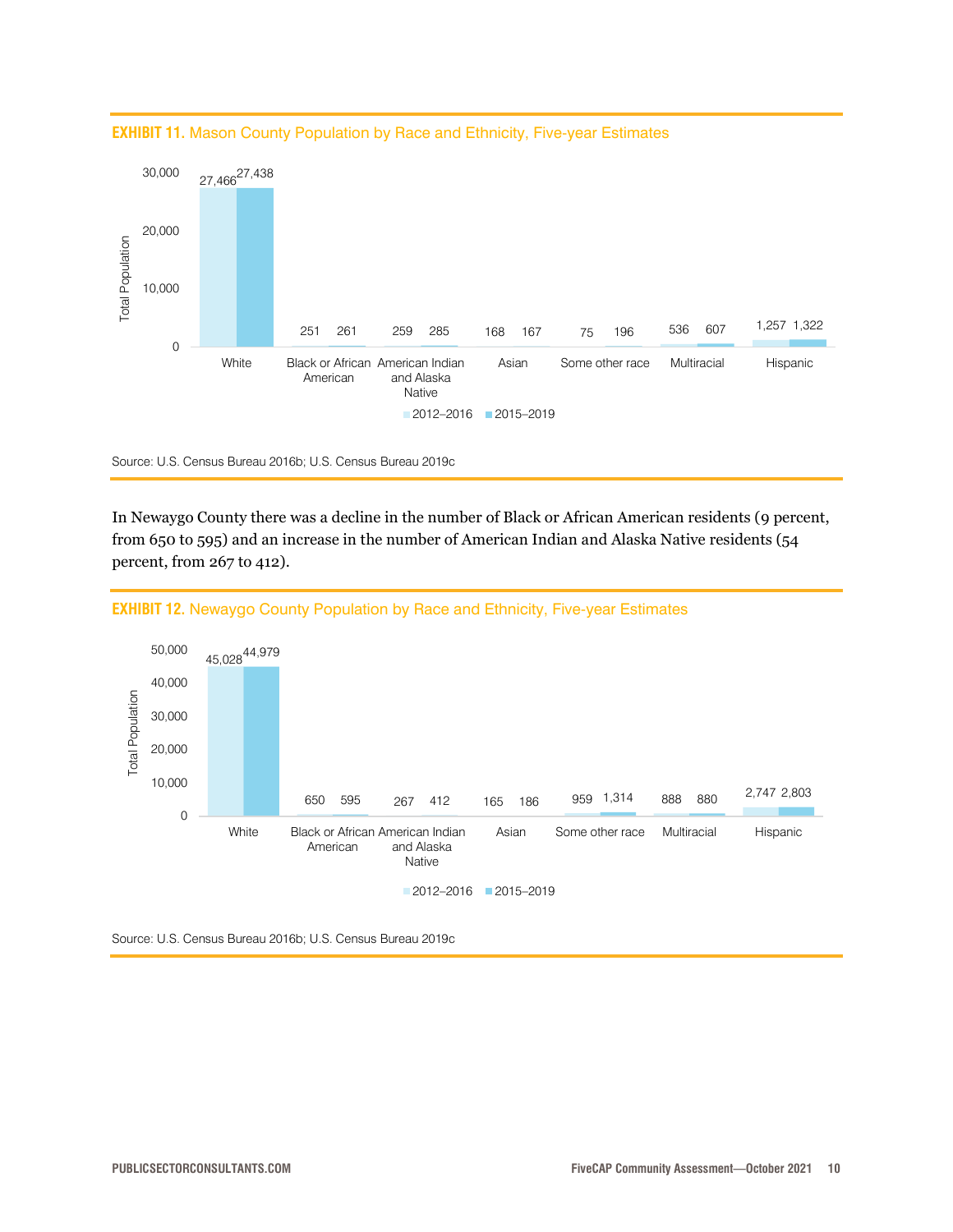

**EXHIBIT 13.** Michigan Population by Race and Ethnicity, Five-year Estimates

Source: U.S. Census Bureau 2016b; U.S. Census Bureau 2019c

### <span id="page-10-0"></span>**Children in the Region**

Many families and children in the FiveCAP region live below the federal poverty line (FPL), although these numbers have decreased between the 2012–2016 five-year estimates and 2015–2019 five-year estimates. Many children in the region also are experiencing homelessness, live in foster care, live with families who receive temporary cash assistance, or speak a language other than English at home.

### **Families and Children Living in Poverty**

The percentage of families living below the FPL decreased across the region and the state between 2012– 2016 and 2015–2019 (Exhibit 14). The percentage of families living below the FPL in 2015–2019 ranged from around 7 percent in Manistee County to near 13 percent in Lake County.



**EXHIBIT 14.** Percentage of Families with Income Below the FPL in the Past 12 Months, Five-year Estimates

The percentage of children aged zero to five living below 100 percent of the FPL in the region decreased in all four counties between 2012–2016 and 2015–2019 estimates, with the largest decreases occurring in Lake and Manistee Counties (Exhibit 15). In 2015–2019, Mason and Lake Counties had the highest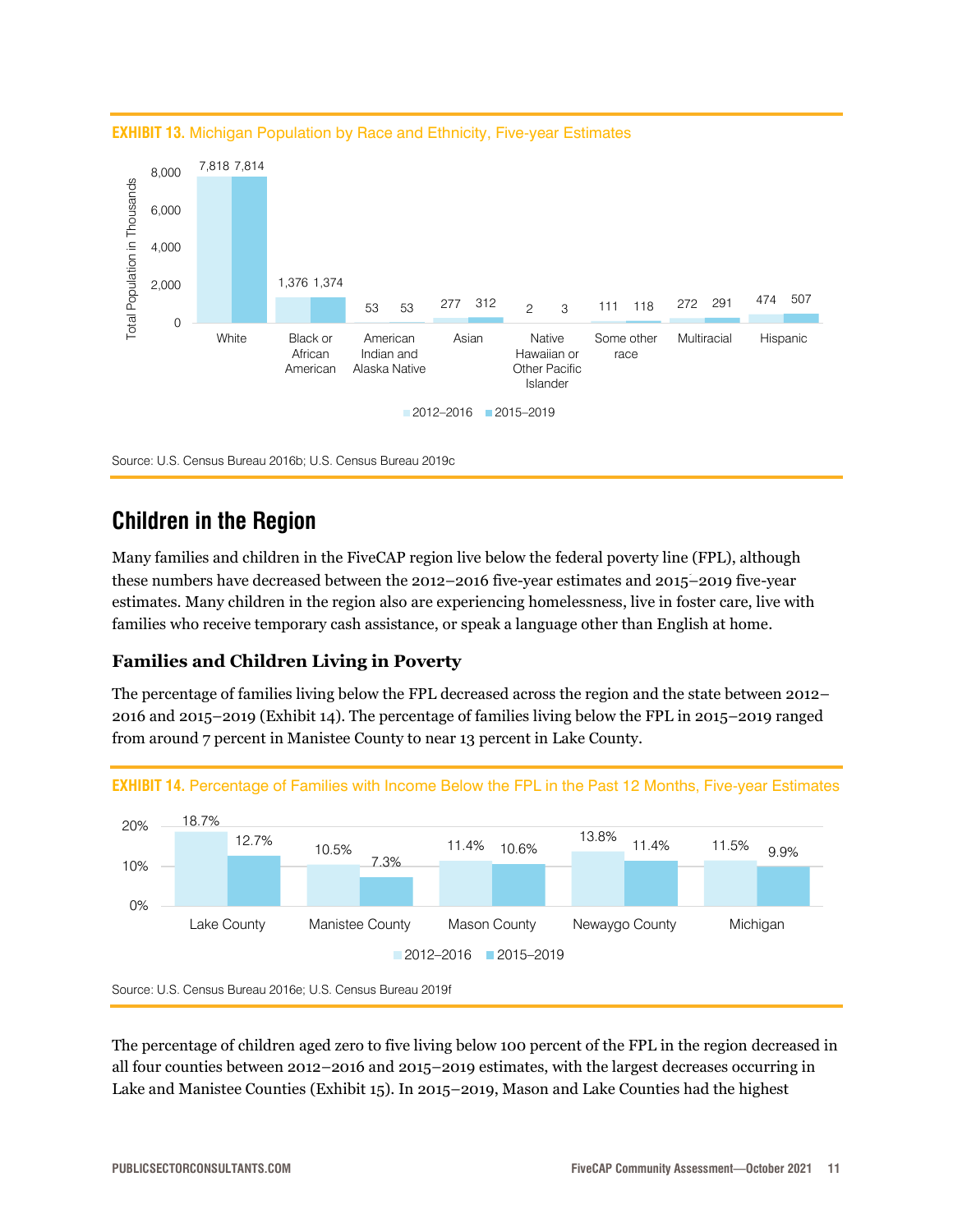percentage of these children, at around 31 percent and 30 percent, respectively. Lake, Mason, and Newaygo Counties show a higher percentage of children aged zero to five living below the FPL in 2015– 2019 than the state.<sup>2</sup>





Source: U.S. Census Bureau 2016a; U.S. Census Bureau 2019b

### **Family Independence Program**

The Family Independence Program (FIP) provides temporary cash assistance to low-income families with minor children and/or pregnant women. The assistance helps these families pay for rent, utilities, food, and other necessities. The number of children aged 17 or younger in families receiving FIP payments decreased between 2018 and 2019 in all counties in the region except Newaygo (Exhibit 16). The number of children in families receiving these payments increased in all counties and the state between July 2019 and July 2020, but then decreased quite considerably between July 2020 and July 2021—52 percent in Manistee and Newaygo Counties, 48 percent in Lake County, 35 percent in Mason County, and 53 percent in Michigan. The increases in 2020 are likely attributable, at least in part, to families being affected by the COVID-19 pandemic.

### **EXHIBIT 16.** Children Aged Zero to 17 in Families Receiving FIP Payments

|                     | 2018   | 2019   | 2020   | 2021   |
|---------------------|--------|--------|--------|--------|
| Lake County         | 62     | 52     | 89     | 46     |
| Manistee County     | 64     | 51     | 63     | 30     |
| <b>Mason County</b> | 67     | 62     | 76     | 49     |
| Newaygo County      | 134    | 142    | 212    | 102    |
| Michigan            | 32,062 | 28,014 | 41,838 | 19,745 |
|                     |        |        |        |        |

Source: MDHHS 2021

Across the counties, 15 to 43 percent of the children in families receiving FIP payments in July 2021 were aged five or younger, with Mason County having the largest percentage (Exhibit 17).

<sup>&</sup>lt;sup>2</sup> See Table A6 in Appendix A for total population numbers.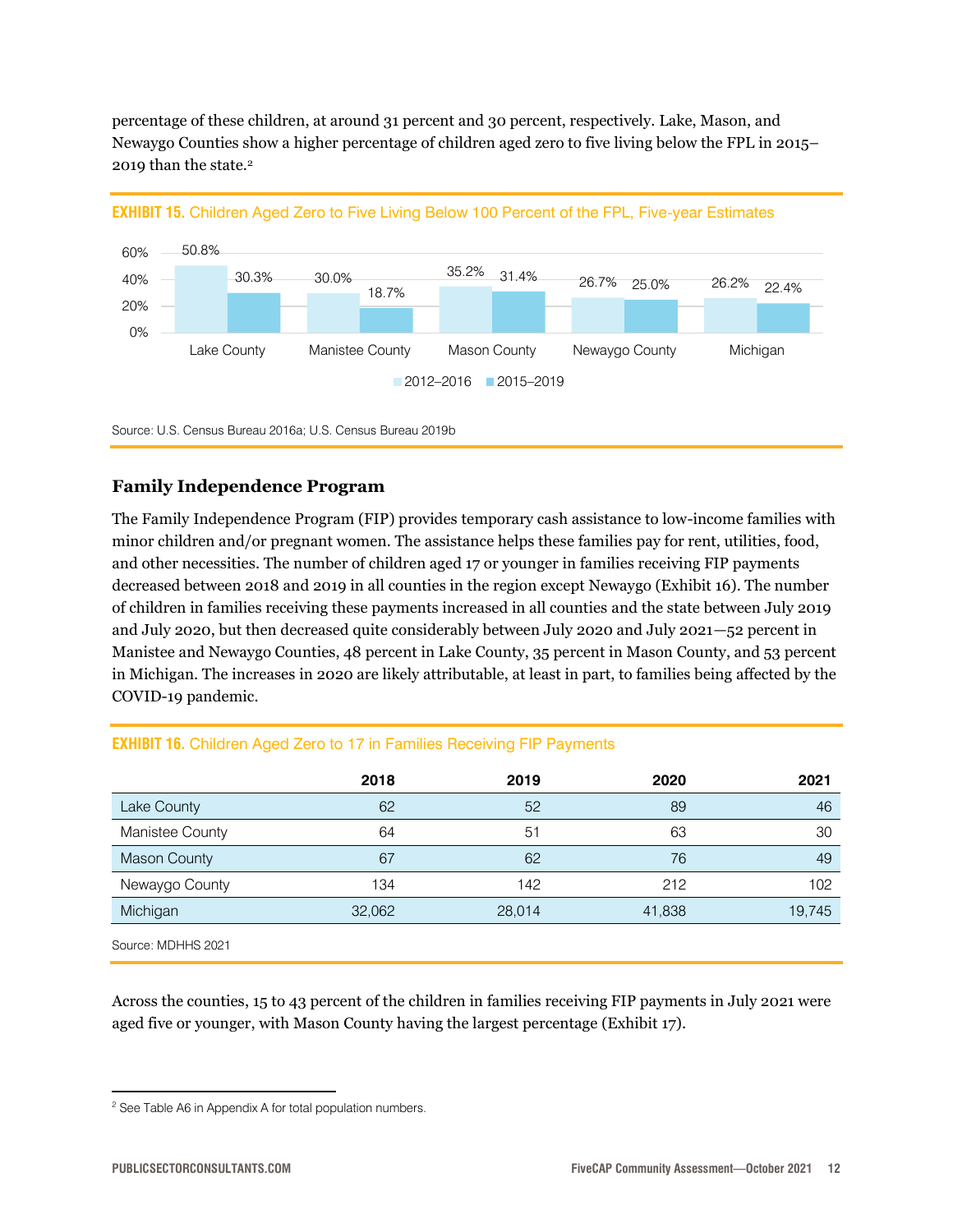|                     | <b>Under 1</b> |       |       |       |       |       |           |
|---------------------|----------------|-------|-------|-------|-------|-------|-----------|
|                     | Year           | Age 1 | Age 2 | Age 3 | Age 4 | Age 5 | Total 0-5 |
| Lake County         |                |       | 4     | 0     |       | 0     |           |
| Manistee County     |                |       |       |       |       |       |           |
| <b>Mason County</b> |                | 5     | ⌒     | 5     | 5     | 3     | 21        |
| Newaygo County      |                |       |       | 6     | 3     |       | 20        |
| Michigan            | 1,197          | 1,122 | 1.111 | 1,142 | 1.173 | 1,138 | 6,883     |
|                     |                |       |       |       |       |       |           |

#### **EXHIBIT 17.** Children Aged Zero to Five in Families Receiving FIP Payments, July 2021

Source: MDHHS 2021

### **Housing**

Data on the population of people experiencing homelessness in Michigan is collected using the Homeless Management Information System (HMIS) as mandated by the U.S. Department of Housing and Urban Development (HUD). Local Housing Assessment and Resource Agencies provide a centralized intake and assessment process for communitywide housing resources and enter client information in the HMIS. Data from HUD is not available for all Michigan counties due to small numbers, so PSC obtained data for this report from the Michigan Coalition Against Homelessness. The number of children aged four and under experiencing homelessness in FiveCAP counties decreased between 2016 and 2020 in Mason and Newaygo Counties, increased slightly in Manistee County, and remained the same in Lake County, where the number of young children experiencing homelessness was 23 in both of these years (Exhibit 18).

|                     | 2016  | 2017  | 2018  | 2019  | 2020  |
|---------------------|-------|-------|-------|-------|-------|
| Lake County         | 23    | 34    | 16    | 26    | 23    |
| Manistee County     |       | 9     |       |       | 9     |
| <b>Mason County</b> | 81    | 52    | 49    | 28    | 29    |
| Newaygo County      | 63    | 77    | 46    | 46    | 42    |
| Michigan            | 8,005 | 8,546 | 6,435 | 5,996 | 4,597 |

#### **EXHIBIT 18.** Number of Homeless Children Aged Four and Younger

Source: Michigan Coalition Against Homelessness, pers. comm.

### **Out-of-home Care**

Children who are victims of abuse or neglect are removed from their families and placed in out-of-home care, such as foster homes, relative care, residential care, and shelters. In Lake, Manistee, and Mason Counties, the rate per 1,000 children aged zero to five declined each year between 2017 and 2019 and then rose in 2020. In Newaygo County, the rate decreased between 2017 and 2018, increased between 2018 and 2019, and then decreased again in 2020. The rate of young children placed in out-of-home care in 2020 ranged from a low of 10.3 in Mason County to a high of 16.6 in Lake County. Rates in all four counties in all four years were higher than the rate in Michigan (Exhibit 19).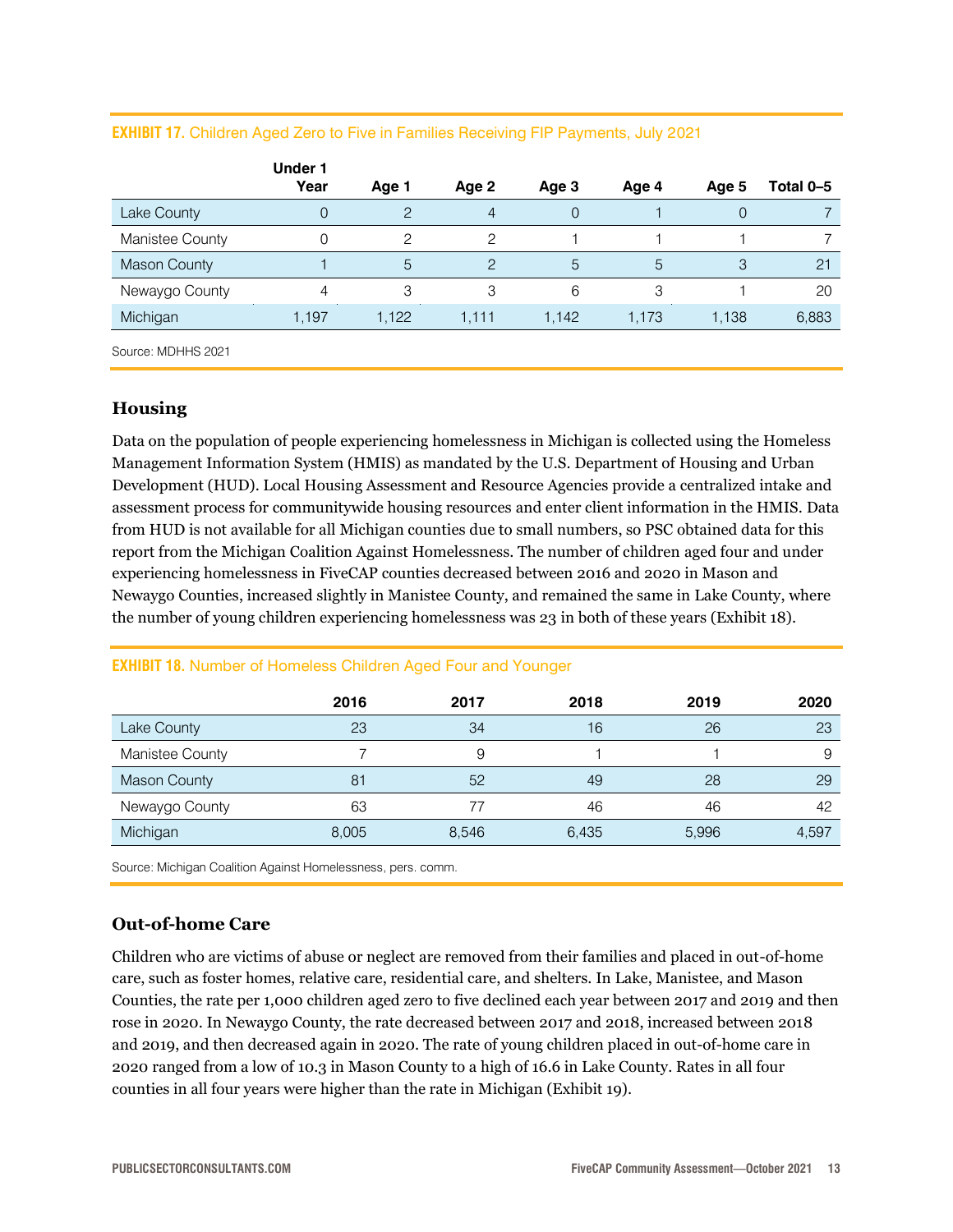|  |  |  | <b>EXHIBIT 19.</b> Children Aged Five or Younger in Out-of-home Care |
|--|--|--|----------------------------------------------------------------------|
|--|--|--|----------------------------------------------------------------------|

|                     |               | 2017<br>2018 |               | 2019 |               | 2020 |               |      |
|---------------------|---------------|--------------|---------------|------|---------------|------|---------------|------|
|                     | <b>Number</b> | Rate         | <b>Number</b> | Rate | <b>Number</b> | Rate | <b>Number</b> | Rate |
| Lake County         | 11            | 18.0         | 11            | 17.4 | 8             | 12.5 | 11            | 16.6 |
| Manistee County     | 20            | 16.7         | 17            | 14.0 | 16            | 12.5 | 18            | 14.5 |
| <b>Mason County</b> | 2             | 14.4         | 22            | 12.2 | 18            | 10.1 | 19            | 10.3 |
| Newaygo County      | 42            | 12.5         | 37            | 11.0 | 45            | 13.1 | 37            | 10.8 |
| Michigan            | 5.891         | 8.6          | 6.042         | 8.8  | 5.701         | 8.3  | 5.249         | 7.7  |

Source: The Annie E. Casey Foundation 2020

Note: This is point-in-time data from September of each year.

### **Language Spoken at Home**

The percentage of the population aged five and over who speak a language other than English at home increased slightly in Lake and Newaygo Counties between 2012–2016 and 2015–2019 and decreased in Manistee and Mason Counties. The 2015–2019 estimates range from around 3 to 6 percent across the region (Exhibit 20). All four county estimates are lower than the state estimate of nearly 10 percent.



2012–2016 2015–2019

Source: U.S. Census Bureau 2016g; U.S. Census Bureau 2019h

### <span id="page-13-0"></span>**Employment**

The labor force across the region and in Michigan has fluctuated since 2016 (Exhibit 21). For example, Manistee, Mason, and Newaygo Counties experienced declines in the labor force ranging from 0.2 percent to nearly 7 percent between 2016 and 2020, while Lake County experienced an increase of 6 percent (Exhibit 22).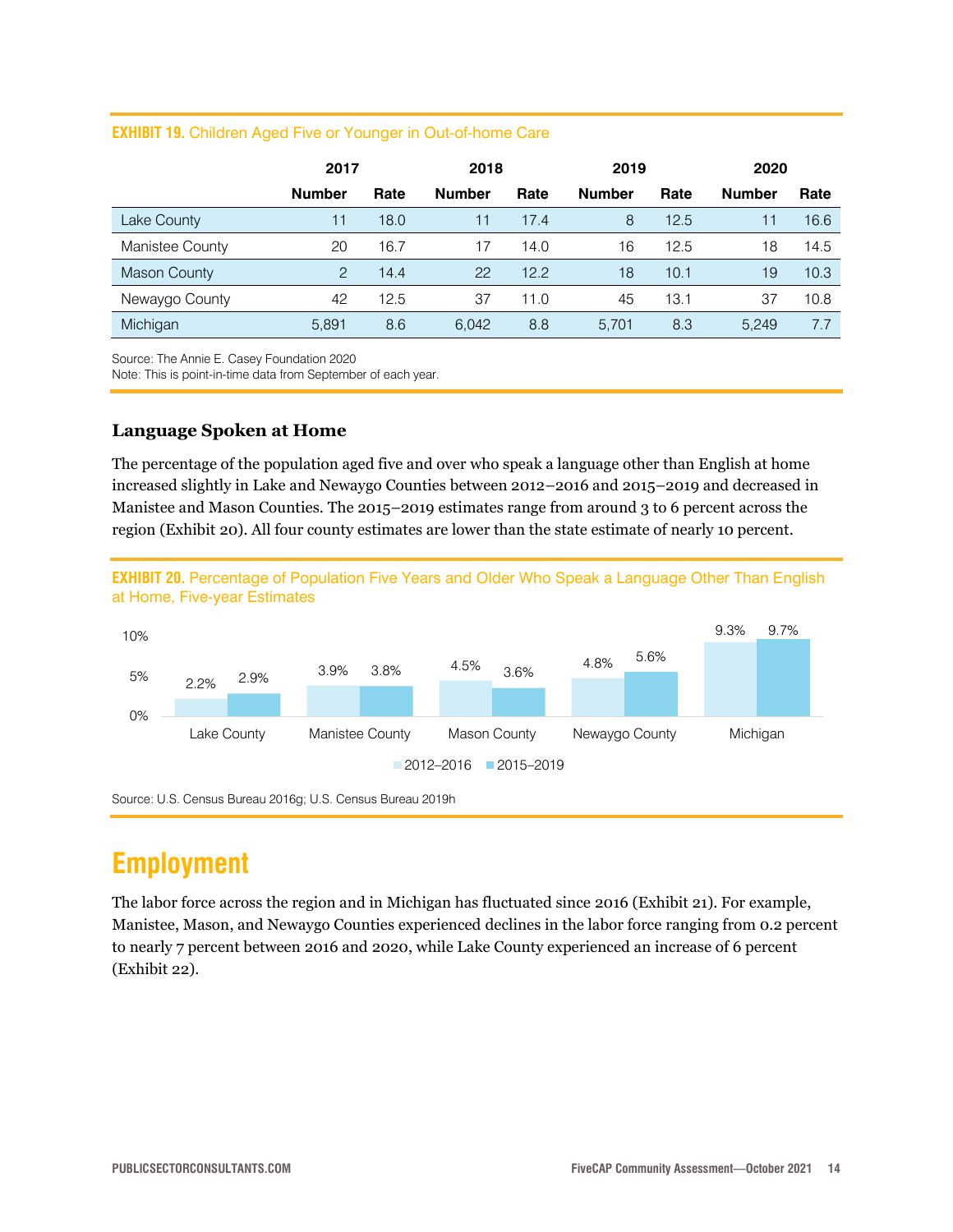### **EXHIBIT 21.** Labor Force by County, 2016–2020

|                 | 2016      | 2017      | 2018      | 2019      | 2020      |
|-----------------|-----------|-----------|-----------|-----------|-----------|
| Lake County     | 3.764     | 3.727     | 3.639     | 3.771     | 3,989     |
| Manistee County | 10.565    | 10.422    | 10.359    | 10.414    | 10,270    |
| Mason County    | 14.316    | 14.035    | 13.799    | 13.655    | 13,374    |
| Newaygo County  | 23,394    | 23.291    | 23.221    | 23.432    | 23,340    |
| Michigan        | 4.849.000 | 4,887,000 | 4,918,000 | 4.949.000 | 4,841,000 |

Source DTMB Michigan Bureau of Labor Market Information and Strategic Initiatives 2020





Source: DTMB Michigan Bureau of Labor Market Information and Strategic Initiatives 2020

The jobless rate varied slightly across all four counties between 2016 and 2019 (Exhibit 23). <sup>3</sup> In 2020, all counties and the state saw significant increases in the jobless rate, likely due in part to the COVID-19 pandemic. In 2020, Lake and Manistee Counties shared the highest jobless rate at 11 percent and Mason and Newaygo Counties' rates were the lowest at 9 percent. Lake, Manistee, and Mason Counties had higher jobless rates than the state between 2016 and 2019, whereas the rates in Newaygo County were approximately the same as the state rate during that time. In 2020, Lake and Manistee Counties' rates were higher than the state's.

#### **EXHIBIT 23.** Jobless Rate by County, 2016–2020



Source: DTMB Michigan Bureau of Labor Market Information and Strategic Initiatives 2020

<sup>&</sup>lt;sup>3</sup> See Table A7 in Appendix A for total population numbers.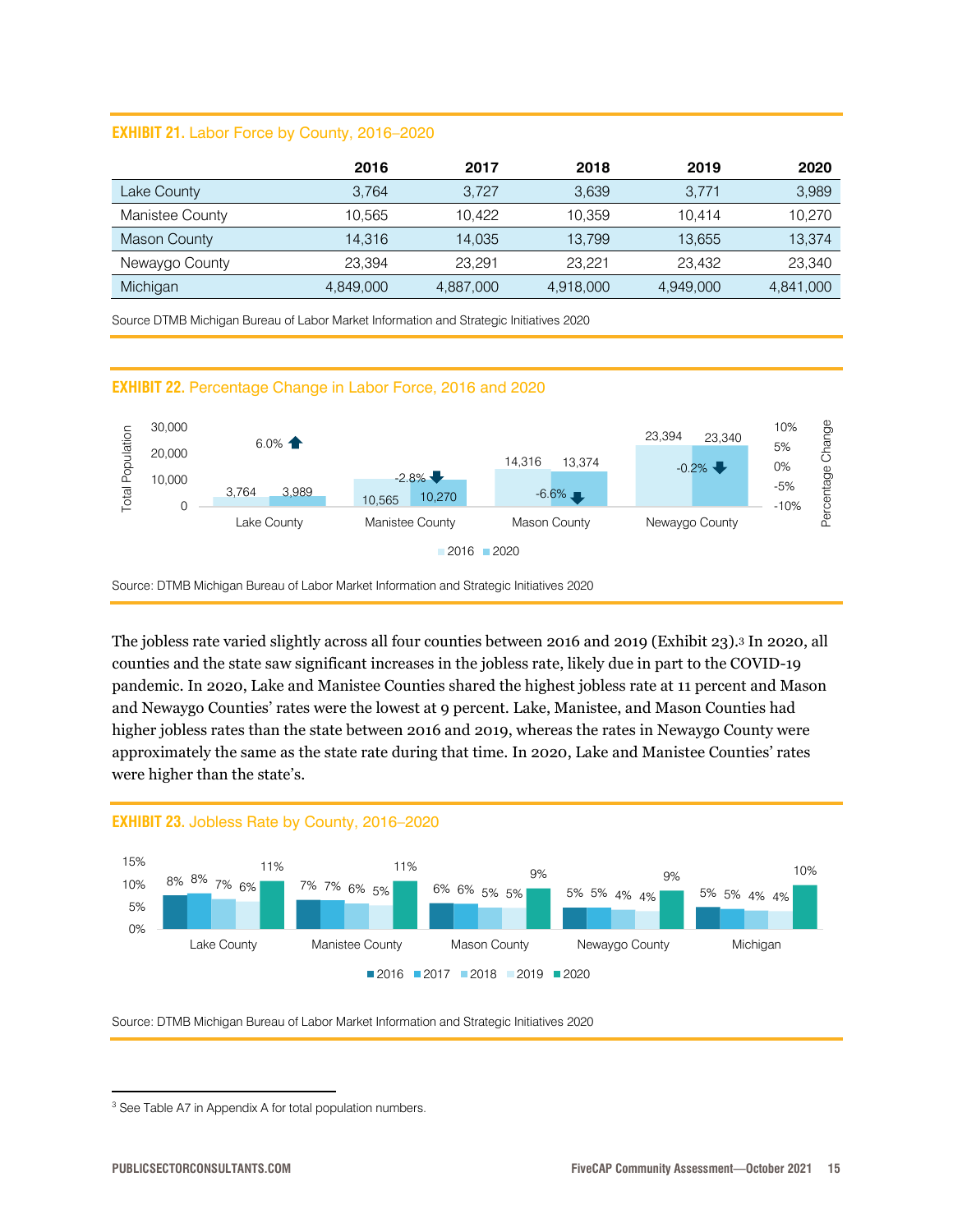The considerable increase in jobless rates between 2019 and 2020 is illustrated in Exhibit 24. After decreasing in all four counties and the state by more than 16 percent between 2016 and 2019, there was a substantial increase in the jobless rate in 2020. The increase in the counties ranged from around 74 percent in Lake County to just over 112 percent in Newaygo County; the state's jobless rate increased by nearly 142 percent.





Source: DTMB Michigan Bureau of Labor Market Information and Strategic Initiatives 2020

### <span id="page-15-0"></span>**Income**

All of the counties in the region and the state experienced an increase in the median household income when comparing the five-year estimates in 2012–2016 and 2015–2019 (Exhibit 25). The median household income in each county was lower than the state median in both time periods, however. Median household income ranged from about \$37,000 in Lake County to nearly \$52,000 in Mason County, compared to \$57,000 statewide. Although Lake County had the lowest median income, it also had the largest percentage increase in median income since the 2012–2016 estimate at around 21 percent. All four counties had median household income increases that were larger than the state's increase.



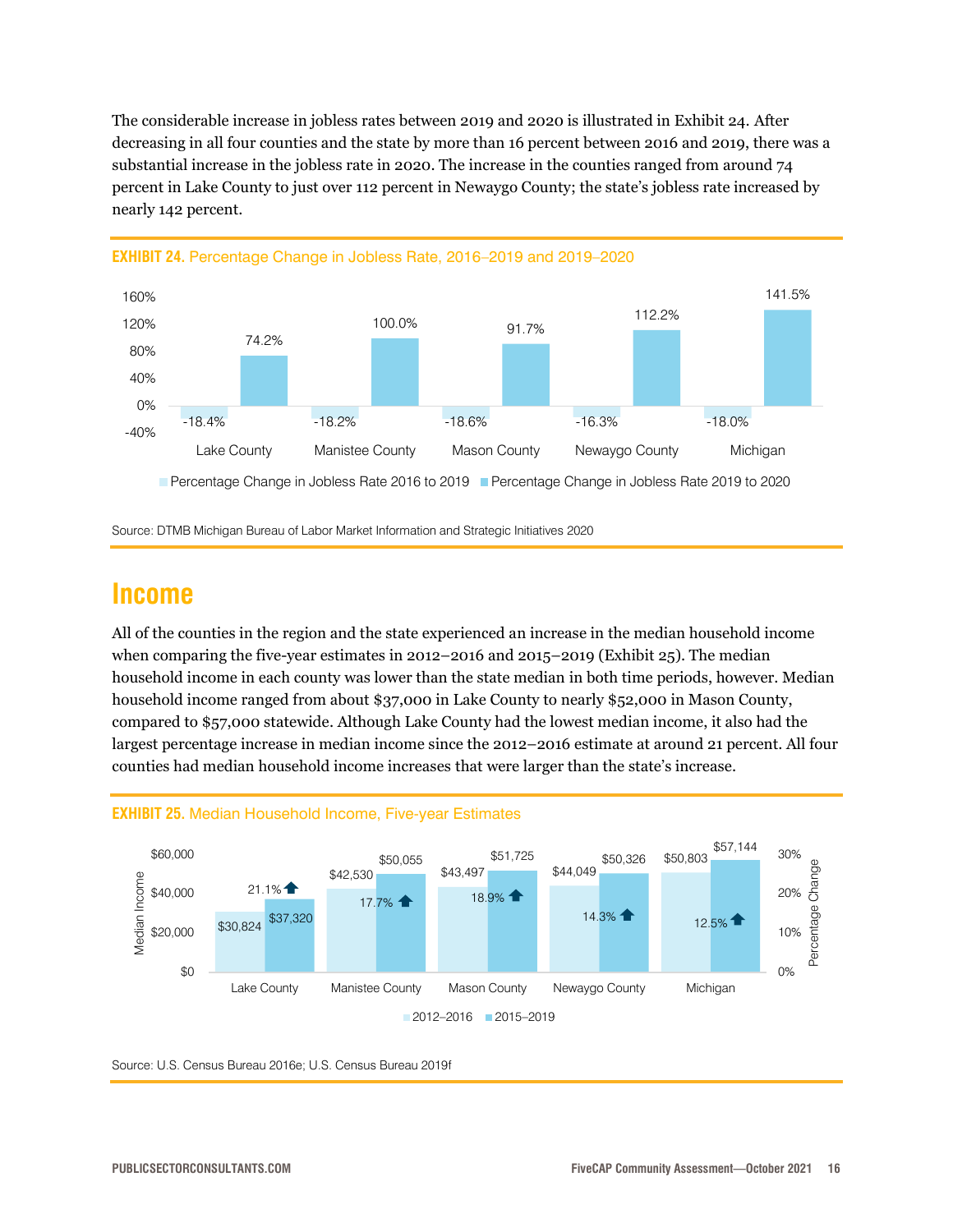Although Lake County experienced a decline in the percentage of its population living in poverty between 2015 and 2019 (from 25 percent to 20 percent), the county continues to lead the region in the percentage of its population living in poverty (Exhibit 26). <sup>4</sup> In each of the other three counties, between 12 percent and 16 percent of the total population lived below the FPL in 2019.





Between 2015 and 2019, Lake County also had the largest percentage of children aged 17 or younger living in poverty—ranging from 45 percent in 2015 to 33 percent in 2019 (Exhibit 27).<sup>5</sup> The other three counties had a range of 18 percent to 27 percent of children aged 17 or younger living in poverty in those years.





In all four FiveCAP counties, the percentage of people living at low-income levels (i.e., up to 200 percent of the FPL) was higher than in the state in 2015–2019. The percentage of people living at low-income

Source: U.S. Census Bureau 2019a

<sup>4</sup> See Table A8 in Appendix A for total population numbers.

<sup>5</sup> See Table A9 in Appendix A for total population numbers.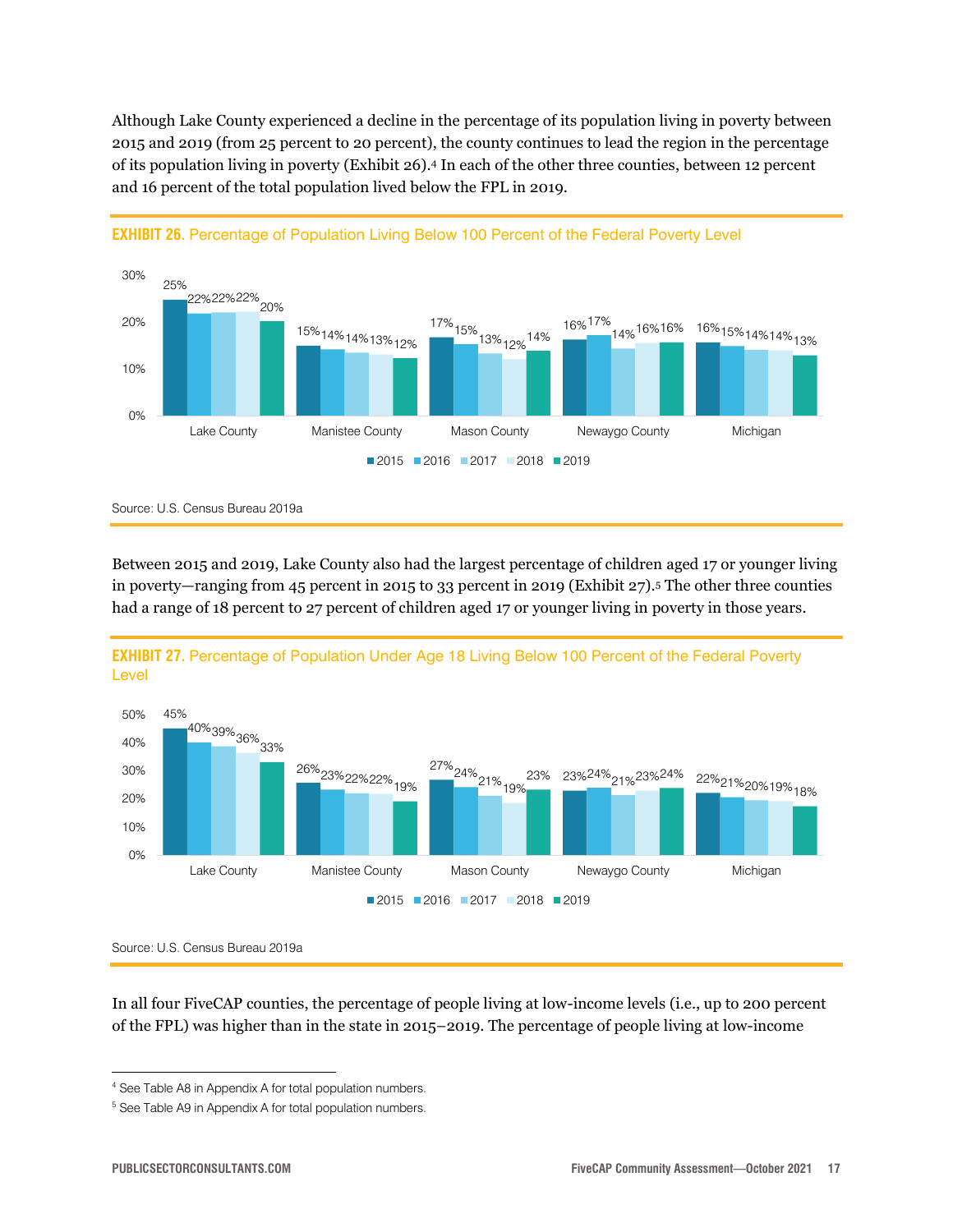levels ranged from 33 percent in Manistee County to 47 percent in Lake County, compared to 31 percent in the state (Exhibit 28). Additionally, all four counties had a greater percentage of people living below 200 percent of the FPL in 2012–2016 compared to 2015–2019. 6



#### **EXHIBIT 28.** Ratio of Income to Federal Poverty Level, Five-year Estimates

ALICE (Asset Limited, Income Constrained, Employed) is a measurement developed by the United Way to determine the percentage of working households that have an income above the FPL, but not high enough to support the basic cost of living in a given community. The ALICE threshold represents the minimum amount of income a household needs to live in a county based on the average cost of living, including expenses for housing, childcare, food, transportation, and healthcare, without allowing for any savings. Thus, ALICE households are those living below that threshold but above the FPL.

In 2019, the percentage of ALICE households ranged from 24 percent in Newaygo County to 36 percent in Lake County (Exhibit 29). Newaygo County was the only county with a lower percentage of ALICE households than the state. Additionally, all but Mason County had a slight increase in the percentage of ALICE households between 2016 and 2019.

Source: U.S. Census Bureau 2016d; U.S. Census Bureau 2019e Note: Some totals may not equal 100 percent due to rounding.

<sup>&</sup>lt;sup>6</sup> See Table A10 in Appendix A for total population numbers.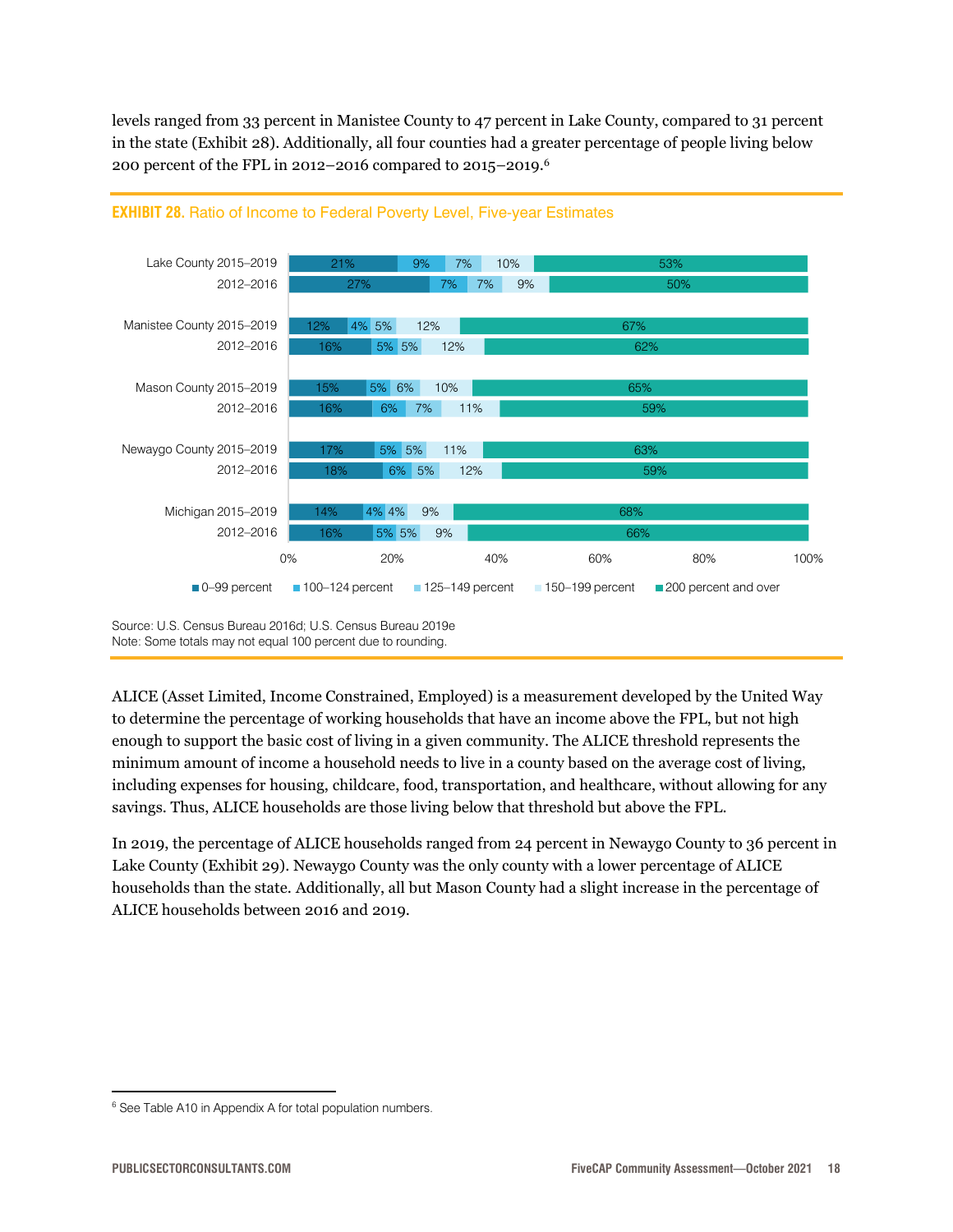

Source: United for Alice n.d.

Note: The percentage of households below the ALICE threshold does not include the percentage of families in poverty.

### <span id="page-18-0"></span>**Health**

A number of factors can be indicators of a community's overall health, including live births, infant mortality, and low birth weight; the number of residents receiving financial assistance to pay for healthcare; and the number of residents with access to healthcare coverage.

### <span id="page-18-1"></span>**Live Births, Infant Mortality, and Low Birth Weight**

The number of live births fluctuated across the FiveCAP region between 2015 and 2019 (Exhibit 30). There was a slight decrease in the number of live births in Lake and Mason Counties between 2015 and 2019, and a slight increase in live births in Manistee and Newaygo Counties.

| <b>EXHIBII 30. LIVE BIRTING</b> |         |         |         |         |         |  |  |
|---------------------------------|---------|---------|---------|---------|---------|--|--|
|                                 | 2015    | 2016    | 2017    | 2018    | 2019    |  |  |
| Lake County                     | 110     | 103     | 123     | 91      | 102     |  |  |
| Manistee County                 | 193     | 245     | 210     | 193     | 195     |  |  |
| <b>Mason County</b>             | 317     | 281     | 301     | 252     | 274     |  |  |
| Newaygo County                  | 523     | 552     | 539     | 529     | 528     |  |  |
| Michigan                        | 113,211 | 113,374 | 111,507 | 110,093 | 107,917 |  |  |
|                                 |         |         |         |         |         |  |  |

#### **EXHIBIT 30.** Live Births

Source: MDHHS 2019b

Infant mortality is often used as a measure of the health and well-being of children and the overall health of a community. It reflects the status of maternal health, the accessibility and quality of primary healthcare, and the availability of support services in the community. Because the number of infant deaths is so low in the four-county region, five-year averages were used to obtain meaningful infant mortality rates. Also, due to the low numbers of infant deaths, the confidence intervals for infant mortality rates at the county level are quite large.<sup>7</sup> The combination of these factors—running five-year averages and large

 $7$  A confidence interval is the range within which the actual mean number of infant deaths would be expected to fall over the given time period.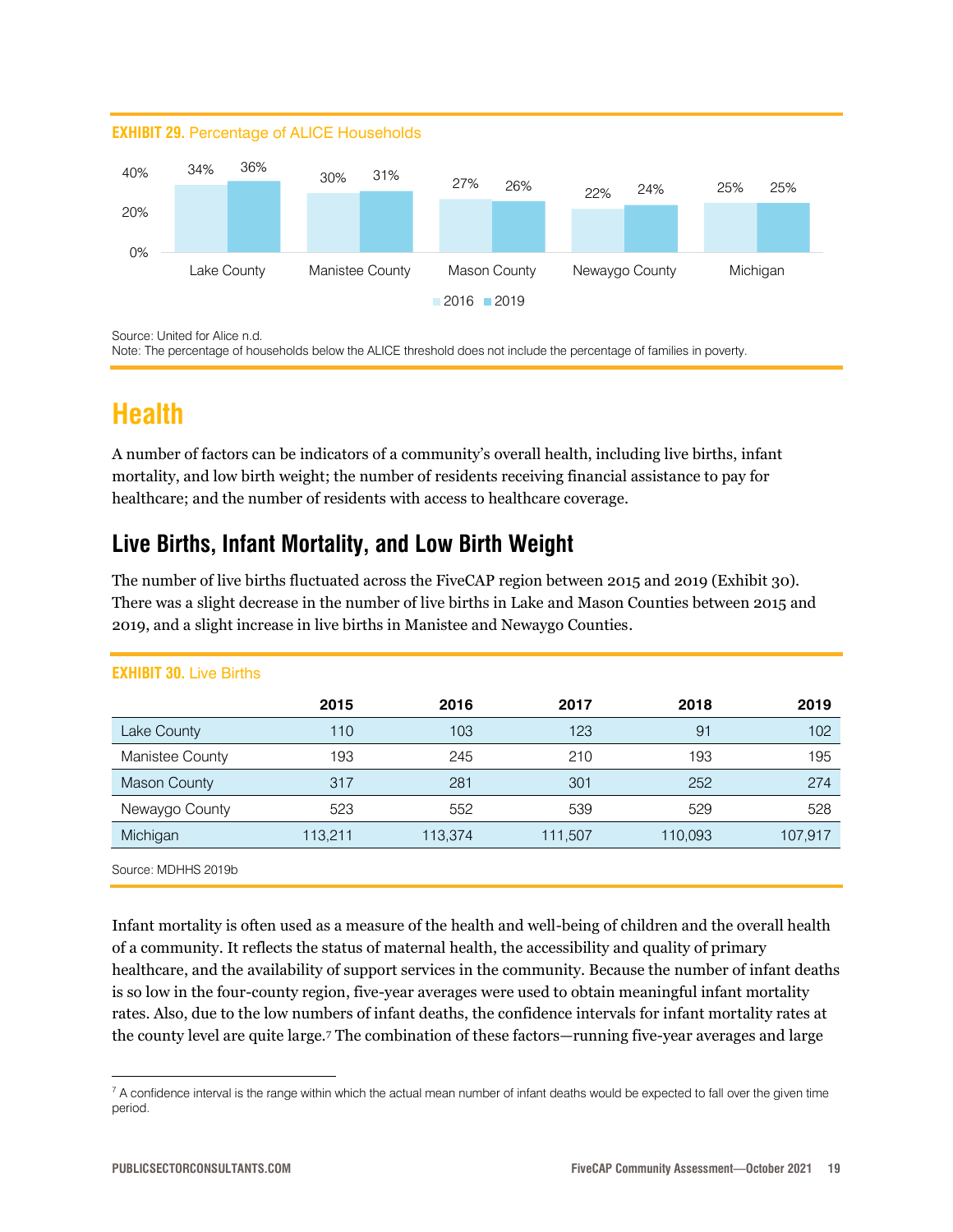confidence intervals—makes it difficult to meaningfully assess trends and/or differences among the counties. Infant mortality in the region has mostly remained lower than the state five-year average, except in Manistee County in 2014–2018 and Newaygo County in 2013–2017 (Exhibit 31).

|           | <b>Lake County</b> | <b>Manistee</b><br>County | <b>Mason County</b> | Newaygo<br>County | <b>Michigan</b>  |
|-----------|--------------------|---------------------------|---------------------|-------------------|------------------|
| 2012-2016 | $\star$            | $\star$                   | $\star$             | 6.6 $(\pm 3.0)$   | 6.8 $(\pm 0.2)$  |
| 2013-2017 | $\star$            | 6.0 $(\pm 4.8)$           | $\star$             | 7.3 $(\pm 3.2)$   | 6.8 $(\pm 0.2)$  |
| 2014-2018 | $\star$            | 6.8 $(\pm 5.1)$           | 4.1 $(\pm 3.3)$     | 6.6 $(\pm 3.0)$   | 6.7 ( $\pm$ 0.2) |
| 2015-2019 | $^\star$           | $^\star$                  | 4.2 $(\pm 3.4)$     | 5.6 $(\pm 2.8)$   | 6.6 $(\pm 0.2)$  |

#### **EXHIBIT 31.** Infant Mortality Rate per 1,000 Live Births, Five-year Moving Averages

Source: MDHHS 2019b

Note: An \* indicates that a rate was not calculated. A rate is not calculated when there are fewer than six events because the width of the confidence interval would negate any usefulness for comparative purposes.

Low birth weight (defined as less than 2,500 grams or 5.5 pounds) is associated with several maternal factors, including low socioeconomic status, smoking, alcohol and illicit drug use, inadequate maternal weight gain, and chronic health problems. As with infant mortality, the small numbers of low birth weight births necessitate the use of running five-year averages and caution should be used when making comparisons between counties. That said, Lake County has the highest percentage of low birth weight births in the region, with a 2015–2019 five-year average of 9.5 percent (Exhibit 32). The 2015–2019 fiveyear averages in Manistee, Mason, and Newaygo Counties are between 7.5 percent and 7.9 percent, and the state average is 8.6 percent.

### **EXHIBIT 32.** Low and Very Low Birth Weight Births, Five-year Moving Averages

|                                                        | Lake<br>County | <b>Manistee</b><br>County | <b>Mason</b><br>County | Newaygo<br>County | Michigan |
|--------------------------------------------------------|----------------|---------------------------|------------------------|-------------------|----------|
| <b>Total Number of Live Births</b>                     |                |                           |                        |                   |          |
| 2012-2016                                              | 495            | 996                       | 1,486                  | 2,742             | 47,843   |
| 2013-2017                                              | 519            | 1,002                     | 1,480                  | 2,736             | 48,154   |
| 2014-2018                                              | 514            | 1,022                     | 1,461                  | 2,723             | 48,107   |
| 2015-2019                                              | 529            | 1,036                     | 1,425                  | 2,671             | 47,972   |
| Percentage of Total Live Births with Low Birth Weights |                |                           |                        |                   |          |
| 2012-2016                                              | 9.1%           | 7.6%                      | 7.9%                   | 7.3%              | 8.4%     |
| 2013-2017                                              | 8.5%           | 7.9%                      | 7.8%                   | 7.0%              | 8.5%     |
| 2014-2018                                              | 9.5%           | 7.3%                      | 7.7%                   | 7.1%              | 8.6%     |
| 2015-2019                                              | 9.5%           | 7.9%                      | 7.5%                   | 7.6%              | 8.6%     |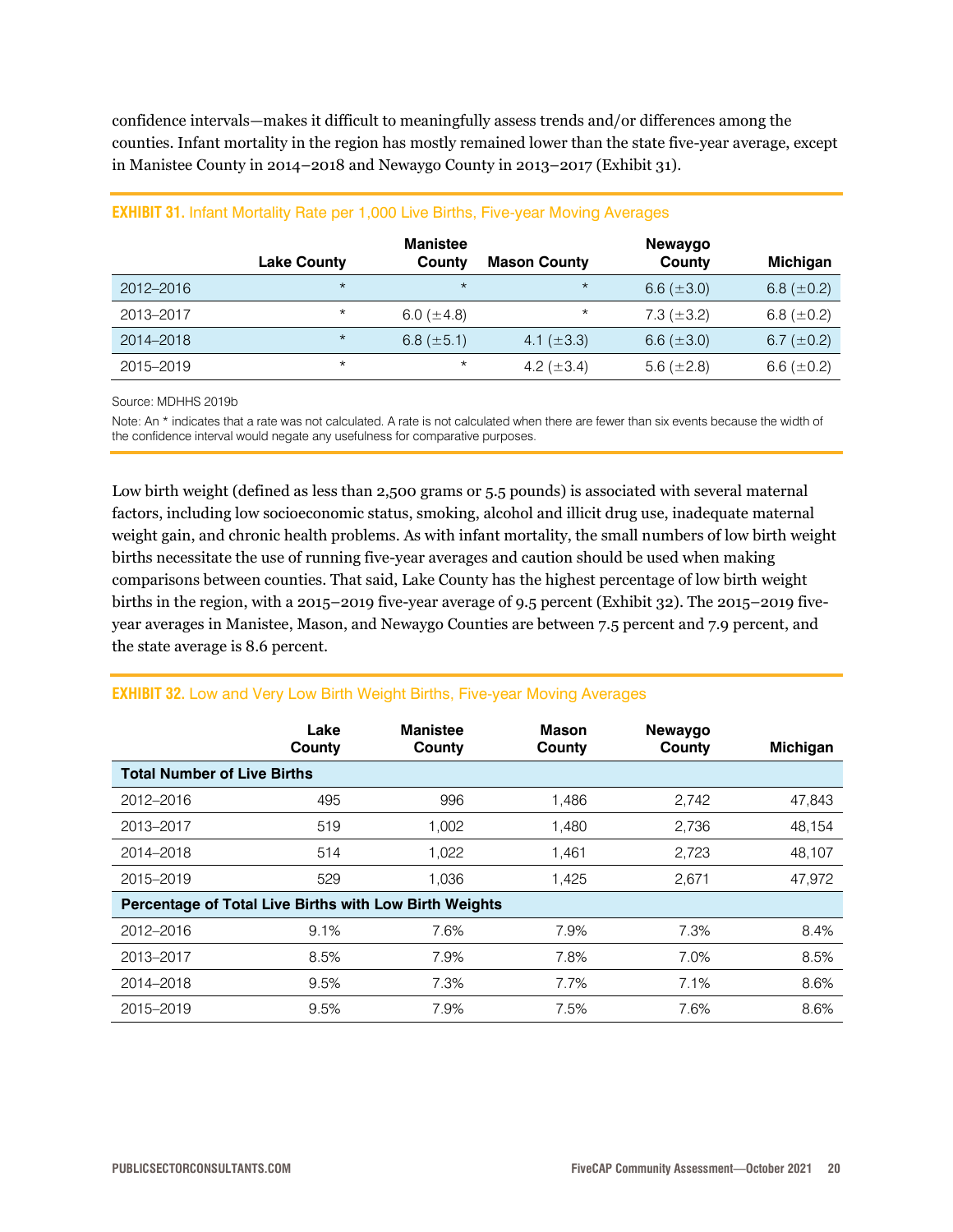|                                                             | Lake<br>County | <b>Manistee</b><br>County | Mason<br>County | Newaygo<br>County | Michigan |
|-------------------------------------------------------------|----------------|---------------------------|-----------------|-------------------|----------|
| Percentage of Total Live Births with Very Low Birth Weights |                |                           |                 |                   |          |
| 2012-2016                                                   | $\star$        | 0.8%                      | 0.7%            | 1.2%              | 1.6%     |
| 2013-2017                                                   | 1.2%           | 0.8%                      | 0.9%            | 1.2%              | 1.5%     |
| 2014-2018                                                   | 1.6%           | 0.9%                      | 1.0%            | 1.5%              | 1.5%     |
| 2015-2019                                                   | 1.7%           | 1.0%                      | 1.2%            | 1.3%              | 1.5%     |

Source: MDHHS 2019a

Note: Low birth weight is less than 2,500 grams and very low birth weight is less than 1,500 grams. Percentage is percentage of all births. An \* indicates that a rate was not calculated. A rate is not calculated when there are fewer than six events, because the width of the confidence interval would negate any usefulness for comparative purposes.

### <span id="page-20-0"></span>**Healthcare Coverage**

In poor economies, it is expected that the number of individuals who qualify for and enroll in programs intended to assist those with low incomes will increase. This has been the case for several years in the FiveCAP region and in Michigan overall. The number of medical assistance recipients decreased slightly in all four counties between 2018 and 2019, but then rose each year between 2019 and 2021. In July 2021, the number ranged from 3,334 in Lake County to 11,763 in Newaygo County (Exhibit 33).

### **EXHIBIT 33.** Medical Assistance Recipients

|                 | 2018      | 2019      | 2020      | 2021      |
|-----------------|-----------|-----------|-----------|-----------|
| Lake County     | 3,030     | 3,028     | 3,133     | 3,334     |
| Manistee County | 4.468     | 4.176     | 4.509     | 4.918     |
| Mason County    | 5.510     | 5.419     | 5.649     | 5,999     |
| Newaygo County  | 10.814    | 10.592    | 11.076    | 11,763    |
| Michigan        | 1,795,545 | 1,750,884 | 1,838,716 | 1,970,460 |

Source: MDHHS 2021

Note: Data represent the total number of individuals eligible for Medicaid in July of each year.

Between 2015 and 2019, all of the counties in the FiveCAP region had a higher percentage of uninsured people than the state as a whole, ranging from 5.8 percent in Manistee County to 6.3 percent in Lake and Newaygo Counties (Exhibit 34). The percentage of uninsured decreased in each county between 2012– 2016 and 2015–2019, with the largest decrease (5.1 percent) occurring in Lake County.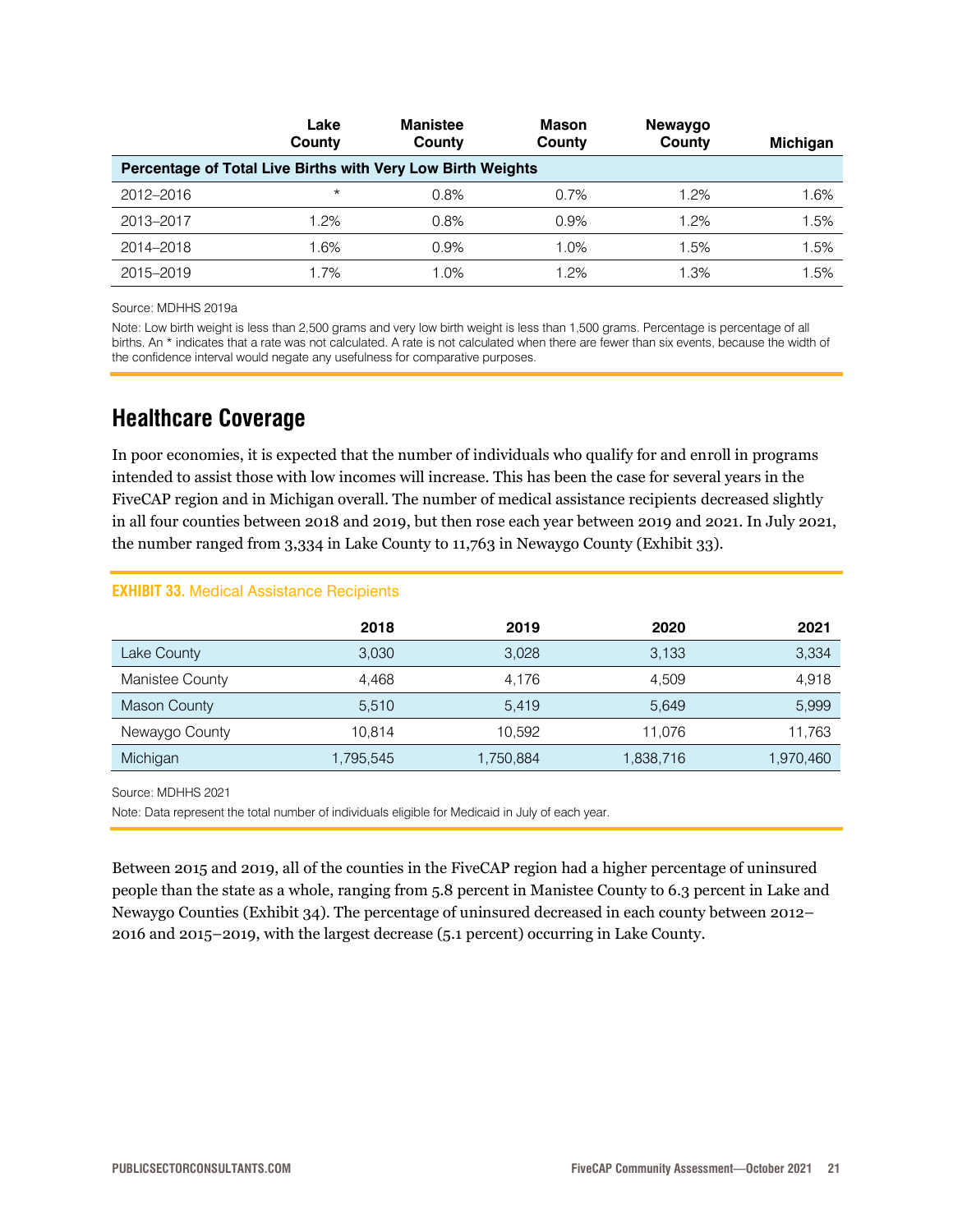

Overall, the percentage of residents in all four counties covered by either private or public health insurance increased between  $2012-2016$  and  $2015-2019$ .<sup>8</sup> In  $2015-2019$ , Lake County had the highest percentage of people covered by Medicare (nearly 34 percent) and Medicaid (just over 33 percent) (Exhibit 35). It also has the highest percentage of people covered by the Veterans Health Administration (VHA), at nearly 5 percent.9Each of the counties in the region had a lower percentage of its population covered by private health coverage than the state, and more covered by public health coverage, with the exception of Medicaid coverage in Manistee County.



#### **EXHIBIT 35.** Health Coverage by Type, 2015–2019 Five-year Estimate

Source: U.S. Census Bureau 2016c; U.S. Census Bureau 2019d; U.S. Census Bureau 2016e; U.S. Census Bureau 2019f Note: Percentages of health coverage by type do not equal 100 percent because some people have more than one type of health coverage.

<sup>&</sup>lt;sup>8</sup> See Table A11 in Appendix A.

<sup>&</sup>lt;sup>9</sup> Medicare, Medicaid, and Veterans Health Administration healthcare are all forms of public healthcare coverage.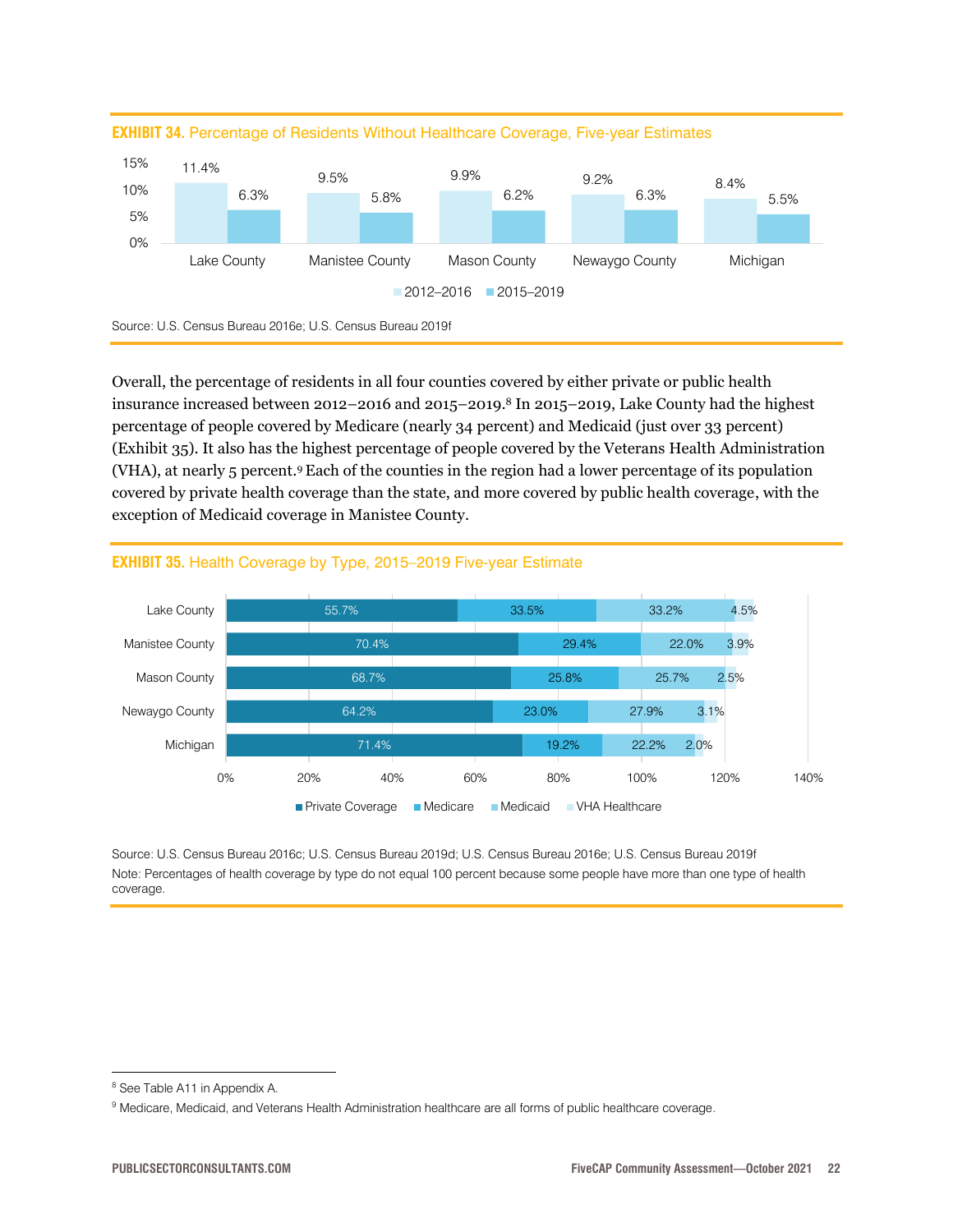### <span id="page-22-0"></span>**Nutrition**

As part of a federal program sponsored by the U.S. Department of Agriculture, the State of Michigan provides temporary food assistance to eligible low-income families and individuals. The number of families and individuals receiving food assistance in each of the four counties declined between 2018 and 2019 but then rose in 2020 between 7 percent in Lake County and 12 percent in Mason County. The number of cases between July 2020 and July 2021 remained fairly consistent (Exhibit 36).

| <b>EXHIBIT 36. Food Assistance Cases</b> |  |  |  |
|------------------------------------------|--|--|--|
|                                          |  |  |  |

|                     | 2018    | 2019    | 2020    | 2021    |
|---------------------|---------|---------|---------|---------|
| Lake County         | 1.431   | 1.369   | 1,463   | 1,439   |
| Manistee County     | 1.677   | 1.466   | 1.593   | 1,592   |
| <b>Mason County</b> | 1.825   | 1.729   | 1,930   | 1,938   |
| Newaygo County      | 3.681   | 3.455   | 3,803   | 3,776   |
| Michigan            | 672,544 | 617,618 | 696,773 | 678,635 |

Source: MDHHS 2021

Note: Data represent the total number of cases receiving food assistance payments in July of each year.

### <span id="page-22-1"></span>**Housing**

The estimated number of households increased in Lake, Mason, and Newaygo Counties between 2012– 2016 and 2015–2019 and decreased in Manistee County (Exhibit 37). Newaygo had the highest number of households across both periods. The average number of people per household remained fairly stable between 2012–2016 and 2015–2019 (Exhibit 38).

### **EXHIBIT 37.** Number of Households, Five-year Estimates

|                     | 2012-2016 | 2015-2019 |
|---------------------|-----------|-----------|
| Lake County         | 4.394     | 4,631     |
| Manistee County     | 9.977     | 9,426     |
| <b>Mason County</b> | 12,171    | 12,186    |
| Newaygo County      | 18.394    | 19.161    |
| Michigan            | 3,860,394 | 3,935,041 |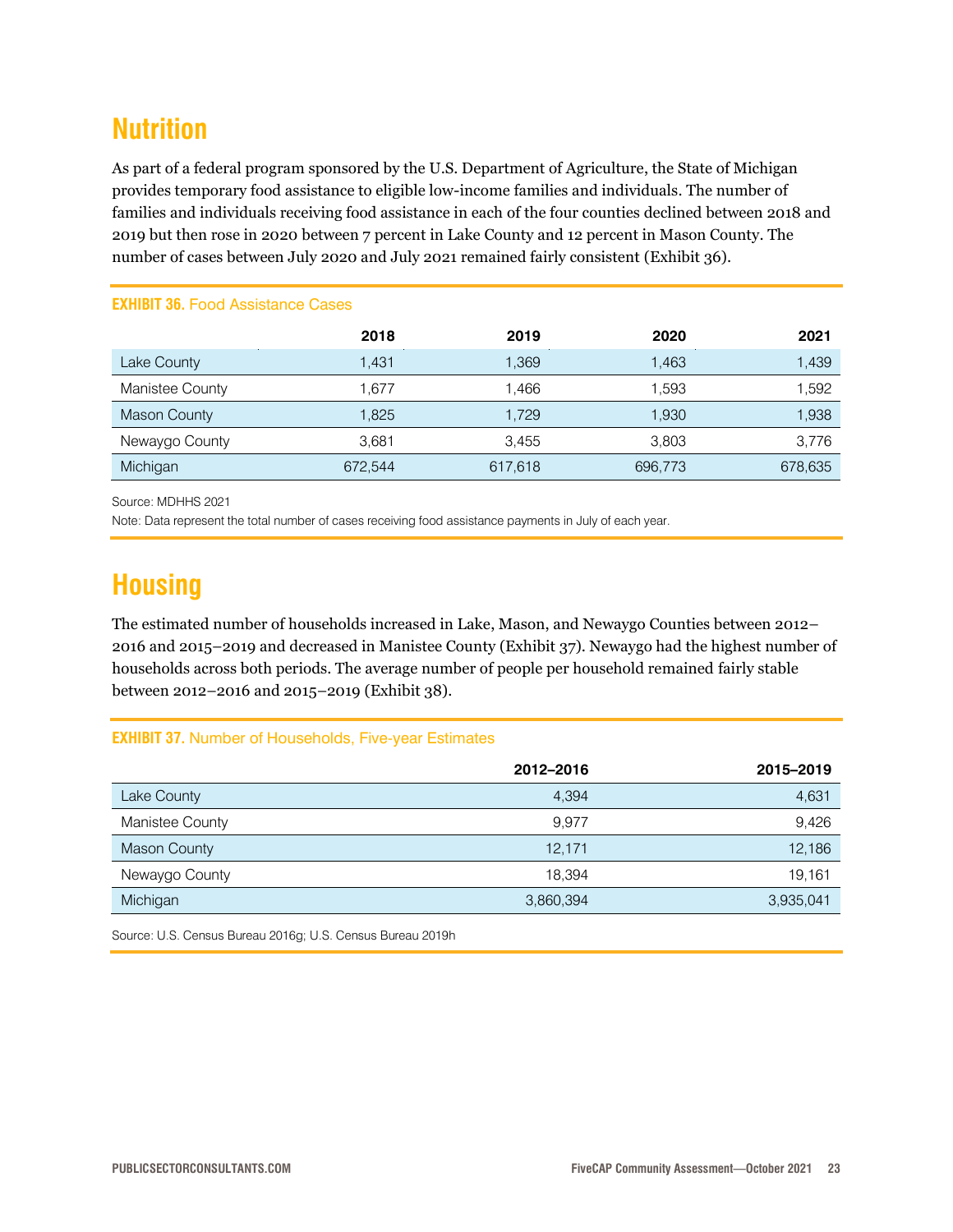#### **EXHIBIT 38.** Average Household Size, Five-year Estimates

|                     | 2012-2016 | 2015-2019 |
|---------------------|-----------|-----------|
| Lake County         | 2.51      | 2.49      |
| Manistee County     | 2.31      | 2.44      |
| <b>Mason County</b> | 2.32      | 2.34      |
| Newaygo County      | 2.57      | 2.48      |
| Michigan            | 2.51      | 2.47      |

Source: U.S. Census Bureau 2016g; U.S. Census Bureau 2019h

The percentage of owner-occupied homes rose slightly in all four counties and the state between 2012– 2016 and 2015–2019 (Exhibit 39).



Source: U.S. Census Bureau 2016f; U.S. Census Bureau 2019g

The median value of owner-occupied homes increased in all four counties in the region and the state between 2012–2016 and 2015–2019 (Exhibit 40). Among the four counties, the largest change in value occurred in Newaygo County, where home values increased by \$20,100, or 20 percent. Home values in Mason County increased by \$18,200 (15 percent). The statewide median home value increased by \$27,100 (21 percent) between 2012–2016 and 2015–2019 and was higher than median home values across the region in both time periods. While U.S. Census Bureau data is not available for 2021, median home prices nationwide have shown record growth in recent months, which could make it more difficult for people with low and moderate incomes to find affordable housing (Passy 2021). According to the National Association of REALTORS®, the median list price of homes as of September 2021 was \$124,900 in Lake County, \$164,900 in Manistee County, \$175,000 in Mason County, and \$164,900 in Newaygo County (The National Association of REALTORS® 2021a, 2021b, 2021c, 2021d). These prices all exceed the 2015– 2019 five-year estimates of median home value.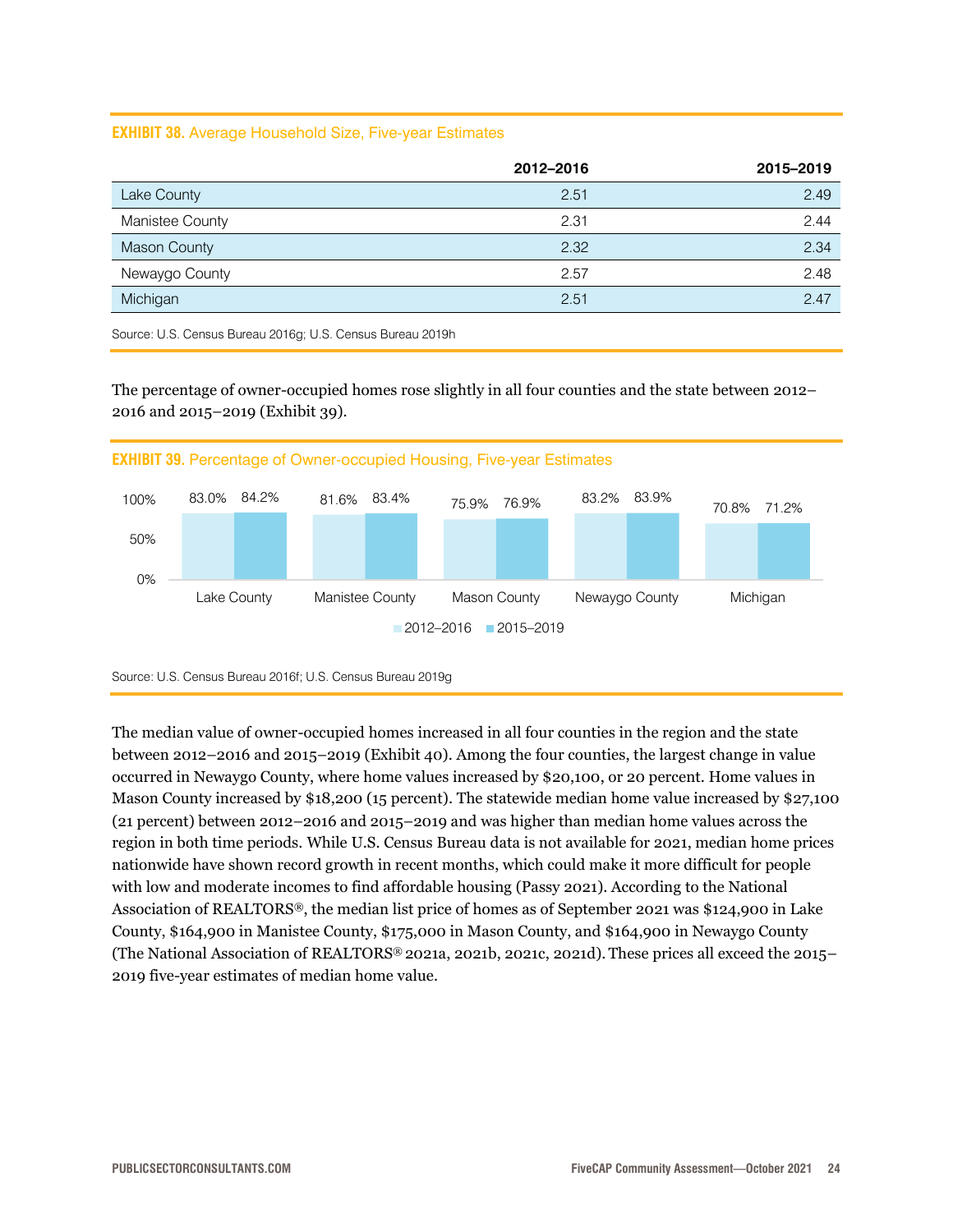





The 2015–2019 five-year estimates of homes lacking complete plumbing facilities are quite low across the region and statewide, with all estimates at 0.5 percent or lower, and are very similar to the 2012-2016 five-year estimates (Exhibit 41.) An estimated 12 more houses in Mason County and 26 more houses in Newaygo County were lacking complete plumbing facilities in 2015–2019 than in 2012–2016. The number of houses lacking plumbing in Manistee County dropped by an estimated eight houses between 2012–2016 and 2015–2019.

#### **EXHIBIT 41.** Homes Lacking Complete Plumbing Facilities, Five-year Estimates

|                     | 2012-2016     | 2015-2019     |
|---------------------|---------------|---------------|
| Lake County         | $19(0.4\%)$   | 21(0.5%)      |
| Manistee County     | 41 (0.4%)     | 33 (0.4%)     |
| <b>Mason County</b> | $16(0.1\%)$   | 28 (0.2%)     |
| Newaygo County      | 73 (0.4%)     | 99 (0.5%)     |
| Michigan            | 13,104 (0.3%) | 13.833 (0.4%) |

Source: U.S. Census Bureau 2016f; U.S. Census Bureau 2019g

The majority of houses in the region and in the state are more than 19 years old. Most houses in all four counties were between 20 and 49 years old: approximately 62 percent in Lake County, 40 percent in Manistee County, 42 percent in Mason County, and 51 percent in Newaygo County. While only 9 percent of houses in Lake County were more than 79 years old, around one-quarter are that age in Manistee and Mason Counties (Exhibit 42).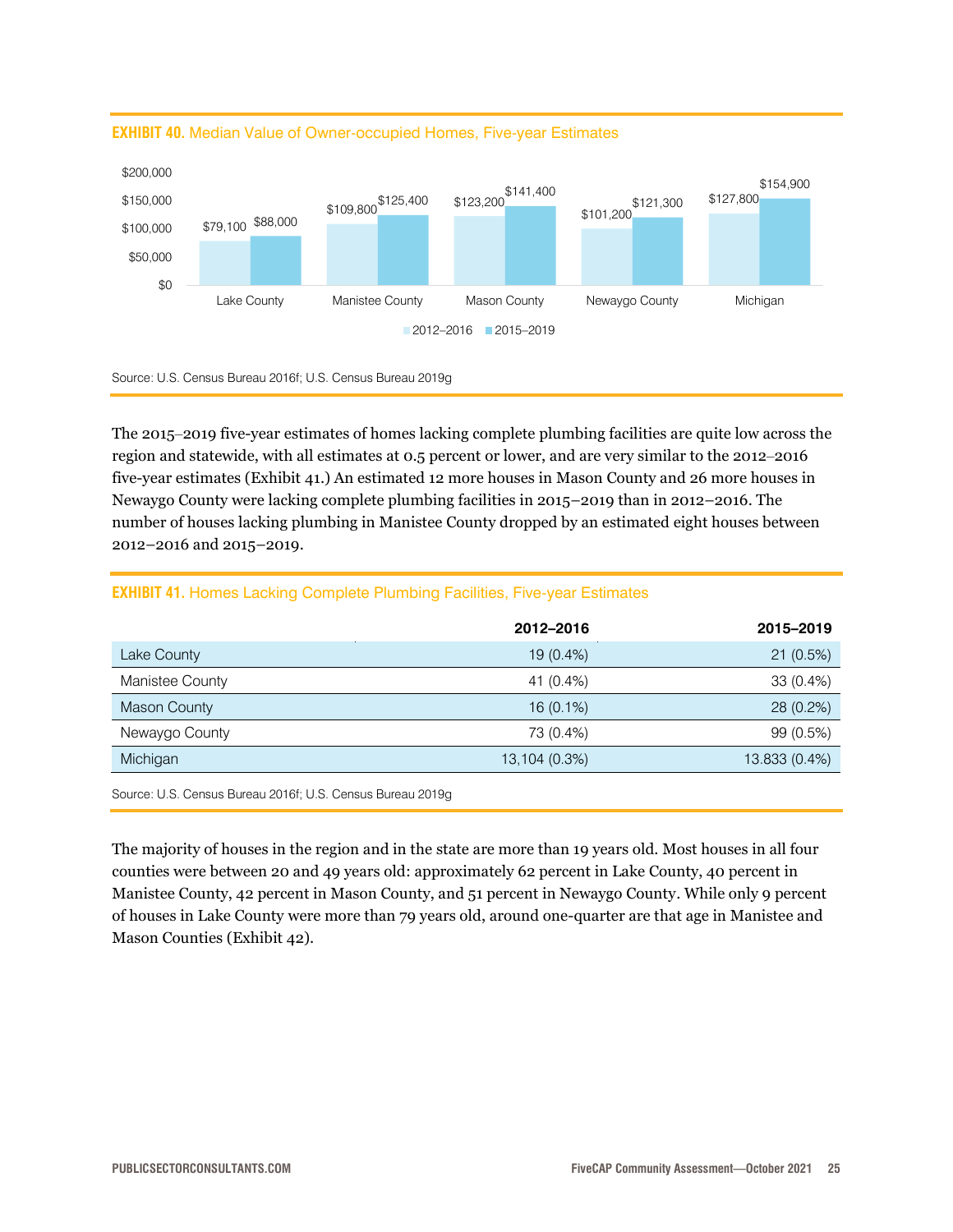





### <span id="page-25-0"></span>**Transportation**

The mean travel time to work for individuals living in the FiveCAP counties has been relatively static over time. The 2015–2019 five-year estimate of mean travel time in Lake County differs by just over one minute from the 2012–2016 five-year estimate (Exhibit 43). Mean travel times in the other three counties and the state differ by half a minute or less.





Source: U.S. Census Bureau 2016e; U.S. Census Bureau 2019f

How people travel to work and where they work also stayed relatively static between 2012–2016 and 2015–2019, with around 90 percent of people using personal transportation (Exhibit 44). In 2015–2019, between approximately 3 and 6 percent of people across the four counties worked from home, between around 2 and 3 percent walked to work, approximately 1 percent or less used public transportation, and between around 1 and 2 percent used another means of transportation to travel to work.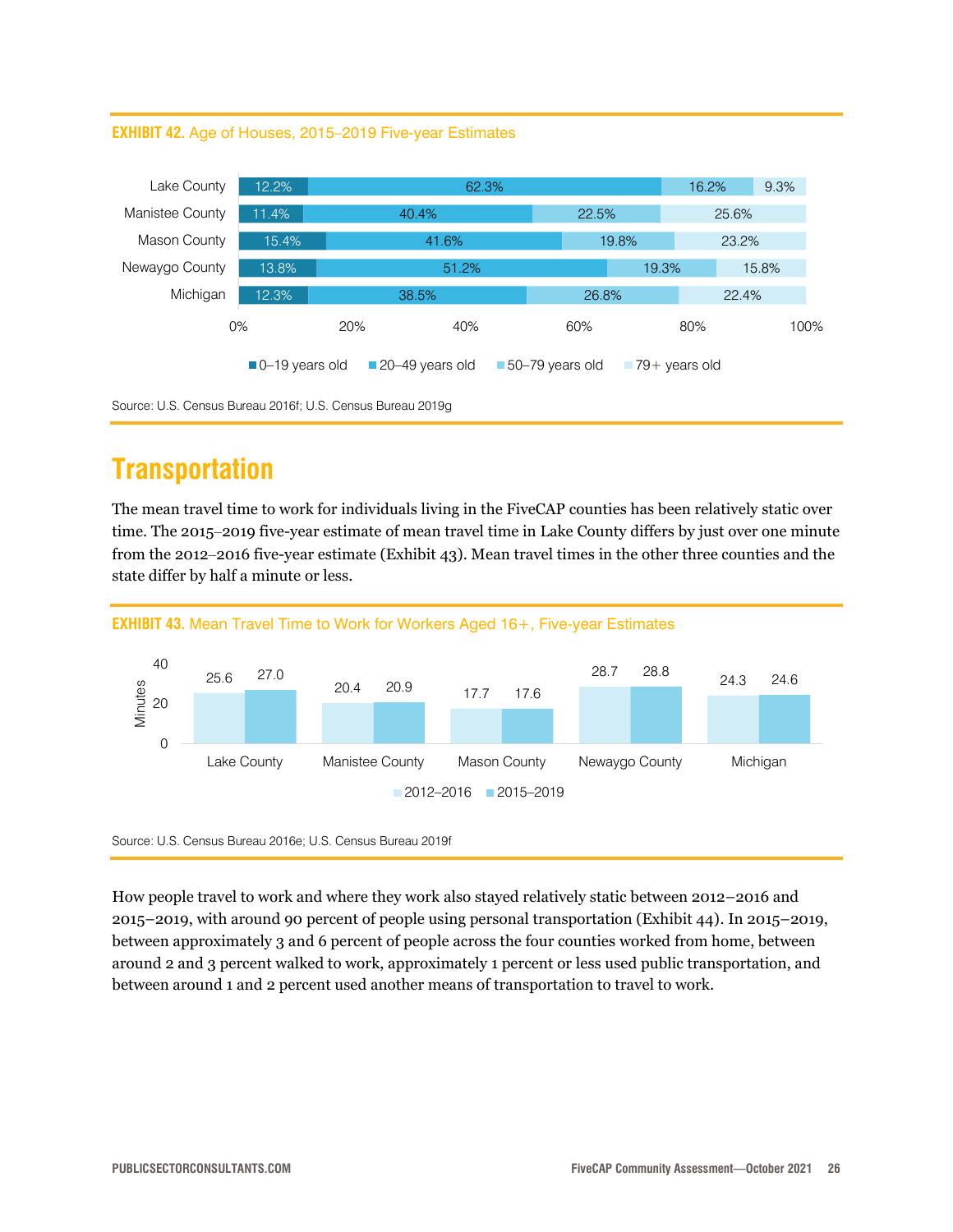### **EXHIBIT 44.** Mode of Transportation to Work, Five-year Estimates

|                                | 2012-2016         | 2015-2019         |
|--------------------------------|-------------------|-------------------|
| <b>Personal Transportation</b> |                   |                   |
| Lake County                    | 2,979 (91.3%)     | 3,381 (88.8%)     |
| Manistee County                | 8,075 (90.4%)     | 8,529 (90.4%)     |
| Mason County                   | 10,943 (90.4%)    | 11,777 (93.3%)    |
| Newaygo County                 | 17,050 (92.5%)    | 18,546 (92.8%)    |
| Michigan                       | 3,979,951 (91.3%) | 4,157,688 (91.2%) |
| <b>Public Transportation</b>   |                   |                   |
| Lake County                    | 14 (0.4%)         | 23 (0.6%)         |
| Manistee County                | 40 (0.4%)         | 104 (1.1%)        |
| Mason County                   | 56 (0.5%)         | 15 (0.1%)         |
| Newaygo County                 | 33 (0.2%)         | 104 (0.5%)        |
| Michigan                       | 61,812 (1.4%)     | 60,696 (1.3%)     |
| <b>Walk</b>                    |                   |                   |
| Lake County                    | 75 (2.3%)         | 110 (2.9%)        |
| <b>Walk</b>                    |                   |                   |
| Manistee County                | 289 (3.2%)        | 240 (2.5%)        |
| Mason County                   | 284 (2.3%)        | 316 (2.5%)        |
| Newaygo County                 | 392 (2.1%)        | 349 (1.7%)        |
| Michigan                       | 95,720 (2.2%)     | 101,651 (2.2%)    |
| <b>Work at Home</b>            |                   |                   |
| Lake County                    | 142 (4.4%)        | 224 (5.9%)        |
| Manistee County                | 401 (4.5%)        | 377 (4.0%)        |
| Mason County                   | 621 (5.1%)        | 404 (3.2%)        |
| Newaygo County                 | 598 (3.2%)        | 695 (3.5%)        |
| Michigan                       | 163,030 (3.7%)    | 184,753 (4.1%)    |
| <b>Other Means</b>             |                   |                   |
| Lake County                    | 54 (1.7%)         | 68 (1.8%)         |
| Manistee County                | 127 (1.4%)        | 185 (2.0%)        |
| Mason County                   | 194 (1.6%)        | 114 (0.9%)        |
| Newaygo County                 | 359 (1.9%)        | 298 (1.5%)        |
| Michigan                       | 55,988 (1.3%)     | 56,748 (1.2%)     |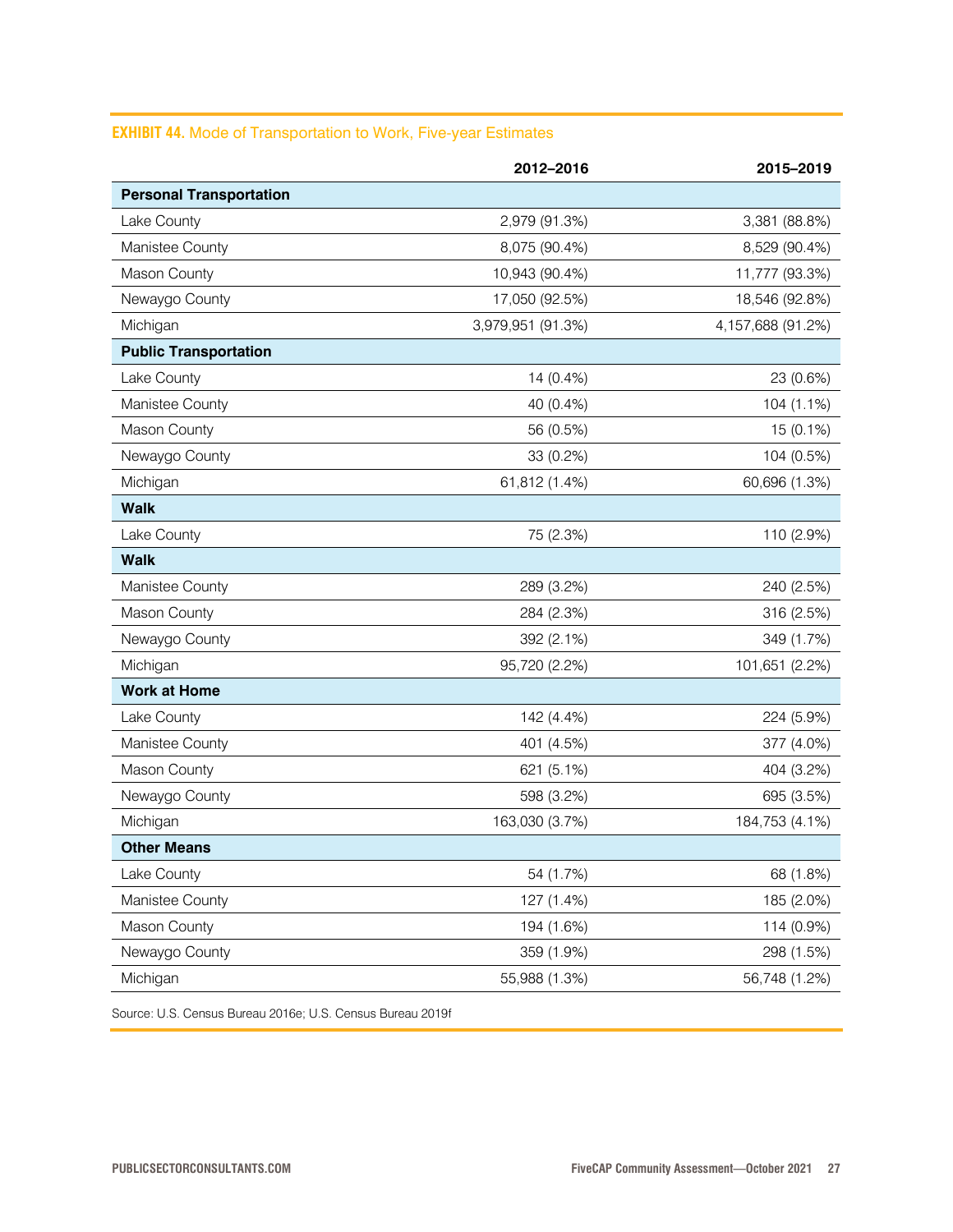### <span id="page-27-0"></span>**Education**

The percentage of the population aged 25 and older with at least a high-school diploma in three of the four counties in the region is lower than the statewide average of 91 percent for 2015–2019. Lake County had the lowest percentage of people with at least a high-school diploma (about 82 percent) and Mason County had the highest percentage (about 92 percent) (Exhibit 45).



When it comes to the percentage of the population with education beyond a high-school diploma, however, the region lags behind the state considerably. While nearly 62 percent of the adult population statewide has at least some college experience in 2015 to 2019, the percentage of the population in each county in the region with at least some college experience ranges from around 42 percent in Lake County to nearly 58 percent in Mason County (Exhibit 46).

### **EXHIBIT 46.** Percentage of Population Aged 25 and Over with at Least Some College Education, Five-year **Estimates**





The percentage of the population in any county in the region with a bachelor's degree or greater is substantially lower than the state. Lake County fairs the worst on this metric, with only about 12 percent of its adult population having at least a bachelor's degree, which is much lower than the approximately 29 percent of Michigan adults estimated to have at least a bachelor's degree (Exhibit 47).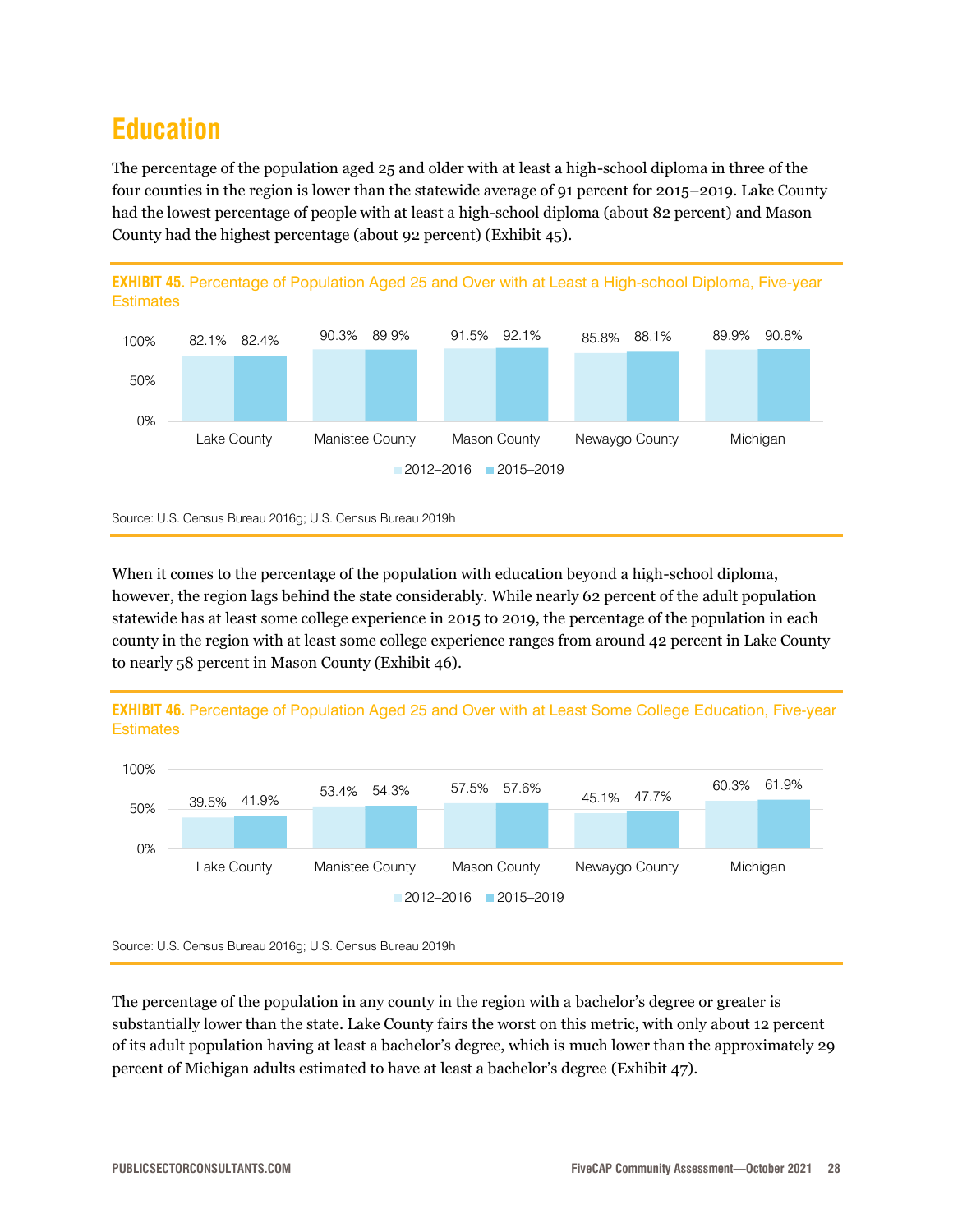**EXHIBIT 47.** Percentage of Population Aged 25 and Over with a Bachelor's Degree or Greater, Five-year **Estimates** 



Source: U.S. Census Bureau 2016g; U.S. Census Bureau 2019h

In fiscal year 2019, there were 381 funded slots for Head Start and Early Head Start across the four counties in the FiveCAP region, even though poverty levels indicate that many more children and families would have been eligible to participate in these programs (Exhibit 48). In fiscal year 2019, the FiveCAP Head Start Program received \$334,826 in one-time COVID-19 funding. Additionally, the Early Head Start center-based program was not operational in fiscal year 2019 and closed in August 2020 due to startup challenges made worse by the pandemic; therefore, all Early Head Start services were home based.

### **EXHIBIT 48.** Head Start and Early Head Start Enrollment, Fiscal Year 2019

|                            | <b>Funded Enrollment</b> | <b>Total Families Served</b> | <b>Total Children Served</b> |
|----------------------------|--------------------------|------------------------------|------------------------------|
| <b>Head Start</b>          | 335                      | 354                          | 389                          |
| Early Head Start           | 46                       | 51                           | 58 children/9 pregnant women |
| Program Wide               | 381                      | 405                          | 456                          |
| Source: FiveCAP, Inc. 2020 |                          |                              |                              |

Enrollment in the Newaygo County Regional Educational Service Agency (RESA) and the West Shore Educational Service District (ESD) declined slightly each year between 2016 and 2020, with the exception of a very small uptick between 2016 and 2017 for the West Shore ESD (Exhibit 49). Conversely, enrollment in schools in the Manistee Intermediate School District (ISD) showed increases each year in that same time period.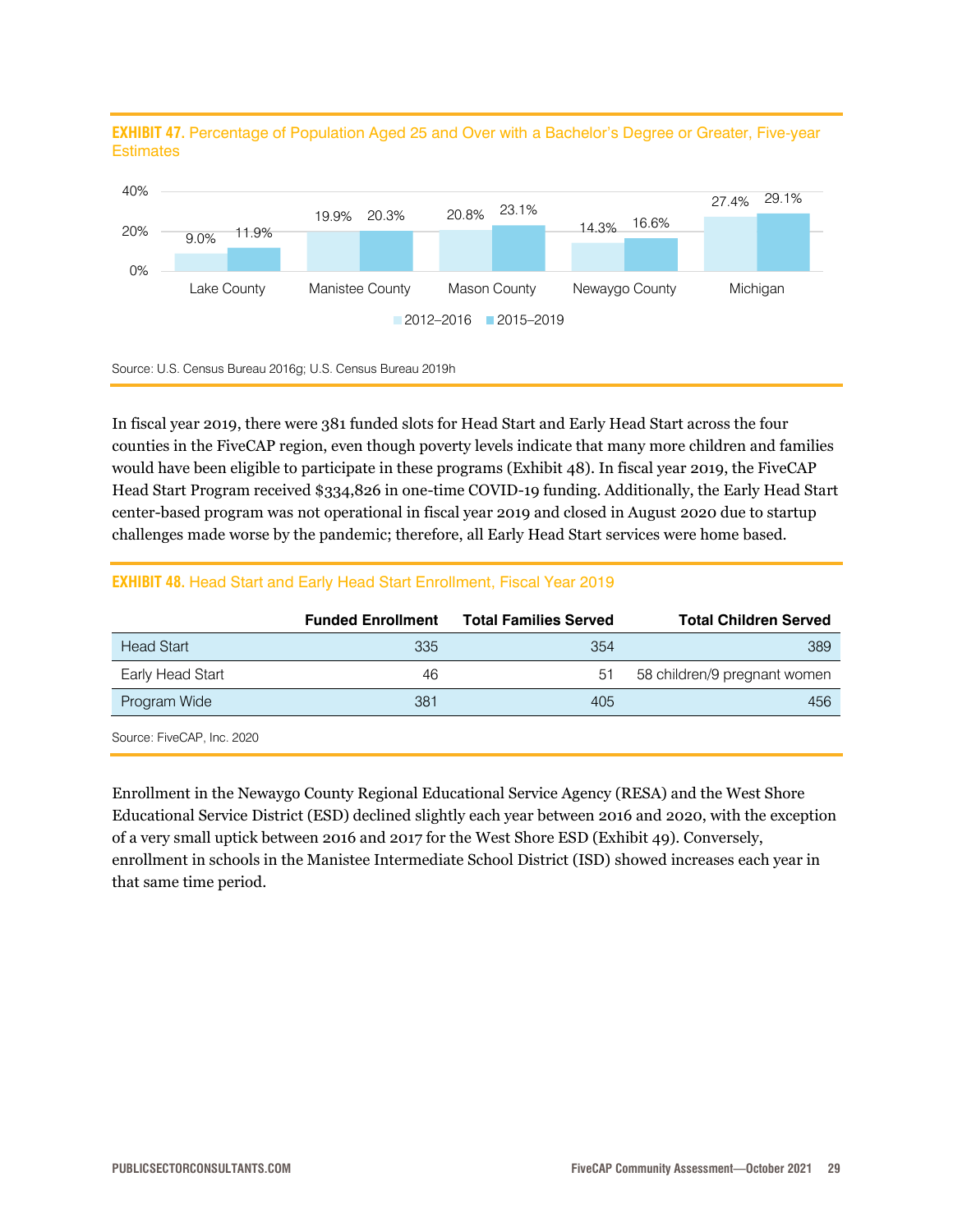

**EXHIBIT 49.** Intermediate School District K–12 Enrollment Trends

Of the 21 school districts in the FiveCAP region, 12 have high-school graduation rates that are higher than the state average of 82 percent (Exhibit 50). The graduation rates were lowest for the charter academies in the region; for example, only 41 percent of students at the Gateway to Success Academy graduated on track in 2019–2020, and Casman Alternative Academy had a 30 percent graduation rate. Michigan Great Lakes Virtual Academy saw a significant increase between 2016–2017 (29 percent) and 2019–2020 (49 percent) in the percentage of students graduating, but still remains far below the state average.

Considerable percentages of students in every school district in the region are eligible for the free and reduced-price lunch program. Of the 21 districts in the FiveCAP region, 18 have a larger percentage of FRL-eligible students than the state (52 percent). In the Baldwin School District (in Lake County), approximately 98 percent of students qualified for the FRL program in the 2020–2021 school year.

| <b>School District</b>                         | $K-12$<br><b>Enrollment</b><br><b>Fall 2020</b> | <b>Students</b><br><b>Eligible for</b><br>FRL Fall 2020 | Graduation<br>Rate 2019-20<br><b>Cohort</b> | Drop-out<br>Rate 2019-20<br><b>Cohort</b> |
|------------------------------------------------|-------------------------------------------------|---------------------------------------------------------|---------------------------------------------|-------------------------------------------|
| <b>West Shore Educational Service District</b> |                                                 |                                                         |                                             |                                           |
| <b>Baldwin Community Schools</b>               | 455                                             | 97.6%                                                   | 76.2%                                       | 14.3%                                     |
| Gateway to Success Academy                     | 128                                             | 73.4%                                                   | 41.0%                                       | 38.5%                                     |
| Hart Public Schools                            | 1,232                                           | 78.3%                                                   | 87.5%                                       | 6.8%                                      |
| Ludington Area School District                 | 2,111                                           | 47.0%                                                   | 91.5%                                       | 5.0%                                      |
| Mason County Central School District           | 1.287                                           | 63.1%                                                   | 91.6%                                       | 5.9%                                      |
| Mason County Eastern Schools                   | 407                                             | 76.4%                                                   | 96.2%                                       | 3.9%                                      |
| Pentwater Public Schools                       | 246                                             | 54.9%                                                   | 85.7%                                       | 4.8%                                      |
| Shelby Public School District                  | 1,193                                           | 80.2%                                                   | 81.3%                                       | 11.0%                                     |
| Walkerville Public Schools                     | 274                                             | 85.0%                                                   | 90.0%                                       | 10.0%                                     |

### **EXHIBIT 50.** School Statistics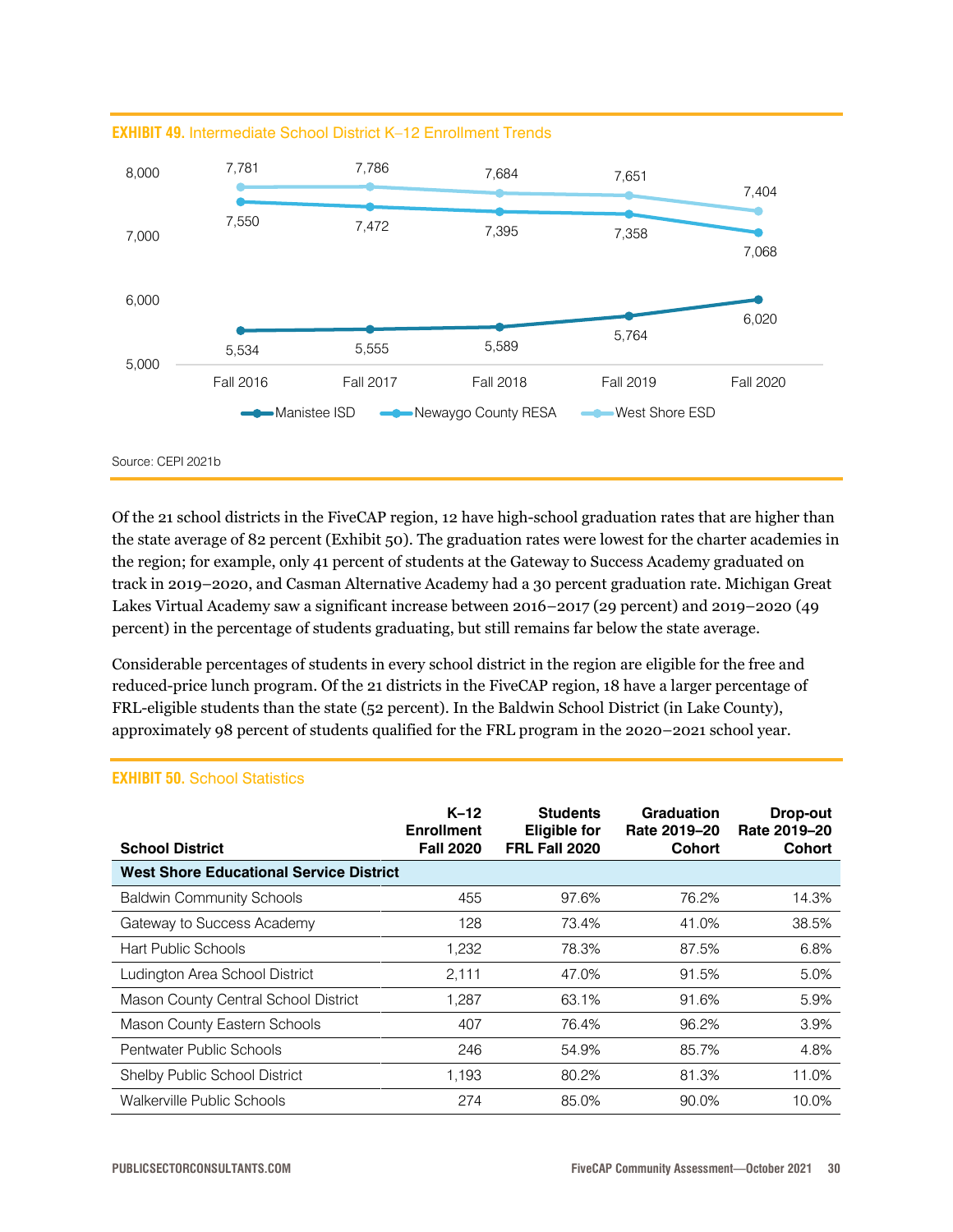|                                                    | $K-12$<br><b>Enrollment</b> | <b>Students</b><br><b>Eligible for</b> | <b>Graduation</b><br>Rate 2019-20 | Drop-out<br>Rate 2019-20 |
|----------------------------------------------------|-----------------------------|----------------------------------------|-----------------------------------|--------------------------|
| <b>School District</b>                             | <b>Fall 2020</b>            | FRL Fall 2020                          | <b>Cohort</b>                     | <b>Cohort</b>            |
| <b>Manistee Intermediate School District</b>       |                             |                                        |                                   |                          |
| Bear Lake Schools                                  | 307                         | 71.7%                                  | 100.0%                            | 0.0%                     |
| Casman Alternative Academy                         | 65                          | 90.8%                                  | 30.4%                             | 34.8%                    |
| Kaleva Norman Dickson Schools                      | 540                         | 78.3%                                  | 85.7%                             | 8.6%                     |
| Manistee Area Public Schools                       | 1,298                       | 51.8%                                  | 80.0%                             | 13.3%                    |
| Michigan Great Lakes Virtual Academy               | 3,444                       | 76.1%                                  | 49.4%                             | 30.5%                    |
| Onekama Consolidated Schools                       | 326                         | 51.5%                                  | 100.0%                            | 0.0%                     |
| <b>Newaygo Regional Educational Service Agency</b> |                             |                                        |                                   |                          |
| <b>Big Jackson School District</b>                 | 14                          | 64.3%                                  | N/A                               | N/A                      |
| <b>Fremont Public Schools</b>                      | 2,036                       | 54.9%                                  | 79.8%                             | 6.9%                     |
| <b>Grant Public Schools</b>                        | 1,697                       | 58.5%                                  | 82.8%                             | 10.7%                    |
| <b>Hesperia Community Schools</b>                  | 843                         | 75.1%                                  | 84.4%                             | 7.8%                     |
| Newaygo Public Schools                             | 1,545                       | 64.9%                                  | 96.5%                             | 0.9%                     |
| White Cloud Public School District                 | 922                         | 71.0%                                  | 78.8%                             | 9.1%                     |
| Michigan                                           | 1,398,455                   | 52.3%                                  | 82.1%                             | 7.8%                     |

Source: CEPI 2021a; CEPI 2020a; CEPI 2020b

Note: N/A means data were not available.

Between the 2015–2016 and 2019–2020 school years, the number of children aged five and younger who received special education services remained fairly stable in each of the region's education districts, whereas the number of children statewide increased each school year (Exhibit 51).

### **EXHIBIT 51.** Number of Children Aged Five and Younger Served by Special Education Services

|                     | <b>School Year</b><br>2015-2016 | <b>School Year</b><br>2016-2017 | <b>School Year</b><br>2017-2018 | <b>School Year</b><br>2018-2019 | <b>School Year</b><br>2019-2020 |
|---------------------|---------------------------------|---------------------------------|---------------------------------|---------------------------------|---------------------------------|
| Manistee ISD        | 45                              | 41                              | 45                              | 32                              | 39                              |
| Newaygo County RESA | 212                             | 228                             | 238                             | 237                             | 228                             |
| West Shore ESD      | 142                             | 138                             | 144                             | 156                             | 148                             |
| Michigan            | 25,087                          | 25,958                          | 26.617                          | 27.287                          | 28,362                          |

Source: CEPI 2020c

Note: Manistee ISD numbers may include up to ten additional children, as the exact number of children aged two and younger was not provided.

The percentage of students with disabilities fluctuated slightly from year to year (Exhibit 52). In the Manistee ISD, the percentage of students with disabilities ranged from 15.1 percent in the 2015–2016 school year to 17.3 percent in the 2019–2020 school year, and in the West Shore ESD those percentages ranged from 16.5 percent to 18.1 percent. The percentage of students with disabilities in the Newaygo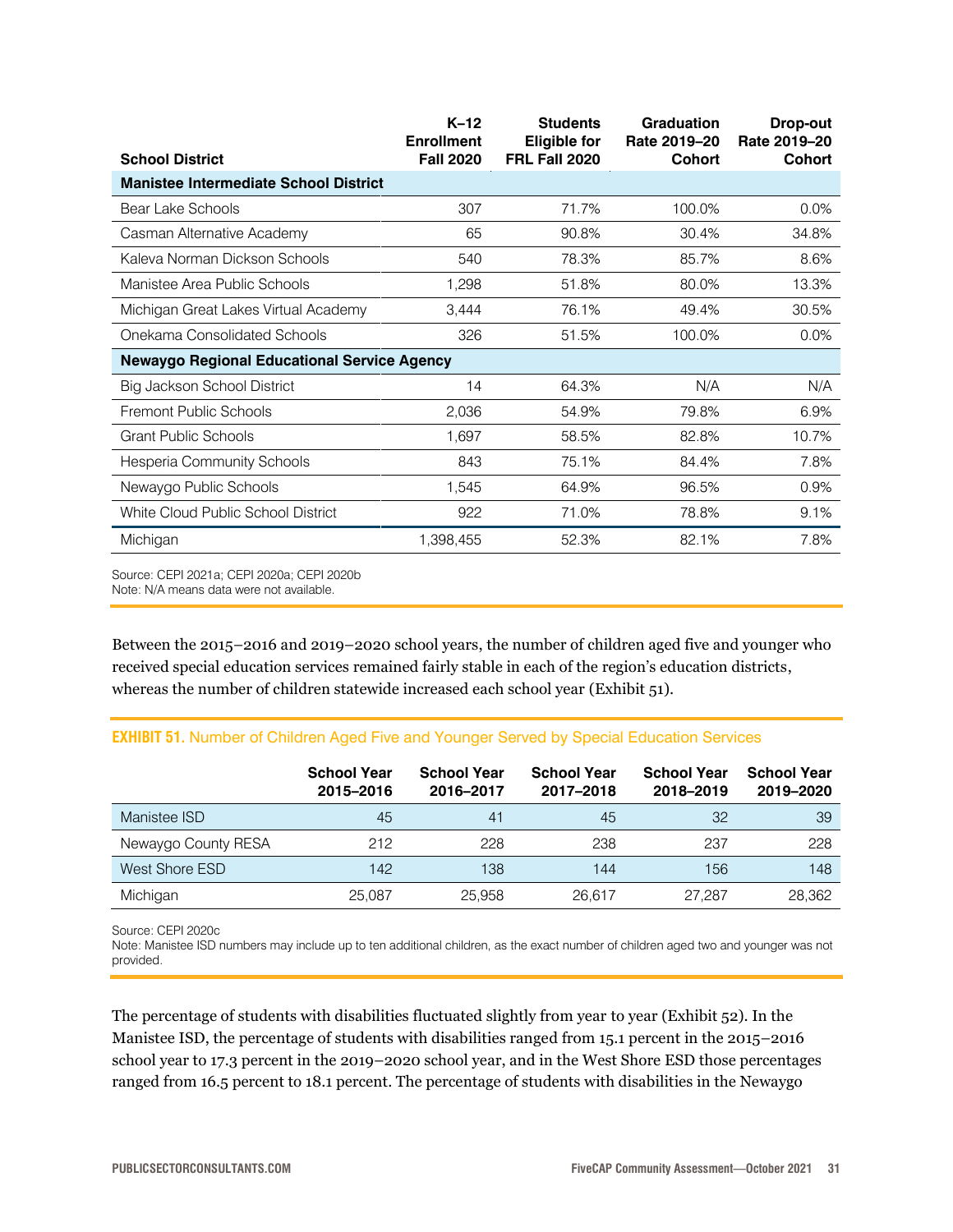County RESA remained steady at around 15 percent for all five school years. All three had higher percentages of students with disabilities than the state as a whole.

|                     | <b>School Year</b><br>2015-2016 | <b>School Year</b><br>2016-2017 | <b>School Year</b><br>2017-2018 | <b>School Year</b><br>2018-2019 | <b>School Year</b><br>2019-2020 |
|---------------------|---------------------------------|---------------------------------|---------------------------------|---------------------------------|---------------------------------|
| Manistee ISD        | 15.1%                           | 15.9%                           | 16.1%                           | 15.7%                           | 17.3%                           |
| Newaygo County RESA | 15.3%                           | 15.2%                           | 15.3%                           | 15.1%                           | 15.2%                           |
| West Shore ESD      | 16.5%                           | 16.9%                           | 17.6%                           | 18.2%                           | 18.1%                           |
| Michigan            | 12.9%                           | 13.0%                           | 13.1%                           | 13.3%                           | 13.5%                           |
|                     |                                 |                                 |                                 |                                 |                                 |

#### **EXHIBIT 52.** Percentage of Students with Disabilities

Source: CEPI 2020d

### <span id="page-31-0"></span>**Technology**

In September 2020, Internet availability in each county ranged from a low of 81 percent in Manistee County to a high of nearly 100 percent in Mason County. Two counties, Newaygo and Mason, had a higher percentage of Internet availability than the state overall (Exhibit 53).

### **EXHIBIT 53.** Percentage of Households with Internet Availability

|                     | <b>Number of Households</b> | <b>Households Served</b> |
|---------------------|-----------------------------|--------------------------|
| Lake County         | 5,158                       | 85.7%                    |
| Manistee County     | 10.308                      | 81.0%                    |
| <b>Mason County</b> | 11.940                      | 99.8%                    |
| Newaygo County      | 18.406                      | 99.0%                    |
| Michigan            | 3,872,508                   | 98.6%                    |

Source: Connected Nation Michigan 2021

In 2015–2019, the percentage of households in the FiveCAP region with a computer ranged from about 79 percent in Lake County to just over 86 percent in Mason County, with all four counties having a lower percentage of households with computers than the state (Exhibit 54). The percentage of households with a broadband Internet subscription in the counties ranged from just under 64 percent to nearly 78 percent, which was lower than the statewide percentage of around 82 percent.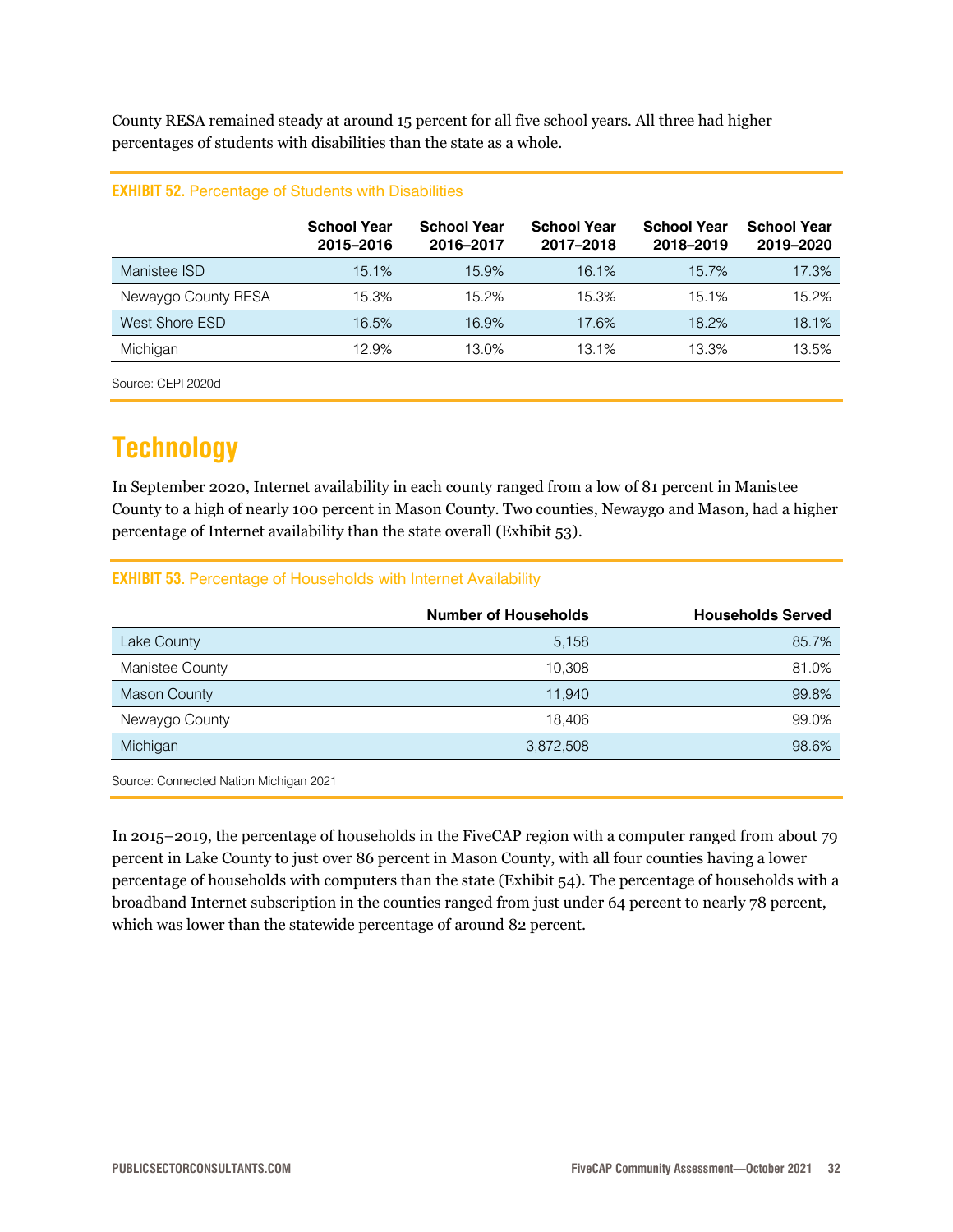



### <span id="page-32-0"></span>**COVID-19**

Aside from its health impacts, the COVID-19 pandemic has had direct and indirect effects on several issues discussed in this report, including income, employment, education, and housing. As of October 8, 2021, the rate of confirmed and probable COVID-19 cases range from 64.6 cases per 1,000 residents in Manistee County to 126.2 cases per 1,000 residents in Newaygo County. The rate of confirmed and probable deaths from COVID-19 ranged from 1.3 to 1.6 per 1,000 residents in each of the four counties. This is lower than the statewide death rate of 2.3 per 1,000 residents.

|                     | Number of<br><b>Cases</b> | Rate per 1,000<br><b>Residents</b> | Number of<br><b>Deaths</b> | Rate per 1,000<br><b>Residents</b> |
|---------------------|---------------------------|------------------------------------|----------------------------|------------------------------------|
| Lake County         | 869                       | 73.3                               | 19                         | 1.6                                |
| Manistee County     | 1.581                     | 64.6                               | 31                         | 1.3                                |
| <b>Mason County</b> | 2,853                     | 98.5                               | 44                         | 1.5                                |
| Newaygo County      | 6.106                     | 126.2                              | 77                         | 1.6                                |
| Michigan            | 1,189,030                 | 119.3                              | 22,702                     | 2.3                                |
|                     |                           |                                    |                            |                                    |

#### **EXHIBIT 55.** Confirmed and Probable COVID-19 Cases and Deaths by County, October 8, 2021

Source: State of Michigan n.d.

Vaccinations have been shown to be a safe and effective way to build protection against the virus that causes COVID-19; however, there has been hesitation among some people to receive the vaccine. As of October 8, 2021, 58.5 percent of those age 12 and older in Michigan were fully vaccinated against COVID-19. Three of the four counties in the FiveCAP region have vaccination rates that are equal to or higher than the statewide vaccination rate (Lake, Manistee, and Mason). At 47 percent, the vaccination rate in Newaygo County is more than 10 percentage points lower than the state rate. As noted above, Newaygo County also has the highest rate of confirmed and probable COVID-19 cases in the FiveCAP region.

Source: U.S. Census Bureau 2019h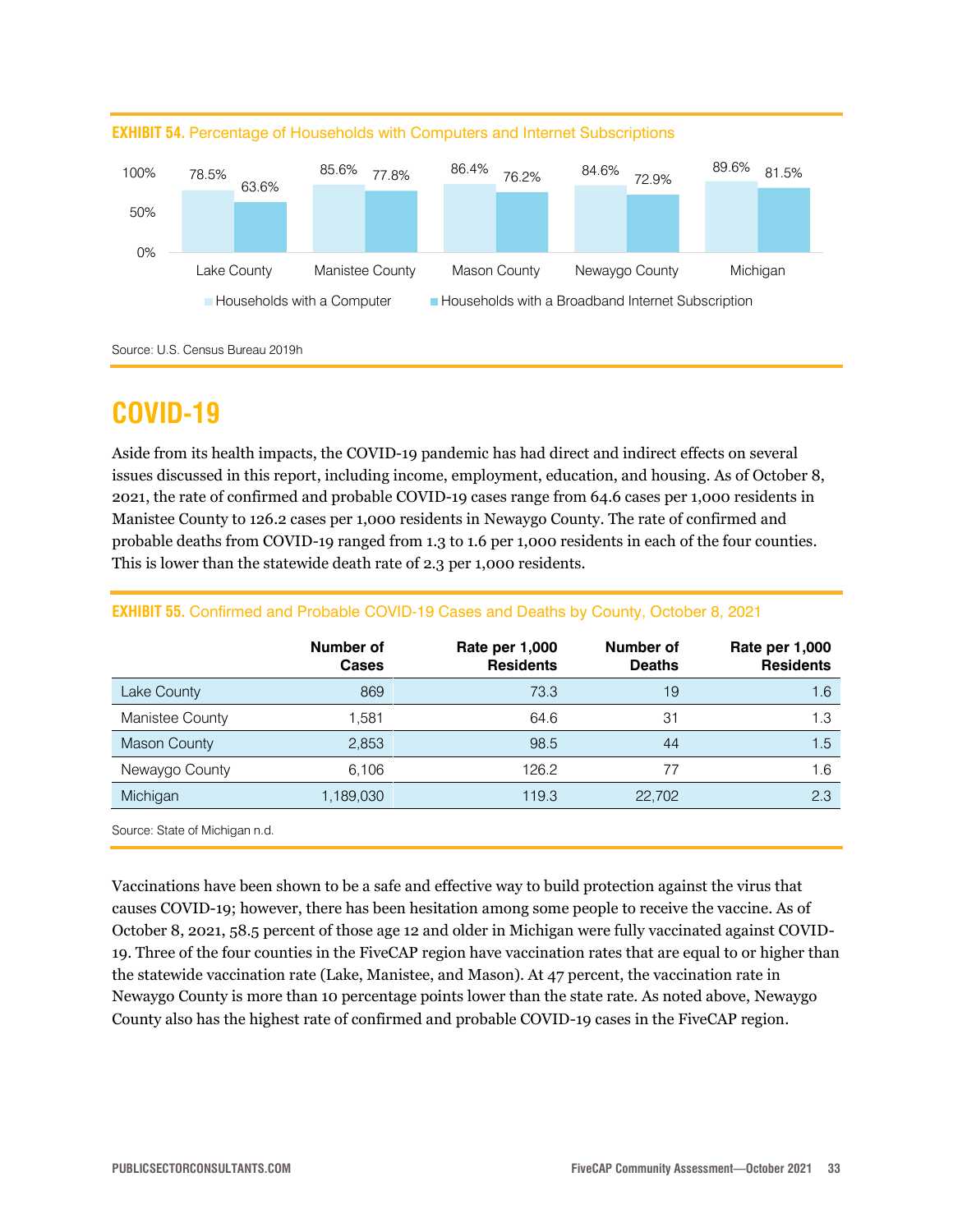#### **EXHIBIT 56.** Number and Percentage of Fully Vaccinated Residents by County, October 8, 2021

|                     | <b>Number of Residents</b> | <b>Percentage of Residents</b><br>Aged 12 and Older |
|---------------------|----------------------------|-----------------------------------------------------|
| Lake County         | 6,221                      | 59.0%                                               |
| Manistee County     | 13.302                     | 60.5%                                               |
| <b>Mason County</b> | 15.944                     | 63.0%                                               |
| Newaygo County      | 19.729                     | 47.0%                                               |
| Michigan            | 5,026,947                  | 58.5%                                               |

Source: State of Michigan n.d.

Note: Fully vaccinated means the resident has received two doses of either the Pfizer or Moderna vaccine or one dose of the Johnson & Johnson vaccine.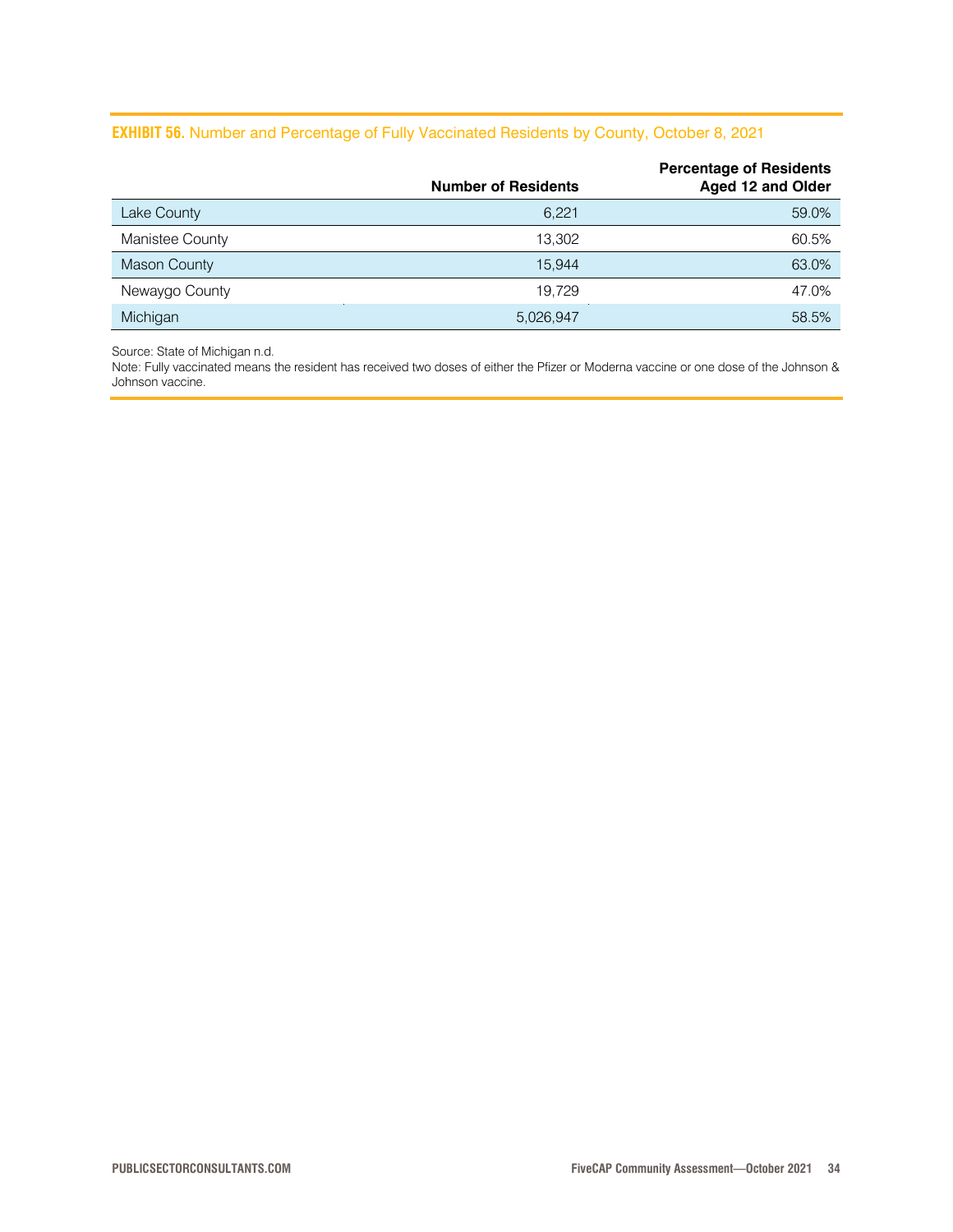### <span id="page-34-0"></span>**References**

- Center for Educational Performance and Improvement. 2021a. "Student Enrollment Counts Report." *MI School Data.* Accessed October 25, 2021. [https://www.mischooldata.org/student-enrollment](https://www.mischooldata.org/student-enrollment-counts-report/)[counts-report/](https://www.mischooldata.org/student-enrollment-counts-report/)
- ———. 2021b. "Historical Student Enrollment Counts Data File: Pupil Head Count Data." *MI School Data.*  Accessed October 25, 2021. [https://www.mischooldata.org/historical-student-enrollment](https://www.mischooldata.org/historical-student-enrollment-counts-data-file/)[counts-data-file/](https://www.mischooldata.org/historical-student-enrollment-counts-data-file/)
- ———. 2020a. *Economically Disadvantaged District Counts Fall 2020.* Kalamazoo: Center for Educational Performance and Improvement. Accessed October 25, 2021. [https://michigan.gov/documents/cepi/Fall\\_2020\\_EcoDis\\_District\\_719048\\_7.xlsx](https://michigan.gov/documents/cepi/Fall_2020_EcoDis_District_719048_7.xlsx)
- ———. 2020b. "Graduation/Dropout Rate." *MI School Data.* Accessed October 25, 2021. <https://www.mischooldata.org/graddropout-rate/>
- ———. 2020c. "Special Education Programs Data Portraits Overview: Age Range." *MI School Data.*  Accessed October 25, 2021[. https://www.mischooldata.org/special-education-data-portraits-age](https://www.mischooldata.org/special-education-data-portraits-age-range/)[range/](https://www.mischooldata.org/special-education-data-portraits-age-range/)
- ———. 2020d. "Special Education Programs Data Portraits Overview: Disability." *MI School Data.*  Accessed October 25, 2021[. https://www.mischooldata.org/special-education-data-portraits](https://www.mischooldata.org/special-education-data-portraits-disability/)[disability/](https://www.mischooldata.org/special-education-data-portraits-disability/)
- Connected Nation Michigan. September 2021. "Broadband Mapping and Analysis." *Connected Nation Michigan.* Accessed October 25, 2021.<https://connectednation.org/michigan/mapping-analysis/>
- FiveCAP, Inc. 2020. *Head Start/Early Head Start Annual Report 2019–2020.* Scottville: FiveCAP, Inc. Accessed October 21, 2021. https://www.fivecap.org/uploads/2/6/2/5/26253526/hs annual report.19-20 rev.pdf
- Michigan Department of Health and Human Services. July 2021. *Green Book Report of Key Program Statistics July 2021.* Lansing: Michigan Department of Health and Human Services. Accessed October 22, 2021. [https://www.michigan.gov/documents/mdhhs/2021\\_07\\_GreenBook\\_732908\\_7.pdf](https://www.michigan.gov/documents/mdhhs/2021_07_GreenBook_732908_7.pdf)

- Michigan Department of Health and Human Services, Division for Vital Records and Health Statistics. 2019a. "Number & Percent of Live Births By Birthweight or Plural Births and by Year, Michigan 1989–2019." *Natality Trends 1989–2019.* Accessed October 22, 2021. <https://www.mdch.state.mi.us/osr/chi/births14/frame.html>
- ———. 2019b. "Infant Deaths, Live Births and Infant Death Rates: Michigan Residents, 1989–2019." *Infant Mortality 1989–2019.* Accessed October 22, 2021. <https://vitalstats.michigan.gov/osr/chi/Indx/frame.html>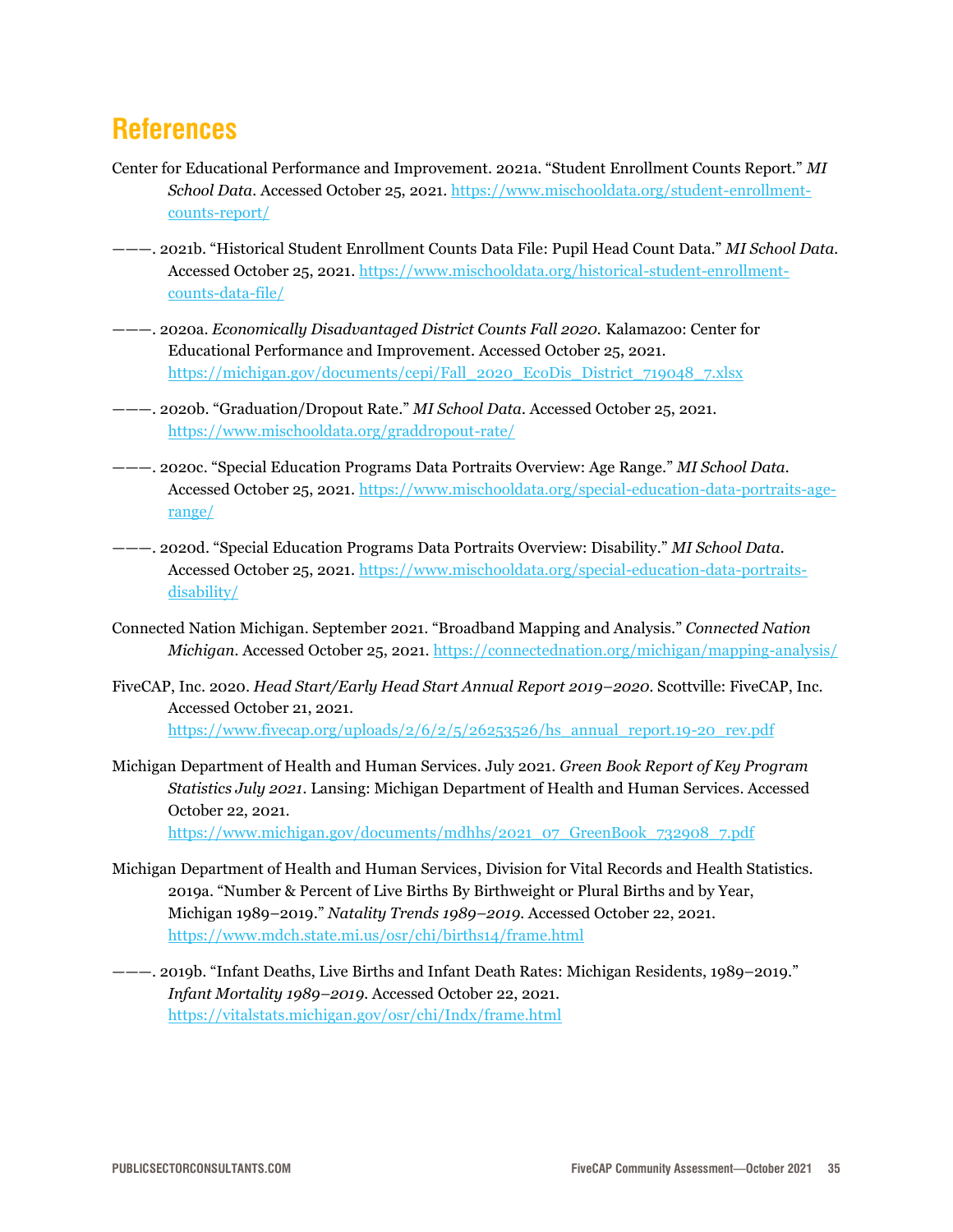- Michigan Department of Technology, Management, and Budget (DTMB) Michigan Bureau of Labor Market Information and Strategic Initiatives. 2020. "Employment and Unemployment Statistics—LAUS." *Michigan Bureau of Labor Market Information and Strategic Initiatives.*  Accessed October 22, 2021.<https://milmi.org/datasearch/LAUS>
- Passy, Jacob. September 28, 2021. "Home Prices Rise at Record Pace for 4th Consecutive Month, but Economists Aren't Worried About the Housing Market—Yet." *MarketWatch: Economic Report.*  Accessed October 11, 2021. [https://www.marketwatch.com/story/home-prices-rise-at-record](https://www.marketwatch.com/story/home-prices-rise-at-record-pace-for-fourth-consecutive-month-but-economists-arent-worried-about-the-housing-market-just-yet-11632835548)[pace-for-fourth-consecutive-month-but-economists-arent-worried-about-the-housing-market](https://www.marketwatch.com/story/home-prices-rise-at-record-pace-for-fourth-consecutive-month-but-economists-arent-worried-about-the-housing-market-just-yet-11632835548)[just-yet-11632835548](https://www.marketwatch.com/story/home-prices-rise-at-record-pace-for-fourth-consecutive-month-but-economists-arent-worried-about-the-housing-market-just-yet-11632835548)
- State of Michigan. n.d. "Coronavirus: Michigan Data." *Michigan.gov.* Accessed October 11, 2021. [https://www.michigan.gov/coronavirus/0,9753,7-406-98163\\_98173---,00.html](https://www.michigan.gov/coronavirus/0,9753,7-406-98163_98173---,00.html)
- The Annie E. Casey Foundation. 2020. "Michigan Indicators." *Kids Count Data Center.* Accessed August 23, 2021.<https://datacenter.kidscount.org/data#MI/2/0/char/0>
- The National Association of REALTORS®. 2021a. "Lake County, MI Real Estate Market." *Realtor.com.* Accessed October 22, 2021. [https://www.realtor.com/realestateandhomes-search/Lake-](https://www.realtor.com/realestateandhomes-search/Lake-County_MI/overview)[County\\_MI/overview](https://www.realtor.com/realestateandhomes-search/Lake-County_MI/overview)
- ———. 2021b. "Manistee County, MI Real Estate Market." *Realtor.com.* Accessed October 22, 2021. [https://www.realtor.com/realestateandhomes-search/Manistee-County\\_MI/overview](https://www.realtor.com/realestateandhomes-search/Manistee-County_MI/overview)
- ———. 2021c. "Mason County, MI Real Estate Market." *Realtor.com.* Accessed October 22, 2021. [https://www.realtor.com/realestateandhomes-search/Mason-County\\_MI/overview](https://www.realtor.com/realestateandhomes-search/Mason-County_MI/overview)
- ———. 2021d. "Newaygo County, MI Real Estate Market." *Realtor.com.* Accessed October 22, 2021. [https://www.realtor.com/realestateandhomes-search/Newaygo-County\\_MI/overview](https://www.realtor.com/realestateandhomes-search/Newaygo-County_MI/overview)
- U.S. Census Bureau. 2016a. "2012–2016 American Community Survey 5-Year Estimates: Age by Ratio of Income to Poverty Level in the Past 12 Months." *U.S. Census Bureau.* Accessed October 21, 2021. [https://data.census.gov/cedsci/table?q=B17024&g=0400000US26\\_0500000US26085,26101,26](https://data.census.gov/cedsci/table?q=B17024&g=0400000US26_0500000US26085,26101,26105,26123&tid=ACSDT5Y2016.B17024&hidePreview=true) [105,26123&tid=ACSDT5Y2016.B17024&hidePreview=true](https://data.census.gov/cedsci/table?q=B17024&g=0400000US26_0500000US26085,26101,26105,26123&tid=ACSDT5Y2016.B17024&hidePreview=true)
- ———. 2016b. "2012–2016 American Community Survey 5-Year Estimates: Demographic and Housing Estimates." *U.S. Census Bureau.* Accessed October 21, 2021. [https://data.census.gov/cedsci/table?g=0400000US26\\_0500000US26085,26101,26105,26123&](https://data.census.gov/cedsci/table?g=0400000US26_0500000US26085,26101,26105,26123&tid=ACSDP5Y2016.DP05&hidePreview=true) [tid=ACSDP5Y2016.DP05&hidePreview=true](https://data.census.gov/cedsci/table?g=0400000US26_0500000US26085,26101,26105,26123&tid=ACSDP5Y2016.DP05&hidePreview=true)
- ———. 2016c. "2012–2016 American Community Survey 5-Year Estimates: Public Health Insurance Coverage by Type and Selected Characteristics." *U.S. Census Bureau.* Accessed October 22, 2021. [https://data.census.gov/cedsci/table?q=S2704&g=0400000US26\\_0500000US26085,26101,261](https://data.census.gov/cedsci/table?q=S2704&g=0400000US26_0500000US26085,26101,26105,26123&tid=ACSST5Y2016.S2704&hidePreview=true) [05,26123&tid=ACSST5Y2016.S2704&hidePreview=true](https://data.census.gov/cedsci/table?q=S2704&g=0400000US26_0500000US26085,26101,26105,26123&tid=ACSST5Y2016.S2704&hidePreview=true)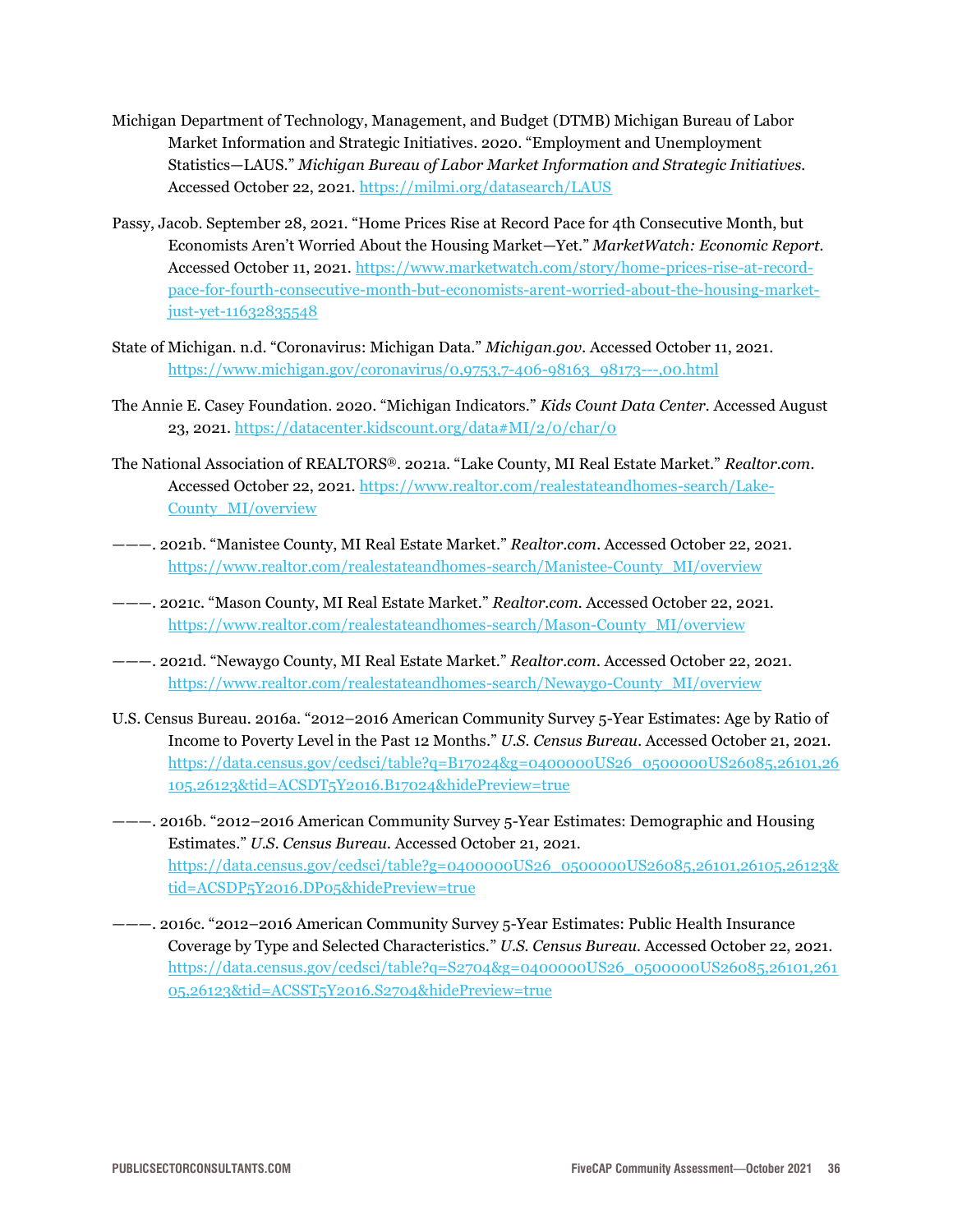- ———. 2016d. "2012–2016 American Community Survey 5-Year Estimates: Ratio of Income to Poverty Level in the Past 12 Months." *U.S. Census Bureau.* Accessed October 22, 2021. [https://data.census.gov/cedsci/table?q=c17002&g=0400000US26\\_0500000US26085,26101,26](https://data.census.gov/cedsci/table?q=c17002&g=0400000US26_0500000US26085,26101,26105,26123&tid=ACSDT5Y2016.C17002&hidePreview=true) [105,26123&tid=ACSDT5Y2016.C17002&hidePreview=true](https://data.census.gov/cedsci/table?q=c17002&g=0400000US26_0500000US26085,26101,26105,26123&tid=ACSDT5Y2016.C17002&hidePreview=true)
- ———. 2016e. "2012–2016 American Community Survey 5-Year Estimates: Selected Economic Characteristics." *U.S. Census Bureau.* Accessed October 21, 2021. [https://data.census.gov/cedsci/table?g=0400000US26\\_0500000US26085,26101,26105,26123&](https://data.census.gov/cedsci/table?g=0400000US26_0500000US26085,26101,26105,26123&tid=ACSDP5Y2016.DP03&hidePreview=true) [tid=ACSDP5Y2016.DP03&hidePreview=true](https://data.census.gov/cedsci/table?g=0400000US26_0500000US26085,26101,26105,26123&tid=ACSDP5Y2016.DP03&hidePreview=true)
- ———. 2016f. "2012–2016 American Community Survey 5-Year Estimates: Selected Housing Characteristics." *U.S. Census Bureau.* Accessed October 21, 2021. [https://data.census.gov/cedsci/table?g=0400000US26\\_0500000US26085,26101,26105,26123&](https://data.census.gov/cedsci/table?g=0400000US26_0500000US26085,26101,26105,26123&tid=ACSDP5Y2016.DP04&hidePreview=true) [tid=ACSDP5Y2016.DP04&hidePreview=true](https://data.census.gov/cedsci/table?g=0400000US26_0500000US26085,26101,26105,26123&tid=ACSDP5Y2016.DP04&hidePreview=true)
- ———. 2016g. "2012–2016 American Community Survey 5-Year Estimates: Selected Social Characteristics." *U.S. Census Bureau.* Accessed October 21, 2021. [https://data.census.gov/cedsci/table?g=0400000US26\\_0500000US26085,26101,26105,26123&](https://data.census.gov/cedsci/table?g=0400000US26_0500000US26085,26101,26105,26123&tid=ACSDP5Y2016.DP02&hidePreview=true) [tid=ACSDP5Y2016.DP02&hidePreview=true](https://data.census.gov/cedsci/table?g=0400000US26_0500000US26085,26101,26105,26123&tid=ACSDP5Y2016.DP02&hidePreview=true)
- ———. 2019a. "Small Area Income and Poverty Estimates (SAIPE)." *U.S. Census Bureau.* Accessed October 21, 2021[. https://www.census.gov/data](https://www.census.gov/data-tools/demo/saipe/#/?map_geoSelector=aa_c&s_state=26&s_year=2019,2018,2017,2016,2015&s_county=26085,26101,26105,26123)[tools/demo/saipe/#/?map\\_geoSelector=aa\\_c&s\\_state=26&s\\_year=2019,2018,2017,2016,2015&](https://www.census.gov/data-tools/demo/saipe/#/?map_geoSelector=aa_c&s_state=26&s_year=2019,2018,2017,2016,2015&s_county=26085,26101,26105,26123) [s\\_county=26085,26101,26105,26123](https://www.census.gov/data-tools/demo/saipe/#/?map_geoSelector=aa_c&s_state=26&s_year=2019,2018,2017,2016,2015&s_county=26085,26101,26105,26123)
- ———. 2019b. "2015–2019 American Community Survey 5-Year Estimates: Age by Ratio of Income to Poverty Level in the Past 12 Months." *U.S. Census Bureau.* Accessed October 21, 2021. [https://data.census.gov/cedsci/table?q=B17024&g=0400000US26\\_0500000US26085,26101,26](https://data.census.gov/cedsci/table?q=B17024&g=0400000US26_0500000US26085,26101,26105,26123&tid=ACSDT5Y2019.B17024&hidePreview=true) [105,26123&tid=ACSDT5Y2019.B17024&hidePreview=true](https://data.census.gov/cedsci/table?q=B17024&g=0400000US26_0500000US26085,26101,26105,26123&tid=ACSDT5Y2019.B17024&hidePreview=true)
- ———. 2019c. "2015–2019 American Community Survey 5-Year Estimates: Demographic and Housing Estimates." *U.S. Census Bureau.* Accessed October 21, 2021. [https://data.census.gov/cedsci/table?g=0400000US26\\_0500000US26085,26101,26105,26123&](https://data.census.gov/cedsci/table?g=0400000US26_0500000US26085,26101,26105,26123&tid=ACSDP5Y2019.DP05&hidePreview=true) [tid=ACSDP5Y2019.DP05&hidePreview=true](https://data.census.gov/cedsci/table?g=0400000US26_0500000US26085,26101,26105,26123&tid=ACSDP5Y2019.DP05&hidePreview=true)
- ———. 2019d. "2015–2019 American Community Survey 5-Year Estimates: Public Health Insurance Coverage by Type and Selected Characteristics." *U.S. Census Bureau.* Accessed October 22, 2021. [https://data.census.gov/cedsci/table?q=S2704&g=0400000US26\\_0500000US26085,26101,261](https://data.census.gov/cedsci/table?q=S2704&g=0400000US26_0500000US26085,26101,26105,26123&tid=ACSST5Y2019.S2704&hidePreview=true) [05,26123&tid=ACSST5Y2019.S2704&hidePreview=true](https://data.census.gov/cedsci/table?q=S2704&g=0400000US26_0500000US26085,26101,26105,26123&tid=ACSST5Y2019.S2704&hidePreview=true)
- ———. 2019e. "2015–2019 American Community Survey 5-Year Estimates: Ratio of Income to Poverty Level in the Past 12 Months." *U.S. Census Bureau.* Accessed October 22, 2021. [https://data.census.gov/cedsci/table?q=c17002&g=0400000US26\\_0500000US26085,26101,26](https://data.census.gov/cedsci/table?q=c17002&g=0400000US26_0500000US26085,26101,26105,26123&tid=ACSDT5Y2019.C17002&hidePreview=true) [105,26123&tid=ACSDT5Y2019.C17002&hidePreview=true](https://data.census.gov/cedsci/table?q=c17002&g=0400000US26_0500000US26085,26101,26105,26123&tid=ACSDT5Y2019.C17002&hidePreview=true)
- ———. 2019g. "2015–2019 American Community Survey 5-Year Estimates: Selected Housing Characteristics." *U.S. Census Bureau.* Accessed October 21, 2021. [https://data.census.gov/cedsci/table?g=0400000US26\\_0500000US26085,26101,26105,26123&](https://data.census.gov/cedsci/table?g=0400000US26_0500000US26085,26101,26105,26123&tid=ACSDP5Y2019.DP04&hidePreview=true) [tid=ACSDP5Y2019.DP04&hidePreview=true](https://data.census.gov/cedsci/table?g=0400000US26_0500000US26085,26101,26105,26123&tid=ACSDP5Y2019.DP04&hidePreview=true)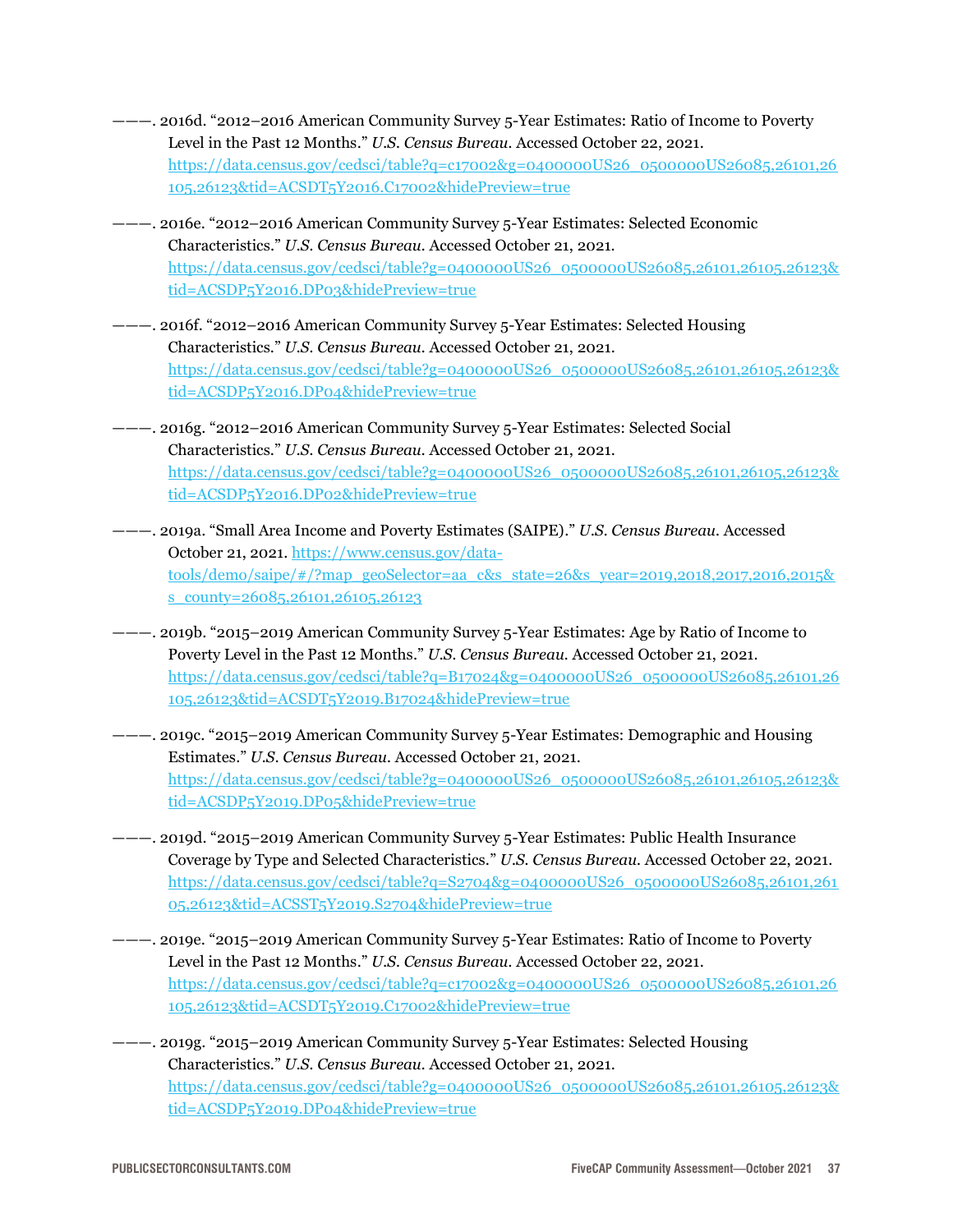- ———. 2019h. "2015–2019 American Community Survey 5-Year Estimates: Selected Social Characteristics." *U.S. Census Bureau.* Accessed October 21, 2021. [https://data.census.gov/cedsci/table?g=0400000US26\\_0500000US26085,26101,26105,26123&](https://data.census.gov/cedsci/table?g=0400000US26_0500000US26085,26101,26105,26123&tid=ACSDP5Y2019.DP02&hidePreview=true) [tid=ACSDP5Y2019.DP02&hidePreview=true](https://data.census.gov/cedsci/table?g=0400000US26_0500000US26085,26101,26105,26123&tid=ACSDP5Y2019.DP02&hidePreview=true)
- United for ALICE. n.d. "Michigan 2019 Overview: Data Sheet." Accessed October 22, 2021. <https://unitedforalice.org/state-overview/Michigan>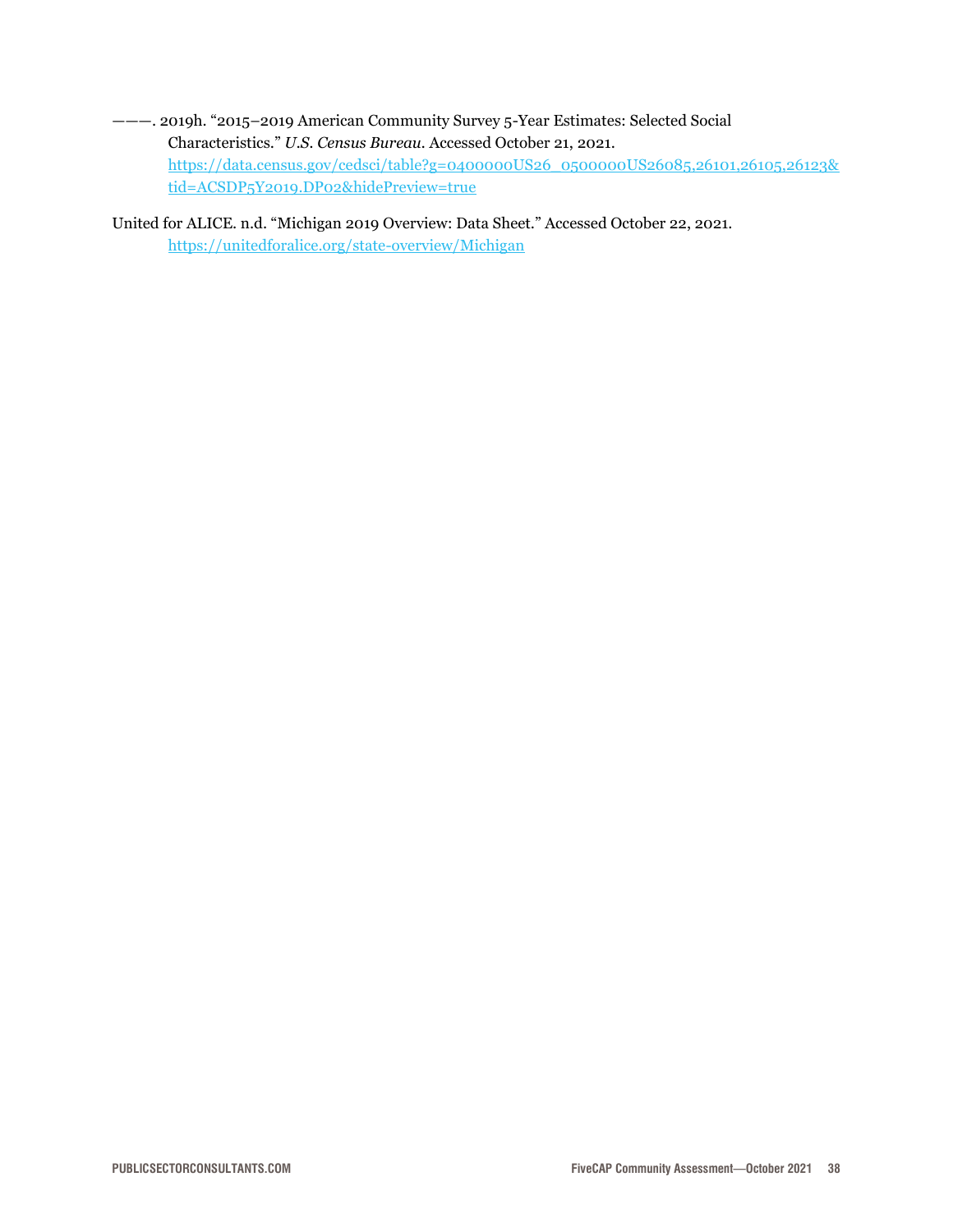### <span id="page-38-0"></span>**Appendix A: Tables**

### **EXHIBIT A1.** Lake County Population, Five-year Estimates

|                                           | 2012-2016 | 2015-2019 | <b>Percentage Change</b> |
|-------------------------------------------|-----------|-----------|--------------------------|
| Gender                                    |           |           |                          |
| Female                                    | 5,574     | 5,799     | 4.0%                     |
| Male                                      | 5,841     | 6,053     | 3.6%                     |
| Race                                      |           |           |                          |
| White                                     | 9,983     | 10,301    | 3.2%                     |
| <b>Black or African American</b>          | 827       | 940       | 13.7%                    |
| American Indian and Alaska Native         | 81        | 110       | 35.8%                    |
| Asian                                     | 18        | 25        | 38.9%                    |
| Native Hawaiian or Other Pacific Islander | 4         | 15        | 275.0%                   |
| Some other race                           | 20        | 45        | 125.0%                   |
| Multiracial                               | 482       | 416       | $-13.7%$                 |
| <b>Ethnicity</b>                          |           |           |                          |
| Hispanic                                  | 292       | 309       | 5.8%                     |
| Non-Hispanic                              | 11,123    | 11,543    | 3.8%                     |
| Age                                       |           |           |                          |
| $0 - 4$                                   | 475       | 513       | 8.0%                     |
| $5 - 9$                                   | 575       | 543       | $-5.6%$                  |
| $10 - 14$                                 | 515       | 541       | 5.0%                     |
| $15 - 19$                                 | 602       | 549       | $-8.8%$                  |
| $20 - 64$                                 | 6,251     | 6,418     | 2.7%                     |
| $65+$                                     | 2,997     | 3,288     | 9.7%                     |
| <b>Total Population</b>                   | 11,415    | 11,852    | 3.8%                     |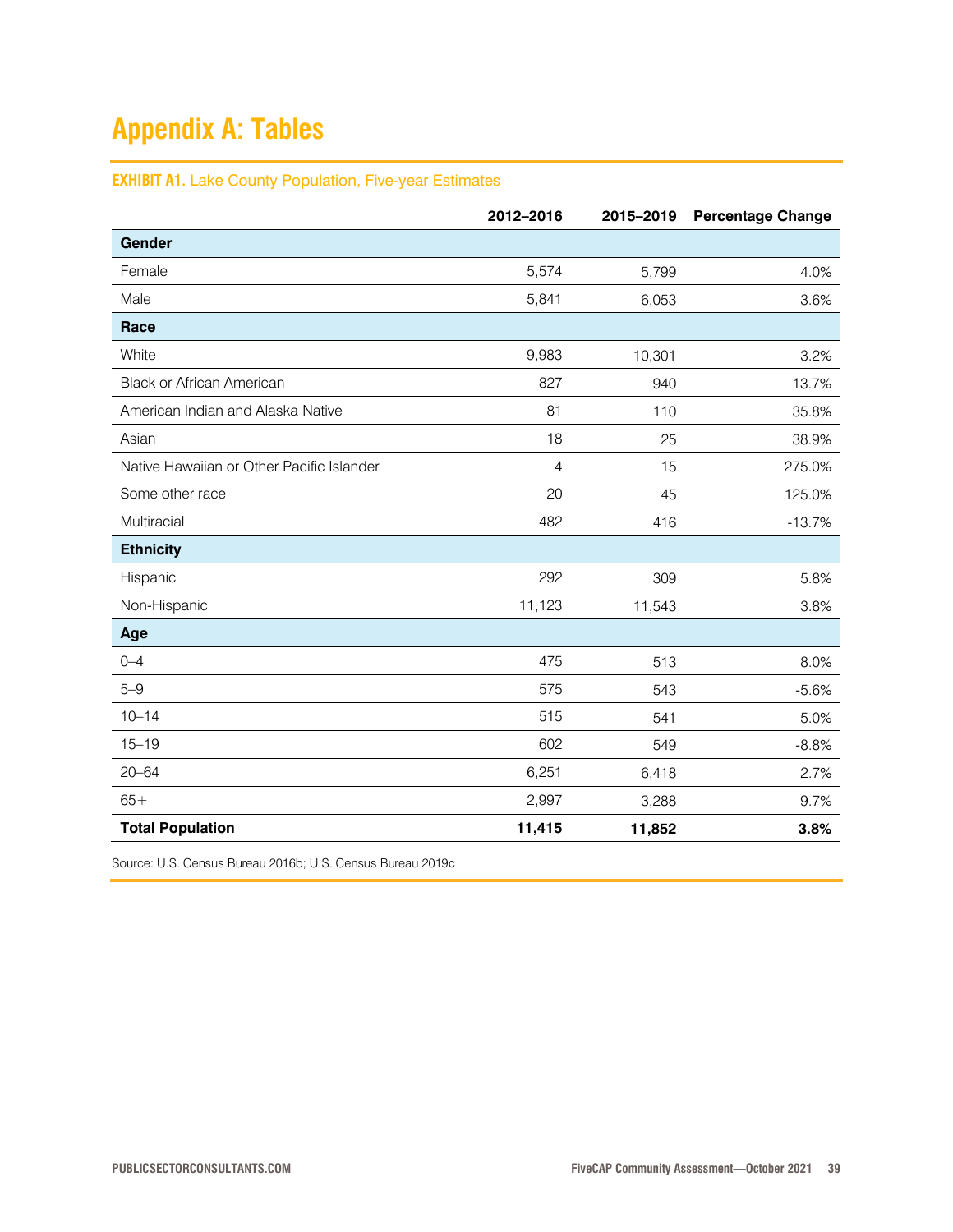|                                           | 2012-2016 | 2015-2019 | <b>Percentage Change</b> |
|-------------------------------------------|-----------|-----------|--------------------------|
| Gender                                    |           |           |                          |
| Female                                    | 11,774    | 11,762    | $-0.1%$                  |
| Male                                      | 12,691    | 12,695    | 0.0%                     |
| Race                                      |           |           |                          |
| White                                     | 22,401    | 22,297    | $-0.5%$                  |
| <b>Black or African American</b>          | 698       | 710       | 1.7%                     |
| American Indian and Alaska Native         | 483       | 437       | $-9.5%$                  |
| Asian                                     | 100       | 92        | $-8.0%$                  |
| Native Hawaiian or Other Pacific Islander | 9         | 16        | 77.8%                    |
| Some other race                           | 23        | 87        | 278.3%                   |
| Two or more races                         | 751       | 818       | 8.9%                     |
| <b>Ethnicity</b>                          |           |           |                          |
| Hispanic                                  | 680       | 772       | 13.5%                    |
| Non-Hispanic                              | 23,785    | 23,685    | $-0.4%$                  |
| Age                                       |           |           |                          |
| $0 - 4$                                   | 1,004     | 930       | $-7.4%$                  |
| $5 - 9$                                   | 1,208     | 1,044     | $-13.6%$                 |
| $10 - 14$                                 | 1,386     | 1,415     | 2.1%                     |
| $15 - 19$                                 | 1,346     | 1,381     | 2.6%                     |
| $20 - 64$                                 | 13,821    | 13,577    | $-1.8%$                  |
| $65+$                                     | 5,700     | 6,110     | 7.2%                     |
| <b>Total Population</b>                   | 24,465    | 24,457    | $-0.03%$                 |

### **EXHIBIT A2.** Manistee County Population, Five-Year Estimates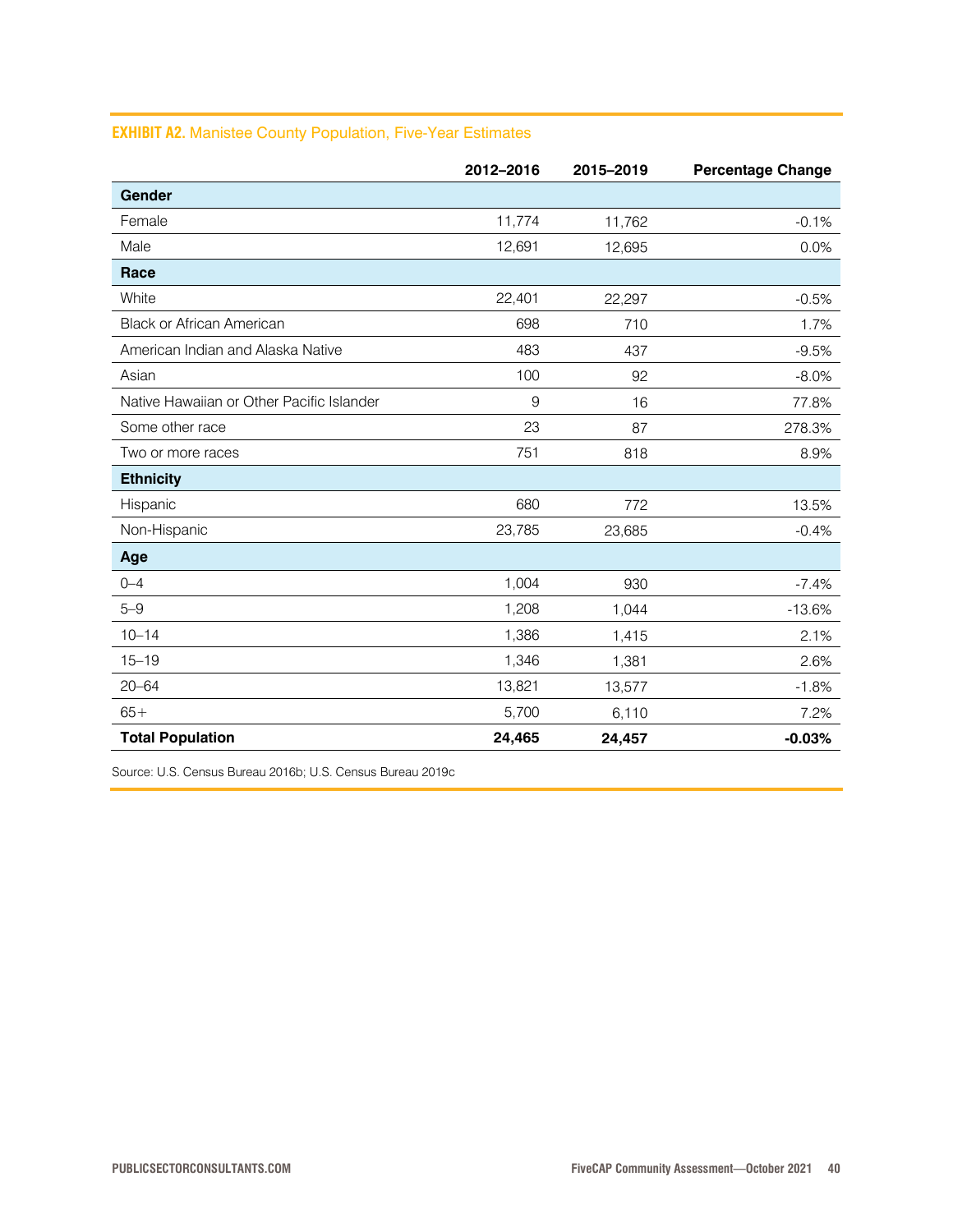| <b>EXHIBIT A3. Mason County Population, Five-year Estimates</b> |  |  |
|-----------------------------------------------------------------|--|--|
|-----------------------------------------------------------------|--|--|

|                                           | 2012-2016   | 2015-2019           | <b>Percentage Change</b> |
|-------------------------------------------|-------------|---------------------|--------------------------|
| Gender                                    |             |                     |                          |
| Female                                    | 14,460      | 14,621              | 1.1%                     |
| Male                                      | 14,295      | 14,333              | 0.3%                     |
| Race                                      |             |                     |                          |
| White                                     | 27,466      | 27,438              | $-0.1%$                  |
| <b>Black or African American</b>          | 251         | 261                 | 4.0%                     |
| American Indian and Alaska Native         | 259         | 285                 | 10.0%                    |
| Asian                                     | 168         | 167                 | $-0.6%$                  |
| Native Hawaiian or Other Pacific Islander | $\mathbf 0$ | $\mathsf{O}\xspace$ | 0.0%                     |
| Some other race                           | 75          | 196                 | 161.3%                   |
| Multiracial                               | 536         | 607                 | 13.2%                    |
| <b>Ethnicity</b>                          |             |                     |                          |
| Hispanic                                  | 1,257       | 1,322               | 5.2%                     |
| Non-Hispanic                              | 27,498      | 27,632              | 0.5%                     |
| Age                                       |             |                     |                          |
| $0 - 4$                                   | 1,508       | 1,498               | $-0.7%$                  |
| $5 - 9$                                   | 1,738       | 1,604               | $-7.7%$                  |
| $10 - 14$                                 | 1,630       | 1,734               | 6.4%                     |
| $15 - 19$                                 | 1,682       | 1,694               | 0.7%                     |
| $20 - 64$                                 | 16,133      | 15,743              | $-2.4%$                  |
| $65+$                                     | 6,064       | 6,681               | 10.2%                    |
| <b>Total Population</b>                   | 28,755      | 28,954              | 0.7%                     |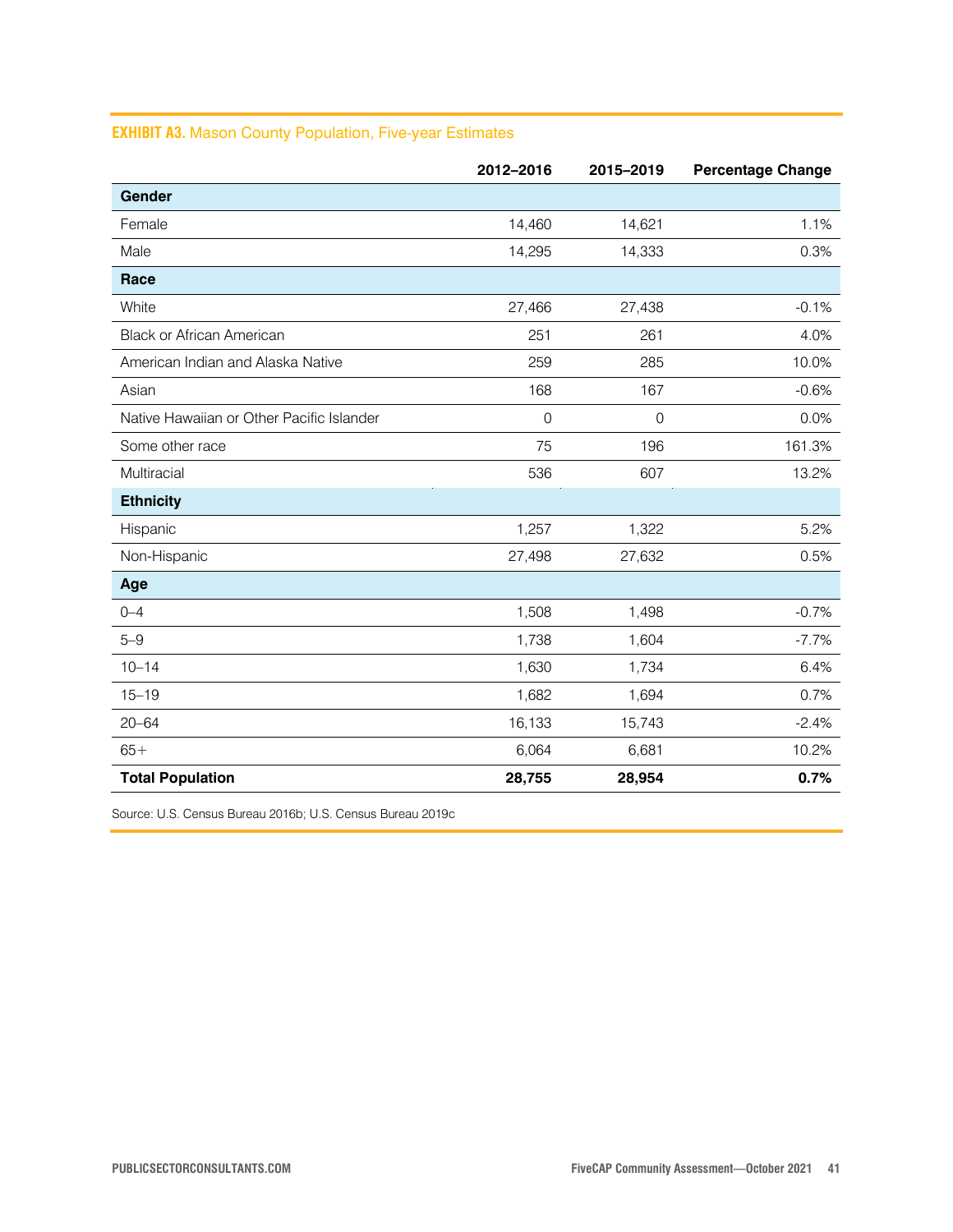|                                           | 2012-2016           | 2015-2019      | <b>Percentage Change</b> |
|-------------------------------------------|---------------------|----------------|--------------------------|
| Gender                                    |                     |                |                          |
| Female                                    | 23,814              | 24,081         | 1.1%                     |
| Male                                      | 24,143              | 24,285         | 0.6%                     |
| Race                                      |                     |                |                          |
| White                                     | 45,028              | 44,979         | $-0.1%$                  |
| <b>Black or African American</b>          | 650                 | 595            | $-8.5%$                  |
| American Indian and Alaska Native         | 267                 | 412            | 54.3%                    |
| Asian                                     | 165                 | 186            | 12.7%                    |
| Native Hawaiian or Other Pacific Islander | $\mathsf{O}\xspace$ | $\overline{0}$ | 0.0%                     |
| Some other race                           | 959                 | 1,314          | 37.0%                    |
| Multiracial                               | 888                 | 880            | $-0.9%$                  |
| <b>Ethnicity</b>                          |                     |                |                          |
| Hispanic                                  | 2,747               | 2,803          | 2.0%                     |
| Non-Hispanic                              | 45,210              | 45,563         | 0.8%                     |
| Age                                       |                     |                |                          |
| $0 - 4$                                   | 2,776               | 2,786          | 0.4%                     |
| $5 - 9$                                   | 3,008               | 2,892          | $-3.9%$                  |
| $10 - 14$                                 | 3,306               | 3,286          | $-0.6%$                  |
| $15 - 19$                                 | 3,096               | 2,962          | $-4.3%$                  |
| $20 - 64$                                 | 27,269              | 27,328         | 0.2%                     |
| $65+$                                     | 8,502               | 9,112          | 7.2%                     |
| <b>Total Population</b>                   | 47,957              | 48,366         | 0.9%                     |

### **EXHIBIT A4.** Newaygo County Population, Five-year Estimates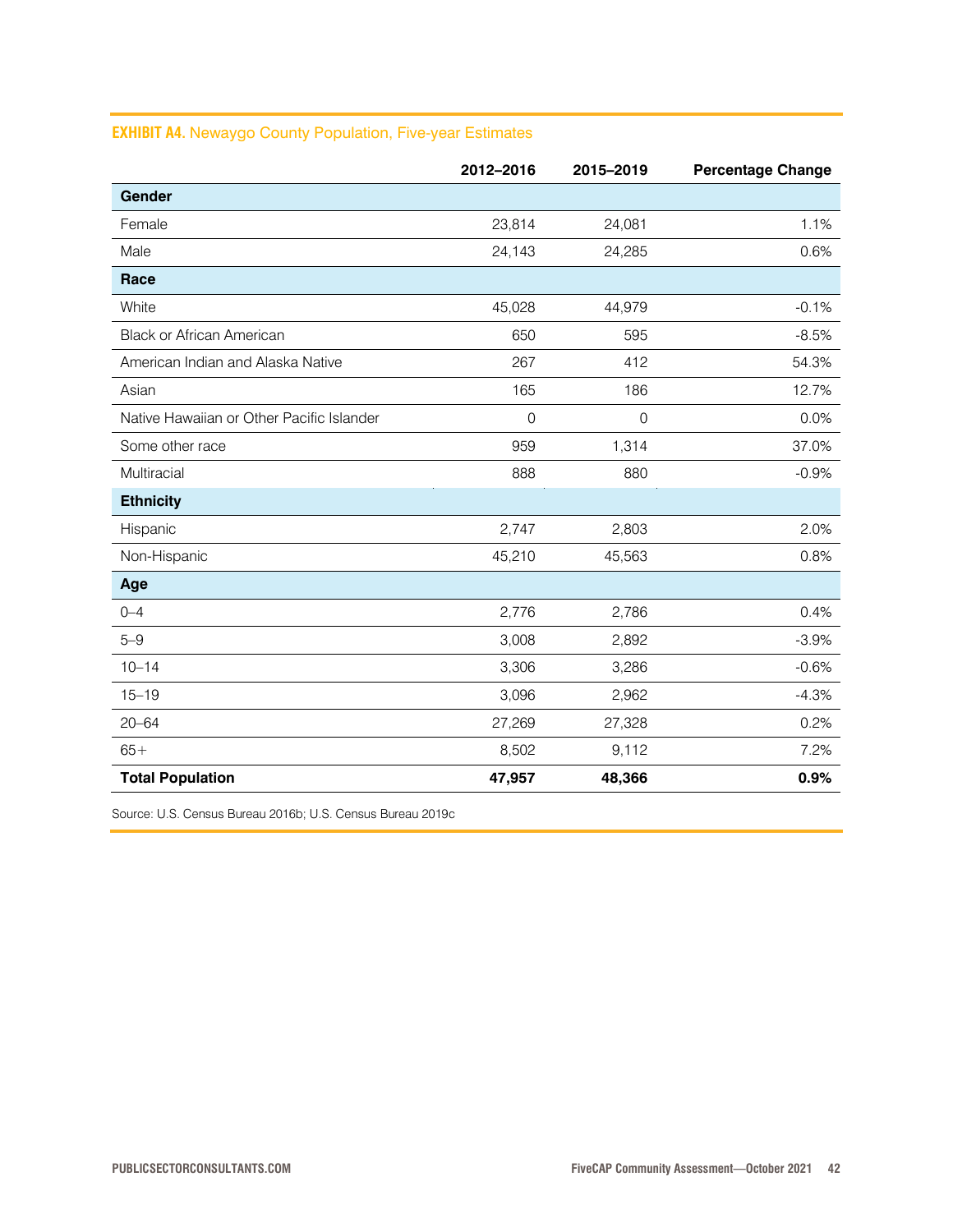|  |  |  | <b>EXHIBIT A5. Michigan Population, Five-year Estimates</b> |
|--|--|--|-------------------------------------------------------------|
|  |  |  |                                                             |

|                                            | 2012-2016 | 2015-2019 | <b>Percentage Change</b> |
|--------------------------------------------|-----------|-----------|--------------------------|
| Gender                                     |           |           |                          |
| Female                                     | 5,039,715 | 5,060,025 | 0.4%                     |
| Male                                       | 4,869,885 | 4,905,240 | 0.7%                     |
| Race                                       |           |           |                          |
| White                                      | 7,817,827 | 7,813,755 | $-0.1%$                  |
| <b>Black or African American</b>           | 1,376,446 | 1,374,314 | $-0.2%$                  |
| American Indian and Alaska Native          | 52,891    | 53,316    | 0.8%                     |
| Asian                                      | 276,769   | 311,721   | 12.6%                    |
| Native Hawaiian and Other Pacific Islander | 2,492     | 3,099     | 24.4%                    |
| Some other race                            | 111,377   | 117,801   | 5.8%                     |
| Multiracial                                | 271,798   | 291,259   | 7.2%                     |
| <b>Ethnicity</b>                           |           |           |                          |
| Hispanic                                   | 474,381   | 507,353   | 7.0%                     |
| Non-Hispanic                               | 9,435,219 | 9,457,912 | 0.2%                     |
| Age                                        |           |           |                          |
| $0 - 4$                                    | 573,965   | 571,094   | $-0.5%$                  |
| $5 - 9$                                    | 607,459   | 591,065   | $-2.7%$                  |
| $10 - 14$                                  | 641,499   | 623,334   | $-2.8%$                  |
| $15 - 19$                                  | 682,572   | 661,499   | $-3.1%$                  |
| $20 - 64$                                  | 5,876,407 | 5,851,930 | $-0.4%$                  |
| $65+$                                      | 1,527,698 | 1,666,343 | 9.1%                     |
| <b>Total Population</b>                    | 9,909,600 | 9,965,265 | 0.6%                     |

Source: U.S. Census Bureau 2016b; U.S. Census Bureau 2019c

### **EXHIBIT A6.** Children Aged Zero to Five Living Below 100 Percent of the FPL, Five-year Estimates

|                     | 2012-2016       | 2015-2019       |
|---------------------|-----------------|-----------------|
| Lake County         | 298 (50.8%)     | 182 (30.3%)     |
| Manistee County     | 362 (30.0%)     | 216 (18.7%)     |
| <b>Mason County</b> | 644 (35.2%)     | 550 (31.4%)     |
| Newaygo County      | 882 (26.7%)     | 828 (25.0%)     |
| Michigan            | 177,002 (26.2%) | 150,532 (22.4%) |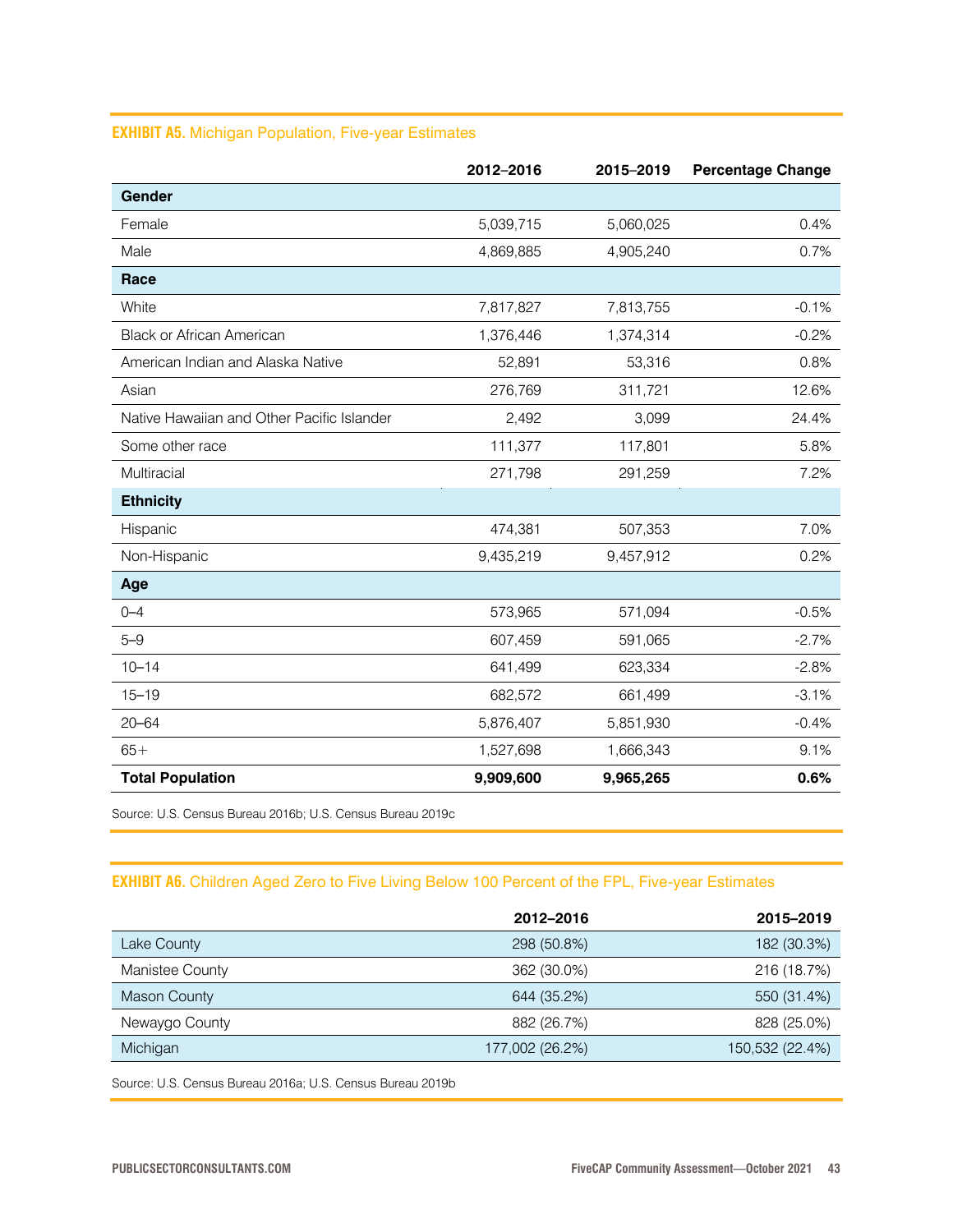### **EXHIBIT A7.** Number of Unemployed and Jobless Rate

|                 | 2016           | 2017           | 2018           | 2019           | 2020           |
|-----------------|----------------|----------------|----------------|----------------|----------------|
| Lake County     | 285 (7.6%)     | 302(8.1%)      | 249 (6.8%)     | 232 (6.2%)     | 429 (10.8%)    |
| Manistee County | 699 (6.6%)     | 674 (6.5%)     | 603 (5.8%)     | 562 (5.4%)     | 1,106 (10.8%)  |
| Mason County    | 840 (5.9%)     | 802 (5.7%)     | 678 (4.9%)     | 656 (4.8%)     | 1,232 (9.2%)   |
| Newaygo County  | 1,155 (4.9%)   | 1,141 (4.9%)   | 1,019 (4.4%)   | 969 (4.1%)     | 2,021 (8.7%)   |
| Michigan        | 242,000 (5.0%) | 224,000 (4.6%) | 205,000 (4.2%) | 201,000 (4.1%) | 478,000 (9.9%) |

Source: DTMB Michigan Bureau of Labor Market Information and Strategic Initiatives 2020

### **EXHIBIT A8.** Population Living Below 100 Percent of the FPL

|                     | 2015                 | 2016                 | 2017                 | 2018                    | 2019                 |
|---------------------|----------------------|----------------------|----------------------|-------------------------|----------------------|
| Lake County         | 2,743 (24.8%)        | 2,430 (21.9%)        | 2,515 (22.1%)        | 2,559 (22.3%)           | 2,342 (20.2%)        |
| Manistee County     | 3,465 (15.0%)        | 3,255 (14.2%)        | 3,110 (13.5%)        | 3,026 (13.1%)           | 2,862 (12.3%)        |
| <b>Mason County</b> | 4,745 (16.8%)        | 4,355 (15.3%)        | 3,798 (13.3%)        | 3,455 (12.1%)           | 3,992 (13.9%)        |
| Newaygo County      | 7,695 (16.3%)        | 8,101 (17.2%)        | 6,848 (14.4%)        | 7,522 (15.6%)           | 7,576 (15.7%)        |
| Michigan            | 1,524,330<br>(15.7%) | 1,449,683<br>(14.9%) | 1,373,358<br>(14.1%) | 1,369,235<br>$(14.0\%)$ | 1,264,445<br>(12.9%) |

Source: U.S. Census Bureau 2019a

### **EXHIBIT A9.** Population Under Age 18 Living Below 100 Percent of the FPL

|                     | 2015            | 2016            | 2017            | 2018            | 2019            |
|---------------------|-----------------|-----------------|-----------------|-----------------|-----------------|
| Lake County         | 850 (45.2%)     | 747 (40.2%)     | 727 (38.8%)     | 680 (36.4%)     | 630 (33.2%)     |
| Manistee County     | 1,087 (25.8%)   | 958 (23.4%)     | 915 (22.1%)     | 905 (21.9%)     | 787 (19.2%)     |
| <b>Mason County</b> | 1,557 (26.9%)   | 1,407 (24.3%)   | 1,211 (21.2%)   | 1,060 (18.6%)   | 1,342 (23.4%)   |
| Newaygo County      | 2,476 (23.1%)   | 2,550 (24.1%)   | 2,267 (21.4%)   | 2,472 (23.0%)   | 2,567 (24.0%)   |
| Michigan            | 481,421 (22.2%) | 444,100 (20.7%) | 416,305 (19.6%) | 409,201 (19.3%) | 367,411 (17.5%) |

Source: U.S. Census Bureau 2019a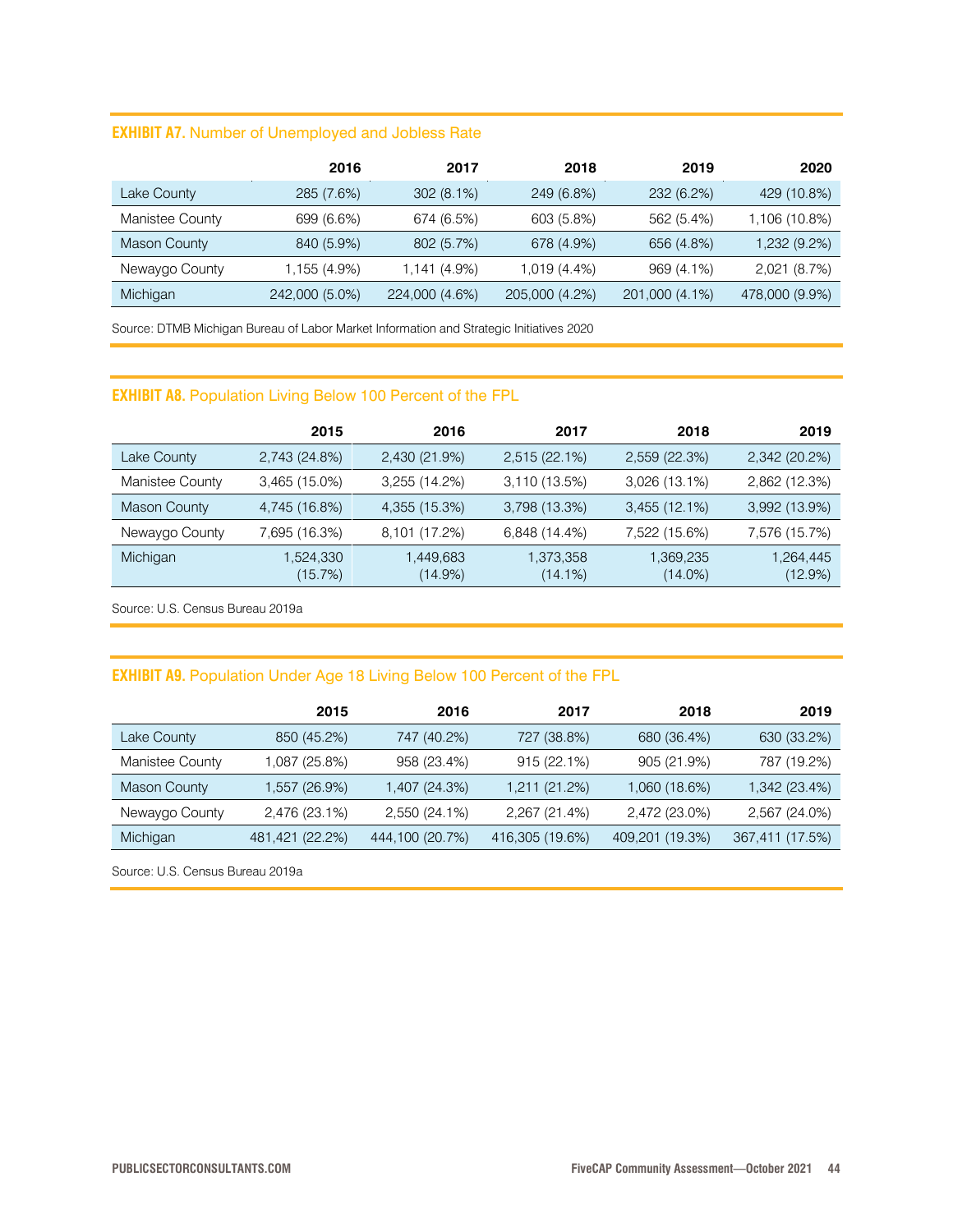### **EXHIBIT A10.** Ratio of Income to FPL, Five-year Estimates

|                      | 2012-2016         | 2015-2019         |
|----------------------|-------------------|-------------------|
| 0-99 Percent         |                   |                   |
| Lake County          | 3,001 (27.2%)     | 2,416 (21.0%)     |
| Manistee County      | 3,723 (16.1%)     | 2,652 (11.5%)     |
| Mason County         | 4,601 (16.2%)     | 4,294 (15.0%)     |
| Newaygo County       | 8,596 (18.2%)     | 7,928 (16.6%)     |
| Michigan             | 1,575,066 (16.3%) | 1,398,527 (14.4%) |
| 100-124 Percent      |                   |                   |
| Lake County          | 802 (7.3%)        | 1,062 (9.2%)      |
| Manistee County      | 1,146 (5.0%)      | 1,001 (4.3%)      |
| Mason County         | 1,819 (6.4%)      | 1,303 (4.6%)      |
| Newaygo County       | 2,640 (5.6%)      | 2,472 (5.2%)      |
| Michigan             | 435,468 (4.5%)    | 417,542 (4.3%)    |
| 125-149 Percent      |                   |                   |
| Lake County          | 740 (6.7%)        | 809 (7.0%)        |
| Manistee County      | 1,037 (4.5%)      | 1,157 (5.0%)      |
| Mason County         | 1,949 (6.9%)      | 1,665 (5.8%)      |
| Newaygo County       | 2,502 (5.3%)      | 2,267 (4.8%)      |
| Michigan             | 442,495 (4.6%)    | 409,671 (4.2%)    |
| 150-199 Percent      |                   |                   |
| Lake County          | 987 (9.0%)        | 1,166 (10.1%)     |
| Manistee County      | 2,793 (12.1%)     | 2,819 (12.2%)     |
| Mason County         | 3,176 (11.2%)     | 2,856 (10.0%)     |
| Newaygo County       | 5,660 (12.0%)     | 5,194 (10.9%)     |
| Michigan             | 879,083 (9.1%)    | 862,670 (8.9%)    |
| 200 Percent and Over |                   |                   |
| Lake County          | 5,487 (49.8%)     | 6,055 (52.6%)     |
| Manistee County      | 14,413 (62.4%)    | 15,493 (67.0%)    |
| Mason County         | 16,797(59.3%)     | 18,422 (64.5%)    |
| Newaygo County       | 27,811 (58.9%)    | 29,838 (62.6%)    |
| Michigan             | 6,351,753 (65.6%) | 6,653,218 (68.3%) |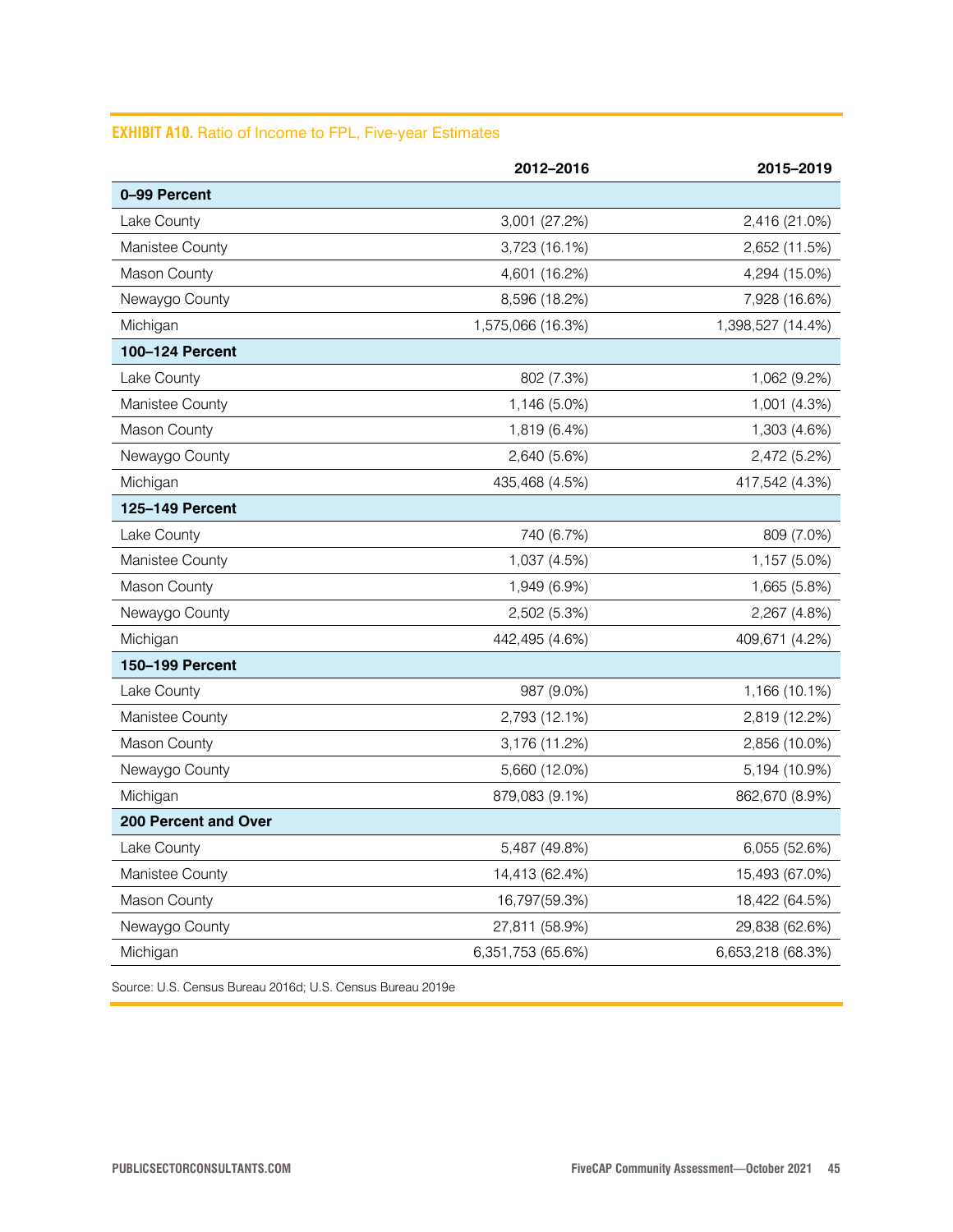|                 | <b>Private Coverage</b> | <b>Medicare</b> | <b>Medicaid</b> | <b>VHA Healthcare</b> |
|-----------------|-------------------------|-----------------|-----------------|-----------------------|
| 2012-2016       |                         |                 |                 |                       |
| Lake County     | 52.0%                   | 32.5%           | 31.1%           | 4.5%                  |
| Manistee County | 67.2%                   | 27.2%           | 22.3%           | 3.9%                  |
| Mason County    | 65.6%                   | 24.0%           | 24.0%           | 3.0%                  |
| Newaygo County  | 62.4%                   | 21.7%           | 27.2%           | 2.9%                  |
| Michigan        | 70.4%                   | 18.0%           | 20.9%           | 1.9%                  |
| 2015-2019       |                         |                 |                 |                       |
| Lake County     | 55.7%                   | 33.5%           | 33.2%           | 4.5%                  |
| Manistee County | 70.4%                   | 29.4%           | 22.0%           | 3.9%                  |
| Mason County    | 68.7%                   | 25.8%           | 25.7%           | 2.5%                  |
| Newaygo County  | 64.2%                   | 23.0%           | 27.9%           | 3.1%                  |
| Michigan        | 71.4%                   | 19.2%           | 22.2%           | 2.0%                  |

### **EXHIBIT A11.** Health Coverage by Type, Five-year Estimate

Source: U.S. Census Bureau 2016c; U.S. Census Bureau 2019d; U.S. Census Bureau 2016e; U.S. Census Bureau 2019f Note: Percentages of health coverage by type do not equal 100 percent because some people have more than one type of health coverage.